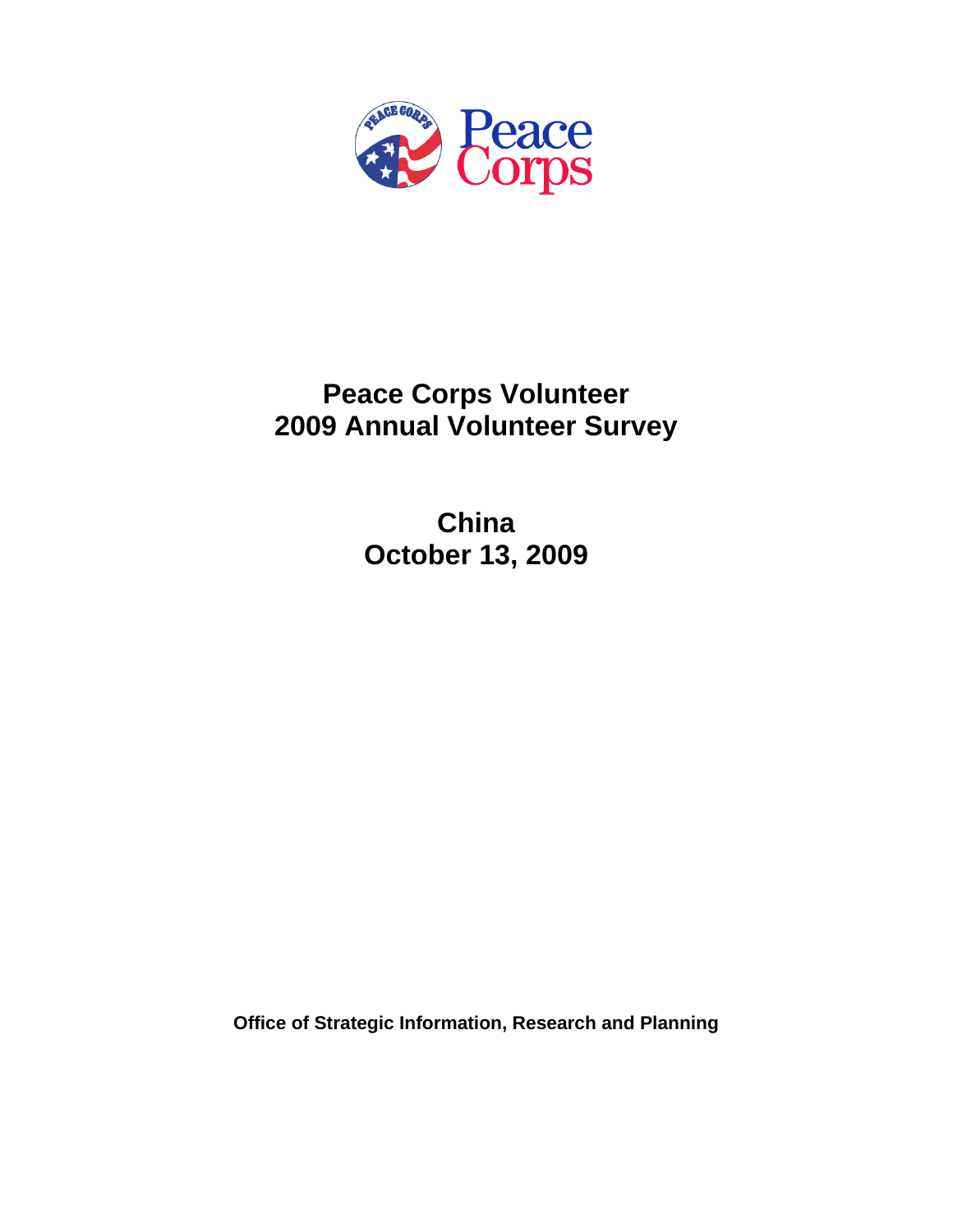## **Table of Contents**

| Introduction to the 2009 Annual Volunteer Survey Report 3 |     |
|-----------------------------------------------------------|-----|
| Overview of the Post's 2009 Volunteer Survey Respondents4 |     |
| A. Applying to the Peace Corps                            |     |
|                                                           |     |
|                                                           |     |
|                                                           |     |
|                                                           |     |
|                                                           | 26  |
|                                                           | .32 |
|                                                           | 41  |
| I. Your Life in the Peace Corps.                          | 42  |
| J. Overall Assessment of Peace Corps Service46            |     |
|                                                           | .55 |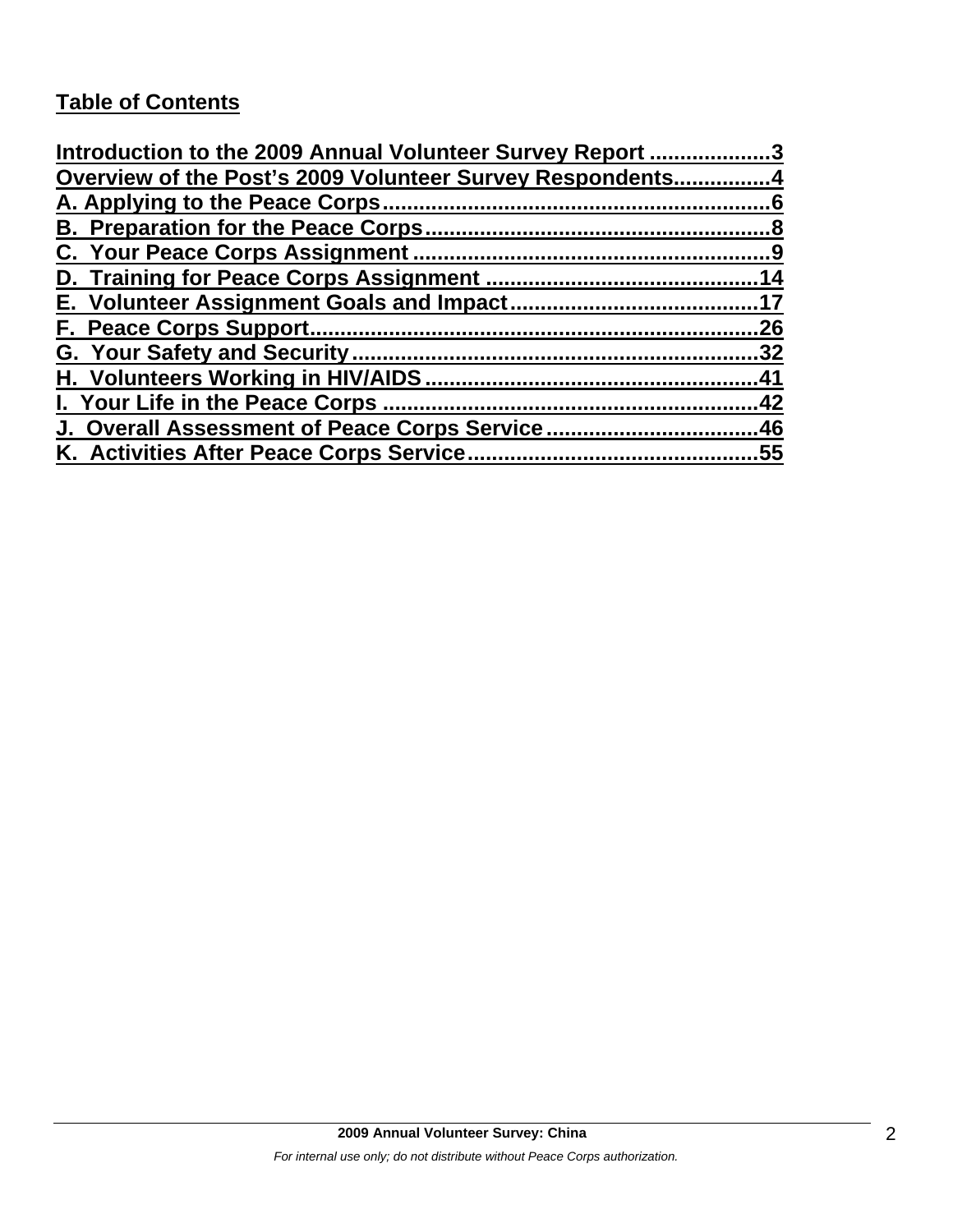## **Introduction to the 2009 Annual Volunteer Survey Report**

This country report contains the tables and charts from the Volunteers in your country who completed the 2009 Annual Volunteer Survey (AVS). The results provide a picture of the activities, experiences and views of Peace Corps Volunteers in 2009. The results show areas where Volunteers' needs are met and identify areas where improvements may be needed. The survey was fielded from May through August 2009.

A core set of questions was asked of all Volunteers. For the first time, Volunteers were also asked a series of questions relevant to their time in country:

- Volunteers in country 8 or less months were asked about applying to and preparing for the Peace Corps.
- Volunteers in country 18 or less months were asked about the effectiveness of their preservice training (PST).
- Volunteers in country 19 or more months were asked about their post-service plans, as well as the Peace Corps' resources for their post-service transition.

Tables and graphs are labeled by survey section and the survey question. The tables show the percent of post respondents that selected each choice and the total number of post respondents that answered the question. The number of responses for each question will vary, depending on:

- whether the question was asked of all Volunteers or only the Volunteers in-country a certain number of months and
- how many of the Volunteers who were "eligible" to answer the question did respond.

Most survey questions asked respondents to select only one from a set of choices. The percentages for the "select one" responses add up to 100 percent. Other questions asked Volunteers to "mark all that apply" in situations, for example, where it is likely that respondents are involved in more than one secondary activity. The percentages of the "mark all that apply" responses will total more than 100 percent; each percentage equals the number of respondents selecting that choice divided by the number of respondents who answered the question.

Posts are encouraged to compare these 2009 results with the 2006 and 2008 survey results to note trends and changes over time. Because questions are revised from one survey to the next, a crosswalk between the 2008 and 2009 questions is posted on the OSIRP intranet page under 2009 AVS Reports "Reference Documents." The earlier 2008 survey global, regional and post reports are also posted on the OSIRP Intranet page.

Volunteers' extensive narrative responses to the 29 open-ended questions on the survey are in the post's 2009 Annual Volunteer Survey Open Ended Reponses report. All Volunteers' narrative responses to key questions will be analyzed for global themes and presented in a later report.

The number of surveys for each post includes surveys submitted online by Volunteers and completed paper surveys sent to the Peace Corps headquarters for hand-entry into the online survey system. The final count may include mostly completed partial surveys added to the final dataset after the survey closed.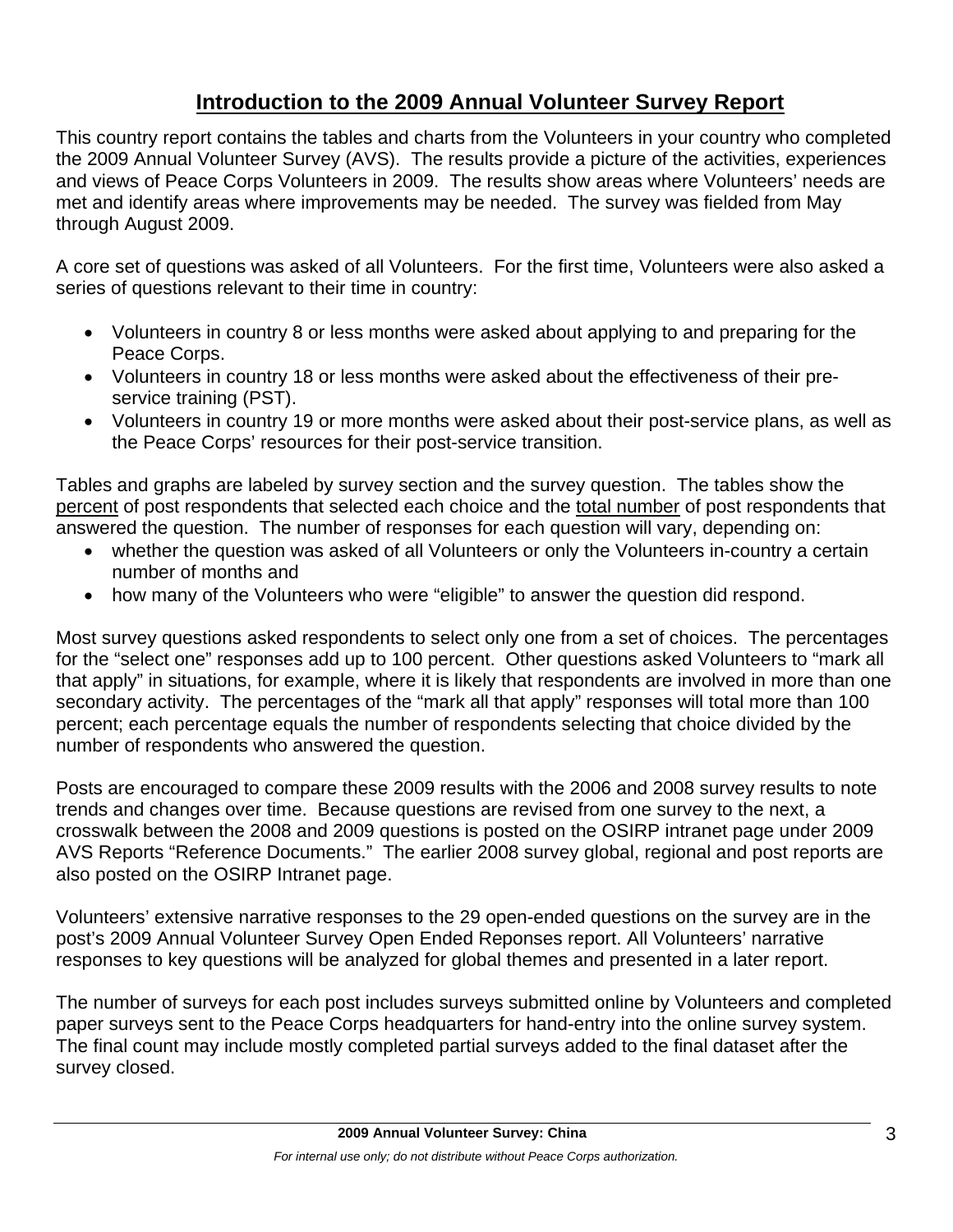## **Overview of the Post's 2009 Volunteer Survey Respondents**

This overview presents basic information about the characteristics of Volunteers who completed the 2009 Annual Volunteer Survey at post.

|            | 8 months or less |         | 9 to 18 months |         | 19 months or more |         | Total  |         |
|------------|------------------|---------|----------------|---------|-------------------|---------|--------|---------|
|            | Number           | Percent | Number         | Percent | Number            | Percent | Number | Percent |
| Months3grp |                  | 2%      | 27             | 42%     | 37                | 57%     | 65     | 100%    |

#### **Completed Surveys by Months in Country**

#### **L1: What is your age?**

|         | 20-29 | 30-49 | $50+$ | Total |  |
|---------|-------|-------|-------|-------|--|
| AGE3grp | 60%   | 24%   | 16%   | 62    |  |

#### **L2: What is your gender?**

|                | Female | Male | Total |  |
|----------------|--------|------|-------|--|
| <b>IGENDER</b> | 55%    | 45%  |       |  |

#### **Completed surveys by project.**

|                                                  | Count | Column N % |
|--------------------------------------------------|-------|------------|
| Teaching English as a Foreign<br>Language (TEFL) | 65    | 100%       |
| Other. Please specify                            |       |            |
| Total                                            | 65    | 100%       |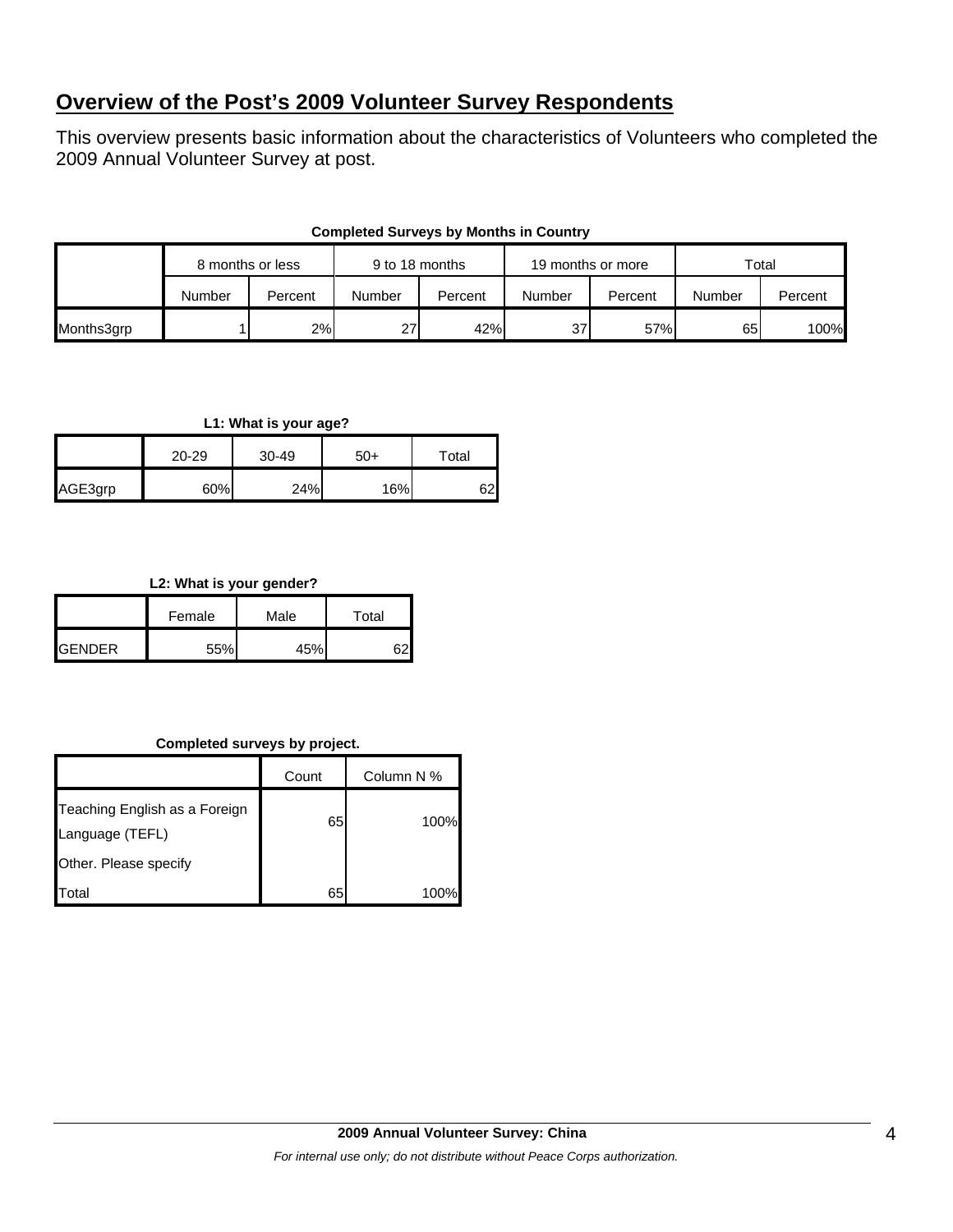|                |                                                 | Percent | Number |
|----------------|-------------------------------------------------|---------|--------|
| C <sub>2</sub> | English teaching                                | 98%     | 64     |
|                | Other: Please specify                           | 2%      | 1      |
|                | Business education/advising                     |         |        |
|                | Urban & regional planning/municipal development |         |        |
|                | Youth development                               |         |        |
|                | Water sanitation                                |         |        |
|                | <b>HIV/AIDS</b>                                 |         |        |
|                | Health extension                                |         |        |
|                | Forestry/parks                                  |         |        |
|                | Environmental education                         |         |        |
|                | Other education                                 |         |        |
|                | Teacher training                                |         |        |
|                | Math/science teaching                           |         |        |
|                | Agroforestry                                    |         |        |
|                | Information & communications technology (ICT)   |         |        |
|                | NGO development                                 |         |        |
|                | Community development                           |         |        |
|                | Agriculture/fish/livestock                      |         |        |
|                | Total                                           | 100%    | 65     |

#### **C2: Which best describes the focus of your primary assignment/work?**

#### **C2.TEXT: Which of the following initiatives does your primary work**

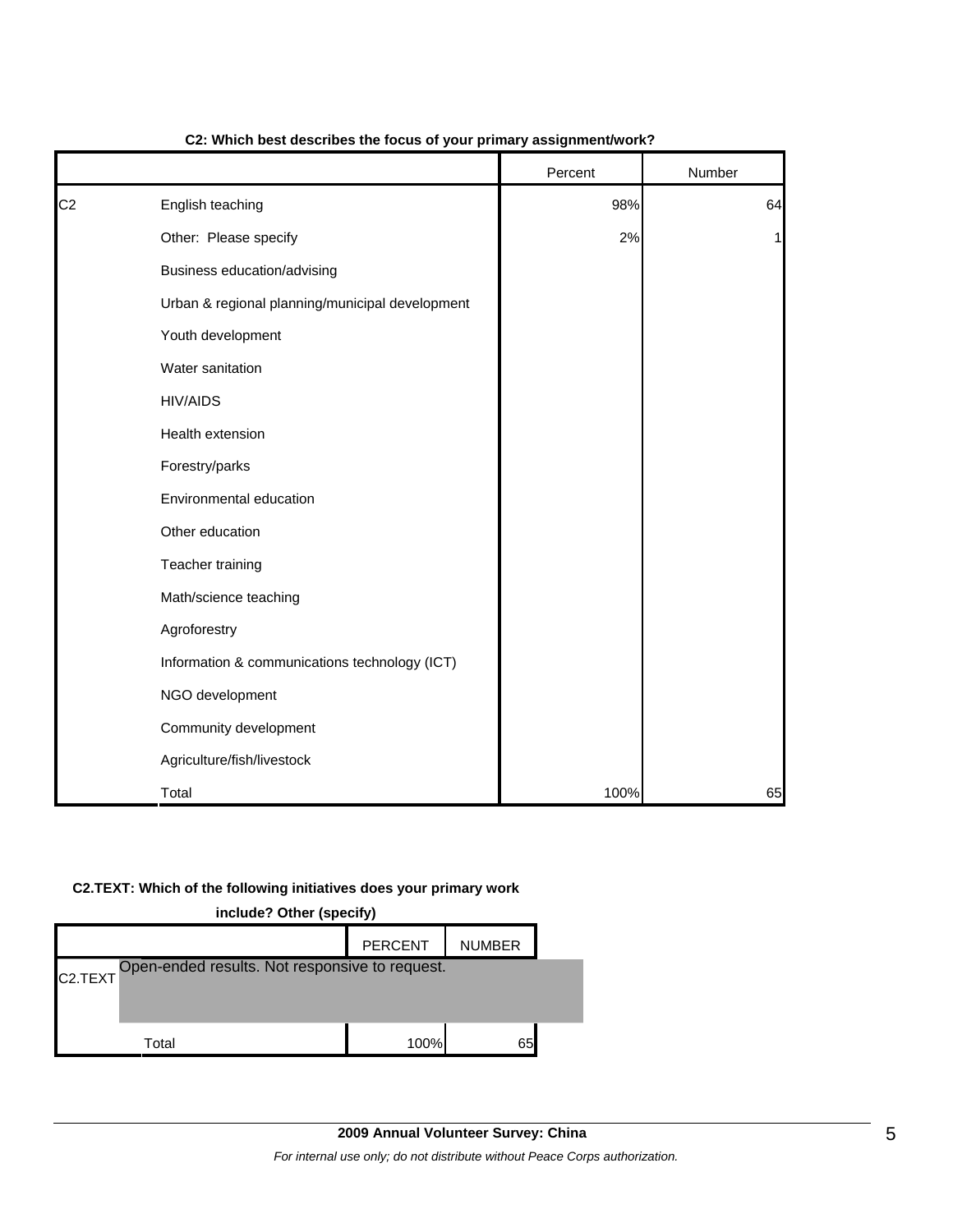## **A. Applying to the Peace Corps**

*This section reports Volunteers' motivations in applying and accepting a Peace Corps assignment.* 

|                          | Not Important | Somewhat<br>important | Important | <b>NA</b> | Total          |
|--------------------------|---------------|-----------------------|-----------|-----------|----------------|
| Different culture        |               |                       | 100%      |           |                |
| Work experience          |               |                       | 100%      |           | 1              |
| Help others              |               |                       | 100%      |           | 1 <sub>h</sub> |
| International experience |               |                       | 100%      |           |                |
| Language                 |               |                       | 100%      |           | 1              |
| Personal growth          |               |                       | 100%      |           | $\mathbf{1}$   |
| U. S. job market         |               | 100%                  |           |           | 1              |
| Serve my country         |               | 100%                  |           |           | $\mathbf{1}$   |
| Travel/adventure         |               |                       | 100%      |           |                |

**A1: How important were the following factors in accepting a PC assignment?**

### **A1\_OTHER: How important were the following**

**factors in accepting a PC assignment? Other** 

**(specify)**

|          |       | <b>PERCENT</b> | <b>NUMBER</b> |
|----------|-------|----------------|---------------|
| A1 OTHER |       | 100%           | 65            |
|          | Total | 100%           |               |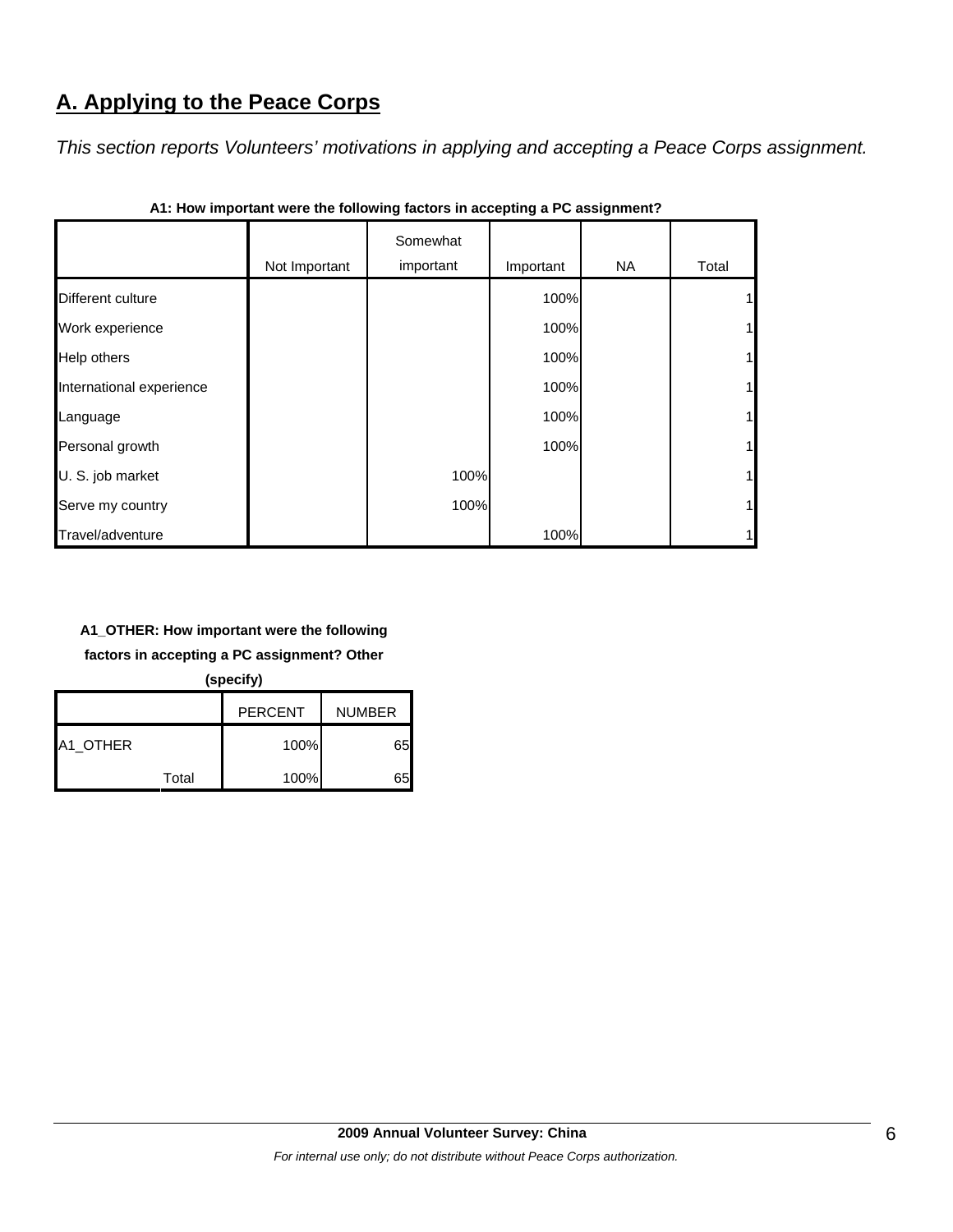|                                                     |                                                                                                                                                                                  | PCV Responses | % Involved in<br>Initiative | <b>Total PCVs</b><br>Responding |
|-----------------------------------------------------|----------------------------------------------------------------------------------------------------------------------------------------------------------------------------------|---------------|-----------------------------|---------------------------------|
| What prompted you to apply to Peace Corps recruiter |                                                                                                                                                                                  | 1             | 100%                        |                                 |
| PC                                                  | Peace Corps campus or<br>community information session                                                                                                                           |               | 100%                        |                                 |
|                                                     | Article or book about the Peace<br>Corps                                                                                                                                         |               | 100%                        |                                 |
|                                                     | Radio, TV, or print<br>advertisement                                                                                                                                             |               | 100%                        |                                 |
|                                                     | Peace Corps website                                                                                                                                                              |               | 100%                        |                                 |
|                                                     | <b>Returned Peace Corps</b><br>Volunteer (e.g., someone you<br>met or know personally<br><b>Returned Peace Corps</b><br>Volunteer who spoke to your<br>school or group about the |               |                             |                                 |
|                                                     | Peace Corps<br>Peace Corps material in the                                                                                                                                       |               |                             |                                 |
|                                                     | mail                                                                                                                                                                             |               |                             |                                 |
|                                                     | Personal interest in the Peace<br>Corps                                                                                                                                          |               |                             |                                 |
|                                                     | Other: Please specify                                                                                                                                                            |               |                             |                                 |
|                                                     | Total                                                                                                                                                                            |               |                             | 1                               |

#### **A2. What prompted you to apply to the PC? Mark all that apply.**

Percents may total to more than 100% since Volunteers were asked to "Mark all that apply."

#### **A2.OTHER.TEXT: What prompted you to apply to the PC?**

| Other (specify)                 |       |      |    |  |  |  |
|---------------------------------|-------|------|----|--|--|--|
| <b>PERCENT</b><br><b>NUMBER</b> |       |      |    |  |  |  |
| A2.OTHER.TEXT                   |       | 100% | 65 |  |  |  |
|                                 | Total | 100% | 65 |  |  |  |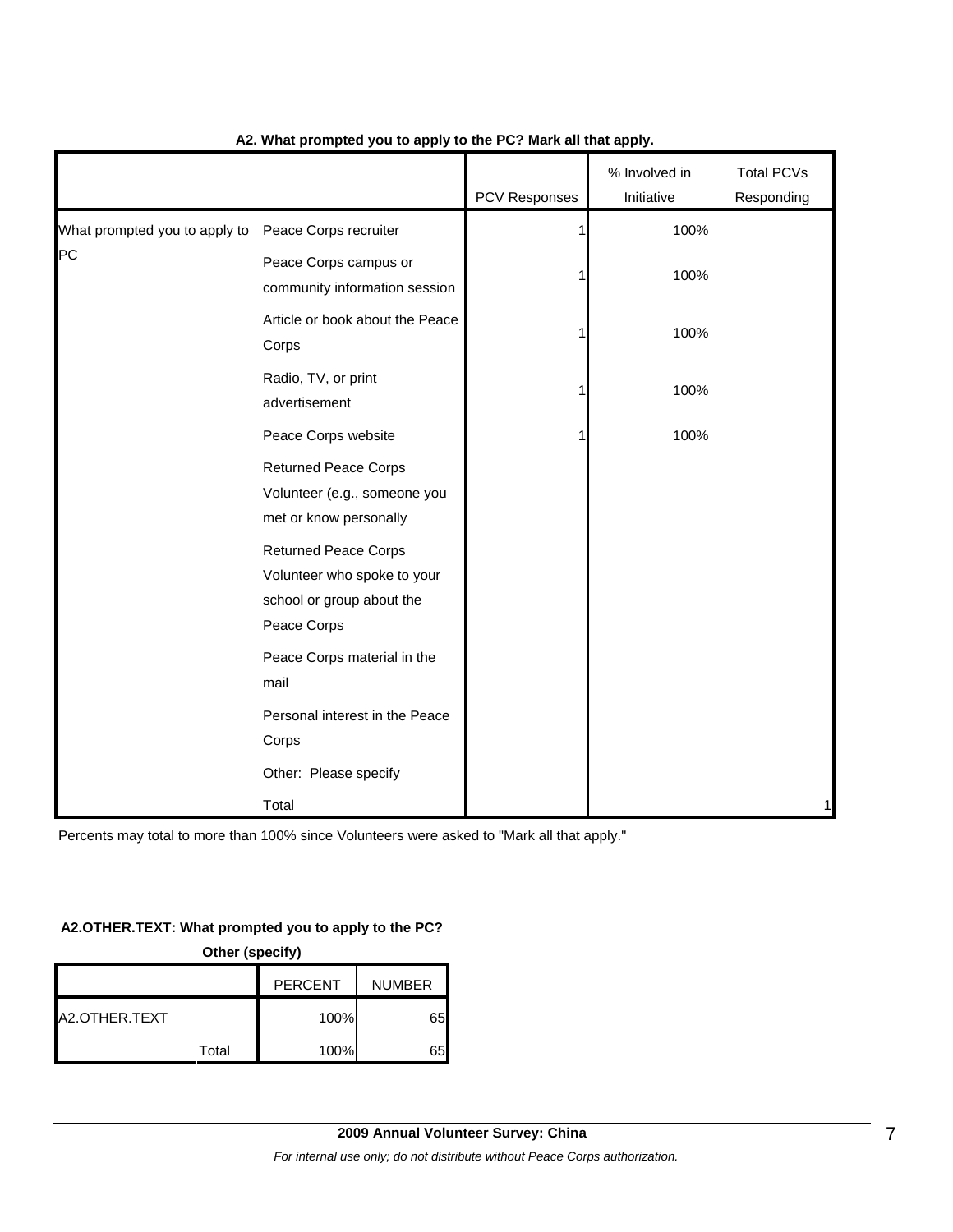## **B. Preparation for the Peace Corps**

*This section reports on Volunteers' assessment of the materials and information available before their service.* 

#### **B1: How useful was the information on the PC website in preparing you for the realities of living and working as a**

**Volunteer?**

|            |              |      |  |             | Don't know (did not |       |
|------------|--------------|------|--|-------------|---------------------|-------|
|            | Not at all 1 |      |  | Extremely 5 | access information) | Total |
| <b>IB1</b> |              | 100% |  |             |                     |       |

#### **B2: How useful were the PC materials about your country in helping you prepare for your service?**

|                |              |  |      |             | Don't know (did not |       |
|----------------|--------------|--|------|-------------|---------------------|-------|
|                | Not at all 1 |  |      | Extremely 5 | access information) | Total |
| B <sub>2</sub> |              |  | 100% |             |                     |       |

## **B3: How useful were the materials you received from the PC about your primary assignment in helping you prepare**

**for your service?**

|                       |              |  |      |             | Don't know (did not |       |
|-----------------------|--------------|--|------|-------------|---------------------|-------|
|                       | Not at all 1 |  |      | Extremely 5 | access information) | Total |
| <b>B</b> <sub>3</sub> |              |  | 100% |             |                     |       |

#### **B4: How useful were the materials you received from the PC regarding the need for flexibility in adapting to your**

**work?**

|                 |              |      |             | Don't know (did not |       |
|-----------------|--------------|------|-------------|---------------------|-------|
|                 | Not at all 1 |      | Extremely 5 | access information) | Total |
| I <sub>B4</sub> |              | 100% |             |                     |       |

#### **B7: How prepared do you feel to meet the challenges of PC service?**

|     | Not at all 1 |  |        | <b>Exceptionally 5</b> | $\tau$ otal |
|-----|--------------|--|--------|------------------------|-------------|
| IB7 |              |  | $00\%$ |                        |             |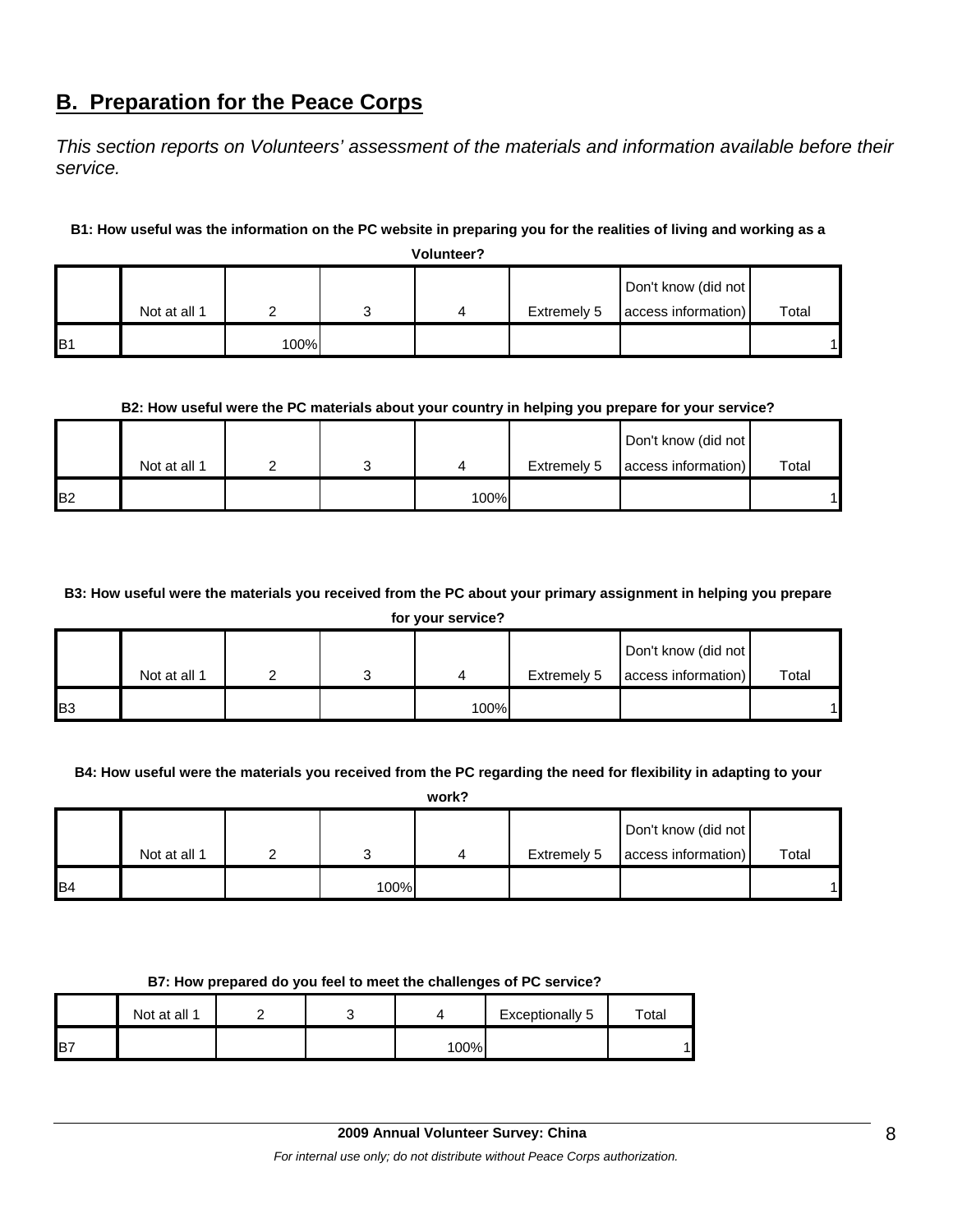## **C. Your Peace Corps Assignment**

*This section reports Volunteers' primary assignment work and secondary activities. The term "primary assignment" refers to the Volunteers' assignment which is part of an overall project plan designed by your host country partners and in-country Peace Corps staff.* 

|            |                                                                                         | apply.               |               |                   |
|------------|-----------------------------------------------------------------------------------------|----------------------|---------------|-------------------|
|            |                                                                                         |                      | % Involved in | <b>Total PCVs</b> |
|            |                                                                                         | <b>PCV Responses</b> | Initiative    | Responding        |
| \$C3PrmAct | English teaching                                                                        | 64                   | 98%           |                   |
|            | WID/GAD                                                                                 | 13                   | 20%           |                   |
|            | Working with youth                                                                      | 13                   | 20%           |                   |
|            | HIV/AIDS                                                                                | 11                   | 17%           |                   |
|            | Girls' education                                                                        | 10                   | 15%           |                   |
|            | Environment work                                                                        | 7                    | 11%           |                   |
|            | Literacy                                                                                | 7                    | 11%           |                   |
|            | Arts                                                                                    | 6                    | 9%            |                   |
|            | Library development                                                                     | 6                    | 9%            |                   |
|            | Sports/fitness                                                                          | 6                    | 9%            |                   |
|            | World Wise Schools/<br>Correspondence Match                                             | 4                    | 6%            |                   |
|            | Nutrition education                                                                     | 3                    | 5%            |                   |
|            | Working with special groups<br>(e.g., disabled, elderly, ethnic<br>minorities, orphans) | 3                    | 5%            |                   |
|            | Other: Please specify                                                                   | 3                    | 5%            |                   |
|            | Information and<br>communications technology<br>(ICT)                                   | $\overline{c}$       | 3%            |                   |
|            | Biodiversity conservation                                                               | 1                    | 2%            |                   |
|            | Mobilize host country nationals<br>(HCNs) to volunteer                                  | 1                    | 2%            |                   |
|            | Rural development                                                                       | 1                    | 2%            |                   |
|            | Water and sanitation                                                                    | 1                    | 2%            |                   |

#### **C3: Which of the following activities does your primary assignment/work include? Mark all that**

**2009 Annual Volunteer Survey: China**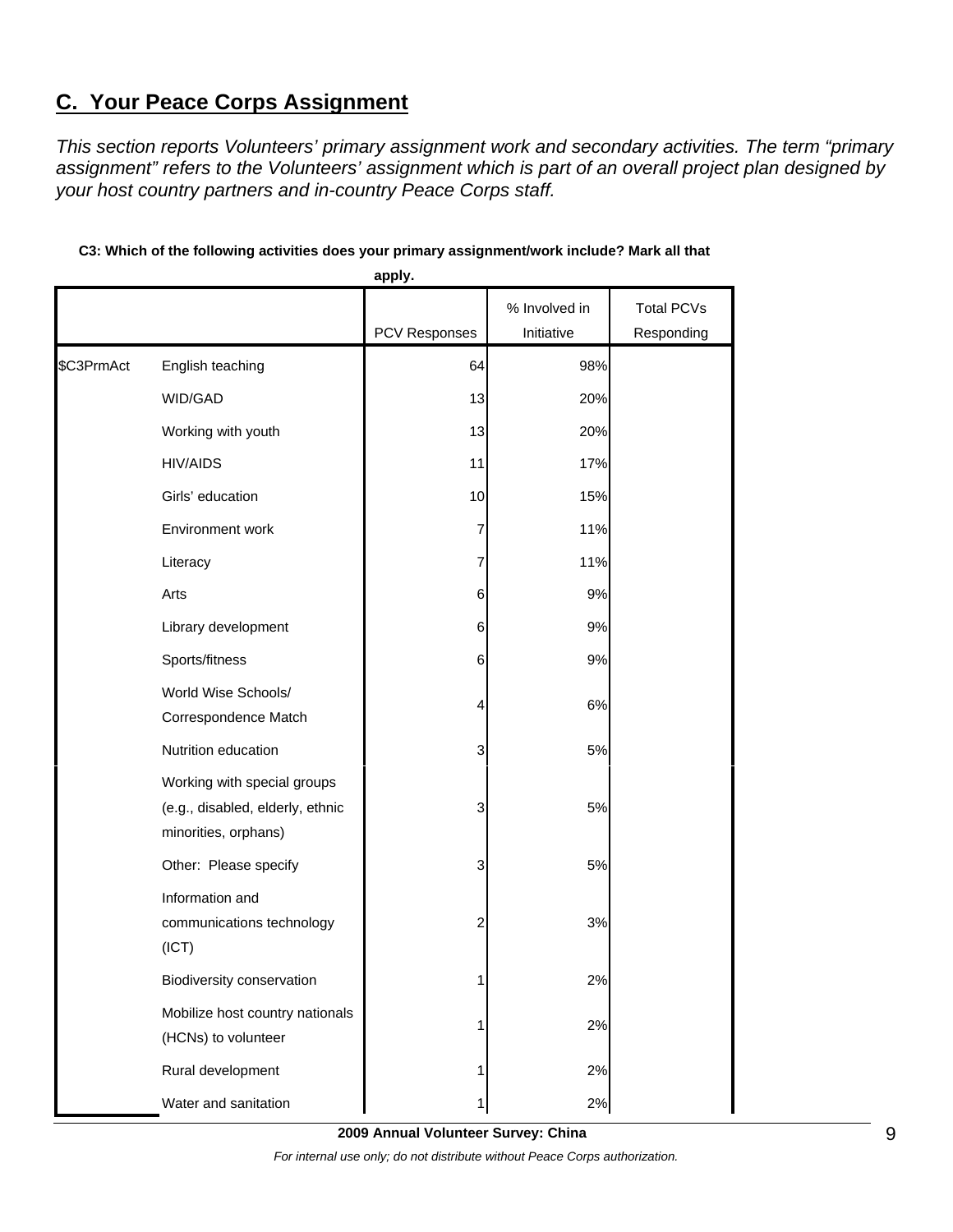| Working with NGO(s)                               | 2% |    |
|---------------------------------------------------|----|----|
| <b>Business advertising</b>                       |    |    |
| Child survival                                    |    |    |
| Community food security<br>(production/marketing) |    |    |
| Household food security                           |    |    |
| Income generation                                 |    |    |
| Microenterprise development                       |    |    |
| Natural resources management                      |    |    |
| Urban development/municipal                       |    |    |
| development                                       |    |    |
| Total                                             |    | 65 |

Percents may total to more than 100% since Volunteers were asked to "Mark all that apply."

#### **C3: Which of the following activities does your primary assignment/work include? Other (specify)**

|               |                                                | Column N % | Count | Row N % |  |
|---------------|------------------------------------------------|------------|-------|---------|--|
| C3.OTHER.TEXT | Open-ended results. Not responsive to request. |            |       |         |  |
|               |                                                |            |       |         |  |
|               |                                                |            |       |         |  |
|               |                                                |            |       |         |  |
|               | Total                                          |            | 65    | 100%    |  |

#### **C4: Hours Spent on Primary Assignment During Average Work Week**

|           | None | $1-10$ hrs | 11-20 hrs | 21-30 hrs | 31-40 hrs | More than 40 hrs | Total |
|-----------|------|------------|-----------|-----------|-----------|------------------|-------|
| C4Hrs6grp |      |            | 52%       | 28%       | 14%       | 6%               | 65    |

#### **C4: How many hours do you spend on your primary assignment during an average work**

| week?          |                |         |                 |                  |                |  |  |
|----------------|----------------|---------|-----------------|------------------|----------------|--|--|
|                | All Volunteers | Average | Lowest reported | Highest reported | Did not answer |  |  |
| C <sub>4</sub> | 65             | 24.8    | 1つ              | 60               | 0              |  |  |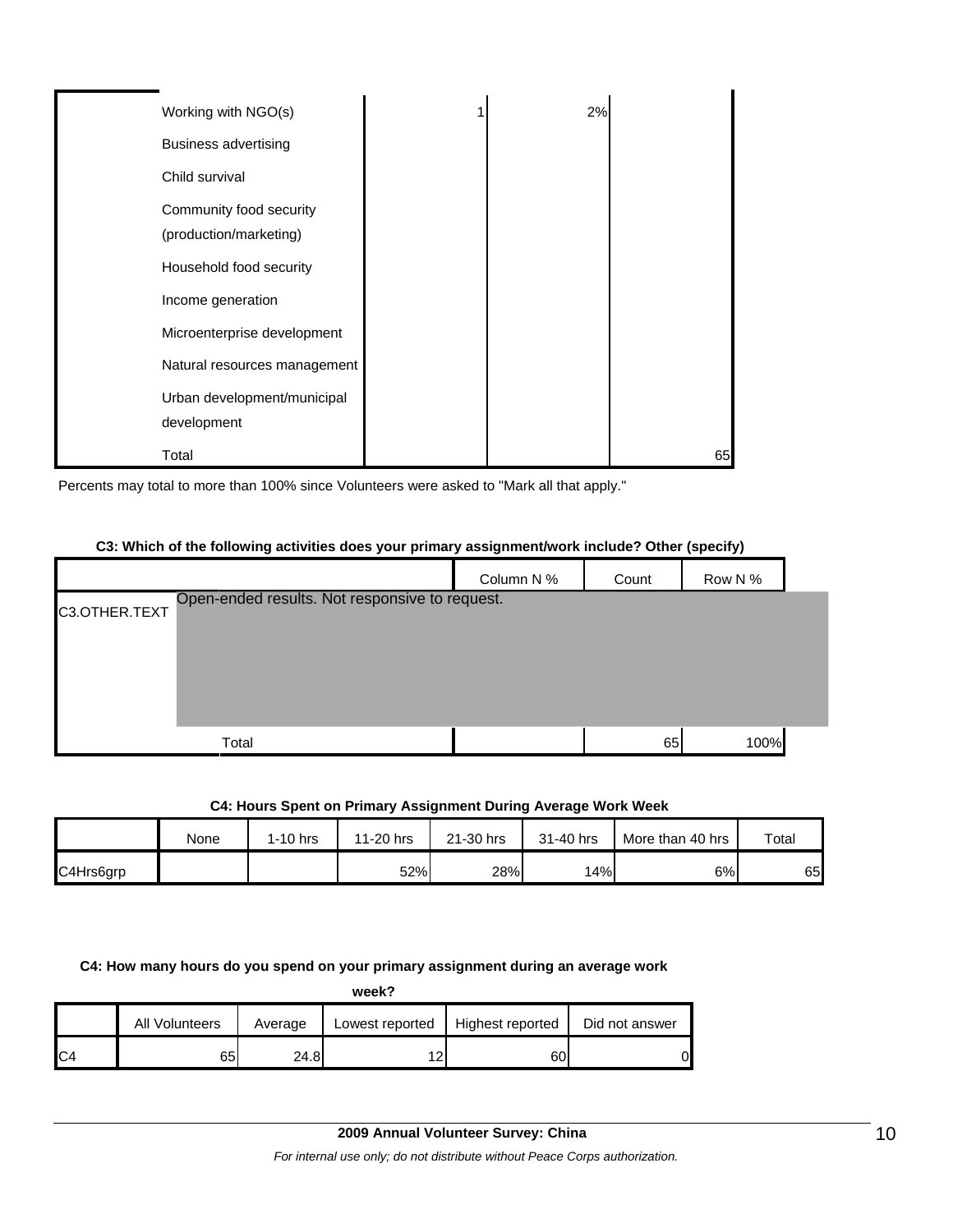|            |                                                                                         |                      | % Involved in | <b>Total PCVs</b> |
|------------|-----------------------------------------------------------------------------------------|----------------------|---------------|-------------------|
|            |                                                                                         | <b>PCV Responses</b> | Initiative    | Responding        |
| \$C5SecAct | English teaching                                                                        | 39                   | 62%           |                   |
|            | WID/GAD                                                                                 | 22                   | 35%           |                   |
|            | Library development                                                                     | 20                   | 32%           |                   |
|            | <b>HIV/AIDS</b>                                                                         | 19                   | 30%           |                   |
|            | Working with youth                                                                      | 17                   | 27%           |                   |
|            | Sports/fitness                                                                          | 14                   | 22%           |                   |
|            | Other: Please specify                                                                   | 13                   | 21%           |                   |
|            | Arts                                                                                    | 12                   | 19%           |                   |
|            | World Wise Schools/<br>Correspondence Match                                             | 12                   | 19%           |                   |
|            | Girls' education                                                                        | 11                   | 17%           |                   |
|            | Literacy                                                                                | 8                    | 13%           |                   |
|            | Working with special groups<br>(e.g., disabled, elderly, ethnic<br>minorities, orphans) | 7                    | 11%           |                   |
|            | Environment work                                                                        | 4                    | 6%            |                   |
|            | Working with NGO(s)                                                                     | 4                    | 6%            |                   |
|            | Mobilize host country nationals<br>(HCNs) to volunteer                                  | 3                    | 5%            |                   |
|            | Nutrition education                                                                     | 3                    | 5%            |                   |
|            | Rural development                                                                       | 2                    | 3%            |                   |
|            | <b>Business advertising</b>                                                             | 1                    | 2%            |                   |
|            | Income generation                                                                       | 1                    | 2%            |                   |
|            | Water and sanitation                                                                    | 1                    | 2%            |                   |
|            | Biodiversity conservation                                                               |                      |               |                   |
|            | Child survival                                                                          |                      |               |                   |
|            | Community food security<br>(production/marketing)                                       |                      |               |                   |

### **C5: Which of the following do your secondary activities (other than your primary assignment work) include? Mark all that apply.**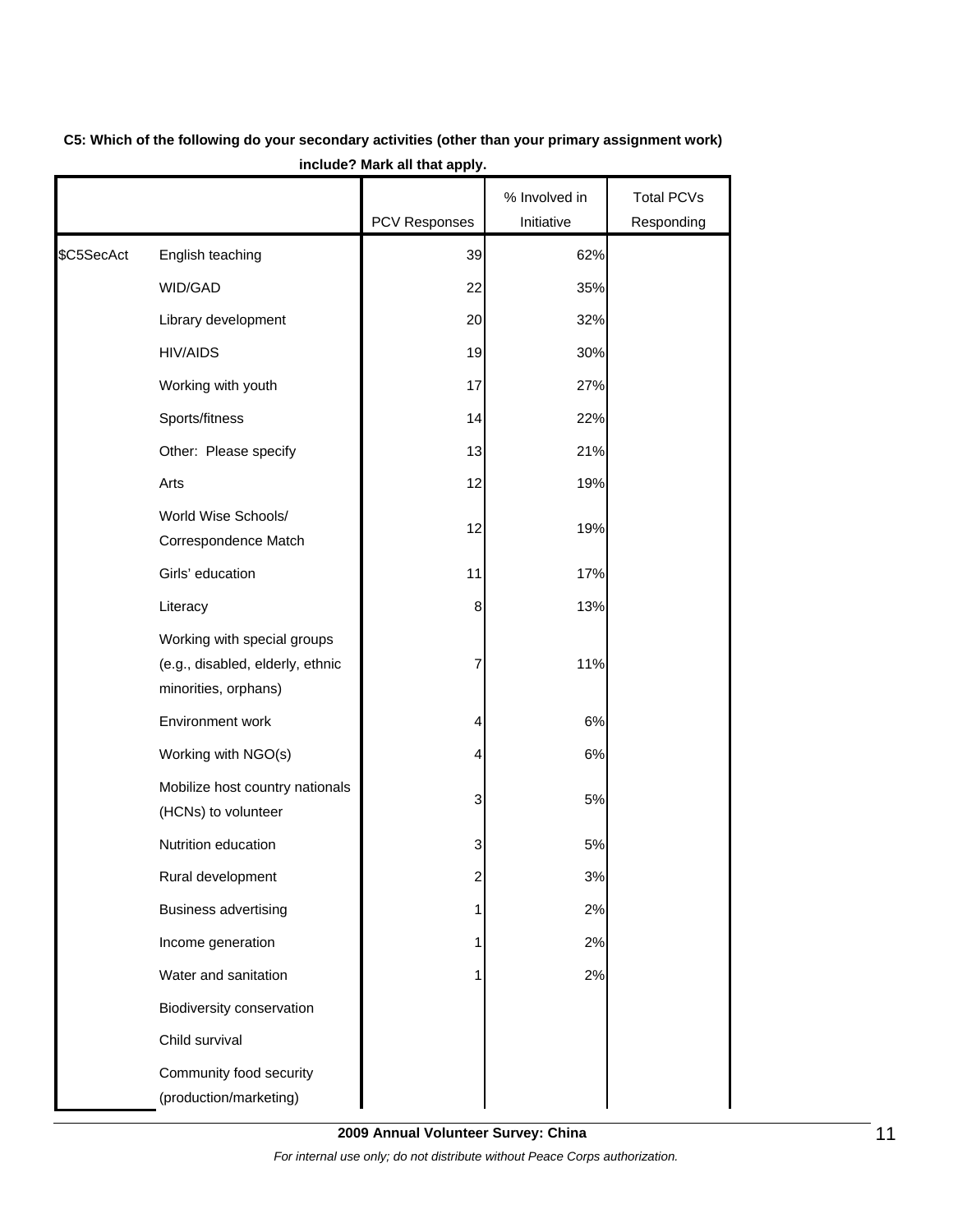| Household food security      |  |    |
|------------------------------|--|----|
| Information and              |  |    |
| communications technology    |  |    |
| (ICT)                        |  |    |
| Microenterprise development  |  |    |
| Natural resources management |  |    |
| Urban development/municipal  |  |    |
| development                  |  |    |
| Total                        |  | 63 |

Percents may total to more than 100% since Volunteers were asked to "Mark all that apply."

|                                                                 | Column N % | Count | Row N % |
|-----------------------------------------------------------------|------------|-------|---------|
| Open-ended results. Not responsive to request.<br>C5.OTHER.TEXT |            |       |         |
|                                                                 |            |       |         |
|                                                                 |            |       |         |
|                                                                 |            |       |         |
|                                                                 |            |       |         |
|                                                                 |            |       |         |
|                                                                 |            |       |         |
|                                                                 |            |       |         |
|                                                                 |            |       |         |
|                                                                 |            |       |         |
|                                                                 |            |       |         |
|                                                                 |            |       |         |
|                                                                 |            |       |         |
|                                                                 |            |       |         |
|                                                                 |            |       |         |
|                                                                 |            |       |         |
|                                                                 |            |       |         |
|                                                                 |            |       |         |
|                                                                 |            |       |         |
| Total                                                           |            | 65    | 100%    |

#### **C5: Which of the following do your secondary activities include? Other (specify)**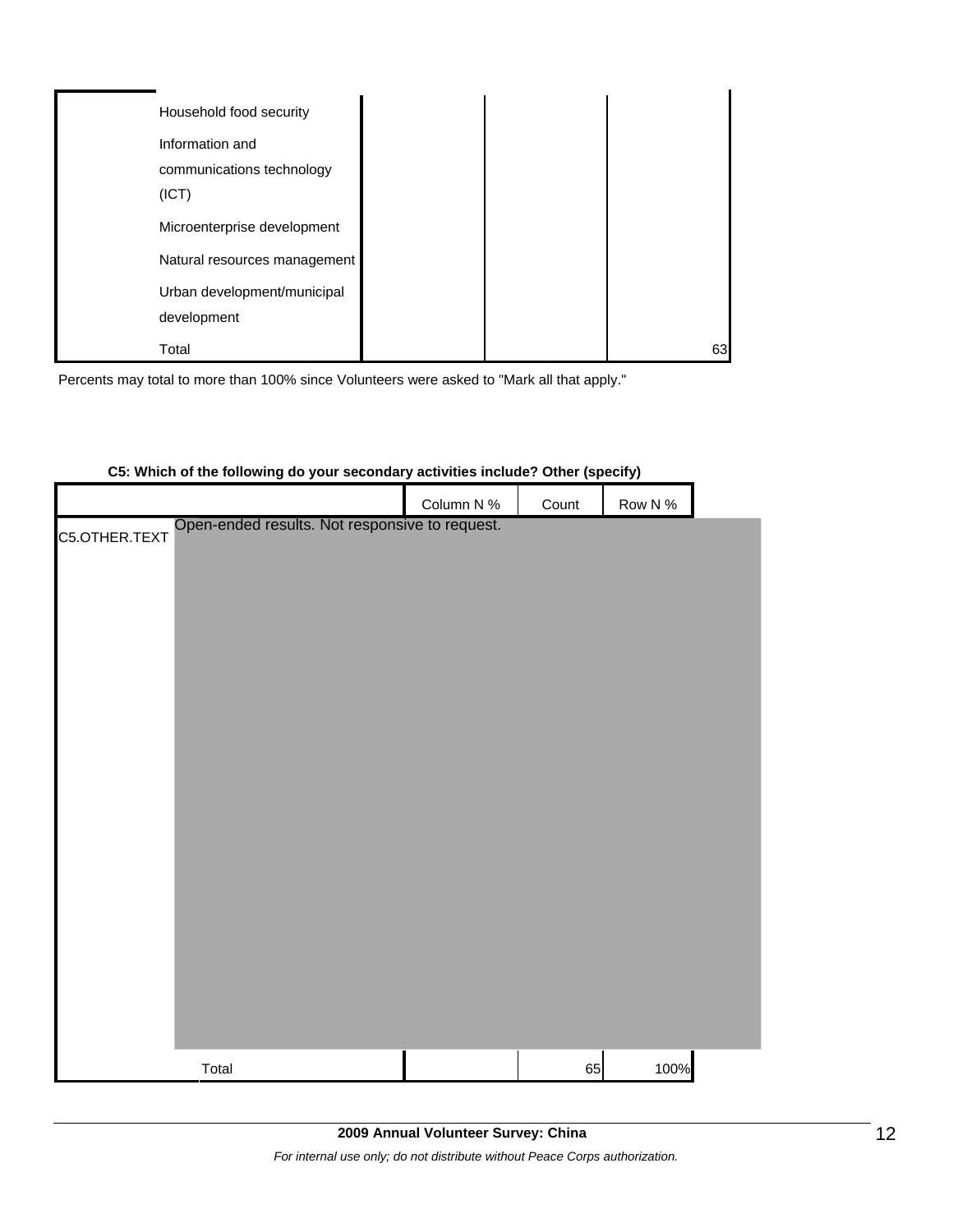#### **C5: No Secondary Activities**

|         |                                        | Percent | Number |
|---------|----------------------------------------|---------|--------|
| C5.NONE | No                                     | 97%     | 63     |
|         | Yes, I have no secondary<br>activities | 3%      |        |
|         | Total                                  | 100%    | 65     |

#### **C6: Hours Spent on Secondary Activities During Average Work Week**

|           | None | $1-10$ hrs | 11-20 hrs | 21-30 hrs | 31-40 hrs | More than 40 hrs | Total |
|-----------|------|------------|-----------|-----------|-----------|------------------|-------|
| C6Hrs6grp |      | 89%        | 10%       | 2%        |           |                  | 62    |

### **C6. How many hours do you spend on secondary activities during an average work week?**

|     | All Volunteers | Average | Lowest reported | Highest reported | Did not answer |
|-----|----------------|---------|-----------------|------------------|----------------|
| IC6 | 65             | 7.01    |                 | 24               | ົ<br>ັ         |

#### **C7: How personally satisfying is your--?**

|                              | Not at all 1 |     |     |     | Exceptionally 5 | Total |
|------------------------------|--------------|-----|-----|-----|-----------------|-------|
| <b>Primary assignment</b>    | 3%           | 8%I | 32% | 38% | 18%             | 65    |
| Secondary project/activities | 2%           | 8%l | 25% | 36% | 30%             | 64    |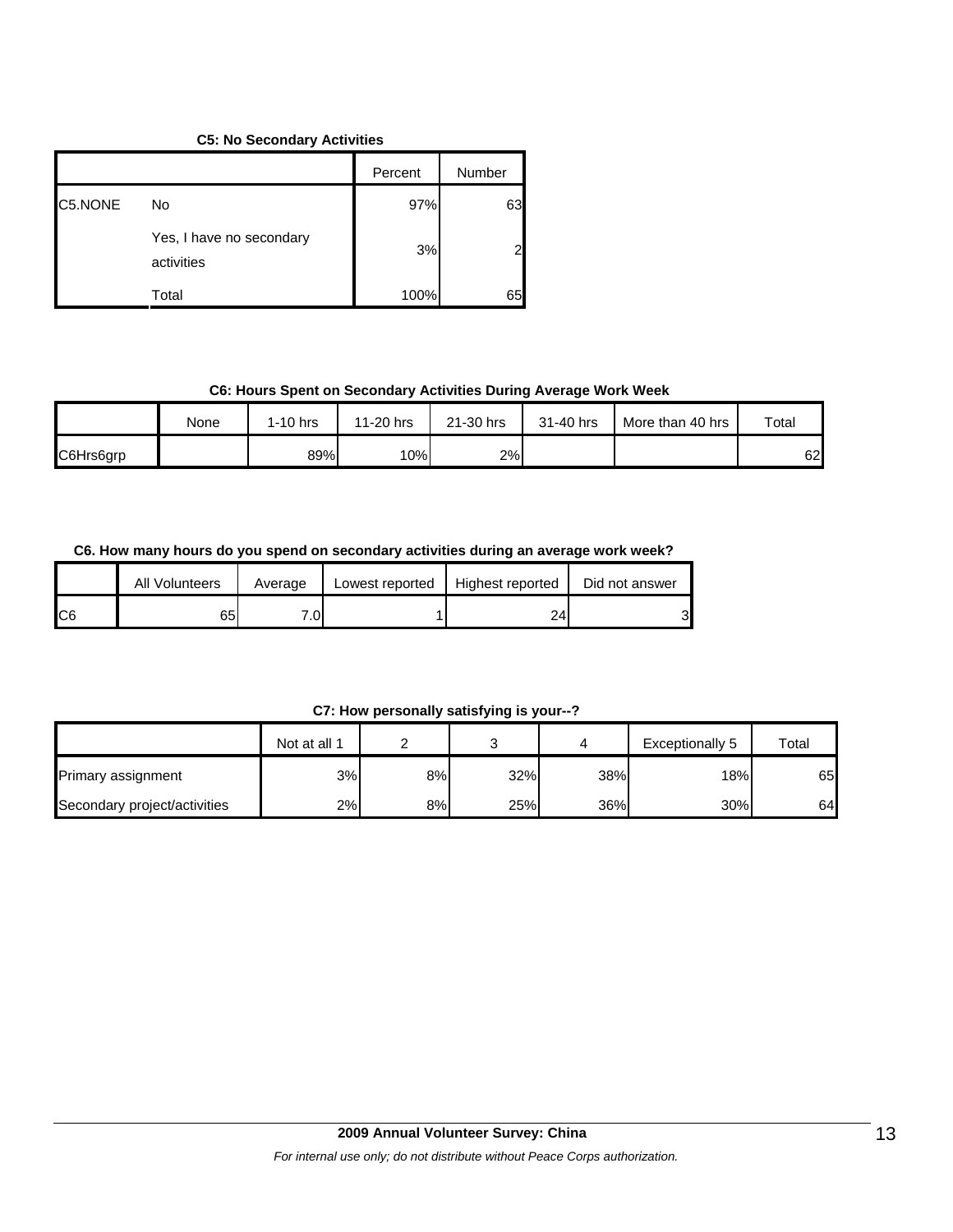## **D. Training for Peace Corps Assignment**

*This section reports Volunteers' assessments of the effectiveness of their Pre-Service Training and In-Service Training at post. In-Service Training (IST) includes: Reconnect; Technical IST; Mid-Service and Close of Service conferences; project management/leadership conferences; and other post-sponsored training sessions.* 

|                               |               |      |          |           | ັ່             | -<br>ັ້        |       |
|-------------------------------|---------------|------|----------|-----------|----------------|----------------|-------|
|                               | Not effective | Poor | Adequate | Effective | Very Effective | NA/No training | Total |
| Manage cultural differences   | 7%            | 7%   | 57%      | 14%       | 14%            |                | 28    |
| Deal with adjustment issues   | 4%            | 18%  | 36%      | 25%       | 18%            |                | 28    |
| Work with                     |               |      |          |           |                |                |       |
| counterparts/community        | 4%            | 39%  | 46%      | 4%        | 4%             | 4%             | 28    |
| partners                      |               |      |          |           |                |                |       |
| Use language needed in        | 4%            | 14%  | 32%      | 29%       | 18%            | 4%             | 28    |
| work and social interactions  |               |      |          |           |                |                |       |
| Perform technical aspects of  |               | 18%  | 46%      | 14%       | 18%            | 4%             | 28    |
| your work                     |               |      |          |           |                |                |       |
| Work on your project goals    |               | 11%  | 61%      | 11%       | 11%            | 7%             | 28    |
| and objectives                |               |      |          |           |                |                |       |
| Conduct a participatory       |               |      |          |           |                |                |       |
| community needs               | 14%           | 18%  | 25%      | 4%        | 7%             | 32%            | 28    |
| assessment (e.g., PACA)       |               |      |          |           |                |                |       |
| Monitor your project goals    | 4%            | 21%  | 50%      | 11%       | 4%             | 11%            | 28    |
| and outcomes                  |               |      |          |           |                |                |       |
| Maintain your physical health |               |      | 14%      | 36%       | 50%            |                | 28    |
| Maintain your                 |               | 7%   | 32%      | 29%       | 32%            |                | 28    |
| mental/emotional health       |               |      |          |           |                |                |       |
| Maintain your personal safety |               |      |          |           |                |                | 28    |
| and security                  |               |      | 14%      | 32%       | 54%            |                |       |

**D1: (PCVs at post 18 months or less) How effective was your Pre-Service Training (PST) in preparing you to--**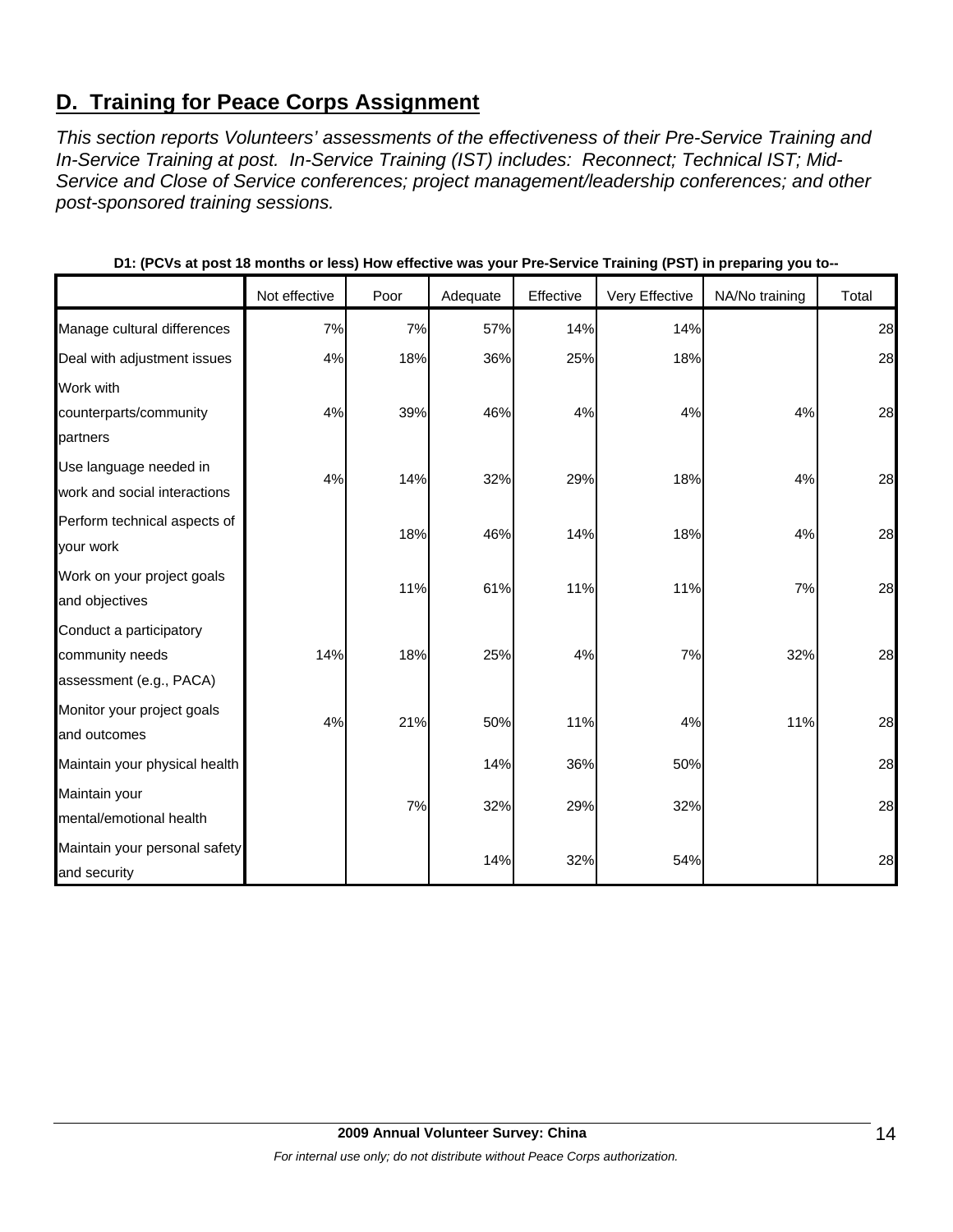|                                                                                          | Not effective | Poor | Adequate | Effective | Very Effective | NA/No training | Total |
|------------------------------------------------------------------------------------------|---------------|------|----------|-----------|----------------|----------------|-------|
| Manage cultural differences                                                              | 5%            | 7%   | 38%      | 38%       | 7%             | 5%             | 58    |
| Deal with adjustment issues                                                              | 4%            | 7%   | 38%      | 36%       | 9%             | 7%             | 56    |
| Build and strengthen working<br>relationships with<br>counterparts/community<br>partners | 3%            | 28%  | 31%      | 22%       | 3%             | 12%            | 58    |
| Use language needed in<br>work and social interactions                                   | 5%            | 14%  | 36%      | 28%       | 9%             | 9%             | 58    |
| Perform technical aspects of<br>your work                                                | 3%            | 7%   | 34%      | 33%       | 16%            | 7%             | 58    |
| Work on your project goals<br>and objectives                                             | 2%            | 9%   | 34%      | 38%       | 10%            | 7%             | 58    |
| Conduct a participatory<br>community needs<br>assessment (e.g., PACA)                    | 12%           | 14%  | 22%      | 10%       | 2%             | 40%            | 58    |
| Monitor project goals and<br>outcomes                                                    | 7%            | 9%   | 37%      | 25%       | 5%             | 18%            | 57    |
| Maintain your physical health                                                            |               | 5%   | 33%      | 24%       | 36%            | 2%             | 58    |
| Maintain your<br>mental/emotional health                                                 | 2%            | 10%  | 28%      | 28%       | 24%            | 9%             | 58    |
| Maintain your personal safety<br>and security                                            |               | 2%   | 19%      | 31%       | 47%            | 2%             | 58    |

#### **D5: How effective was your In-Service Training (IST) in preparing you to--**

### **D8: Did you have this skill before joining the Peace Corps?**

|                                               | No/ No answer | Yes | Total |
|-----------------------------------------------|---------------|-----|-------|
| Skills specific to my assignment              | 17            | 48  | 65    |
| Assessing community needs                     | 34            | 31  | 65    |
| Organizing/implementing community activities  | 24            | 41  | 65    |
| Building capacity of local organizations      | 41            | 22  | 63    |
| Monitoring, reporting, and evaluating my work | 8             | 57  | 65    |
| Designing and implementing training sessions  | 22            | 43  | 65    |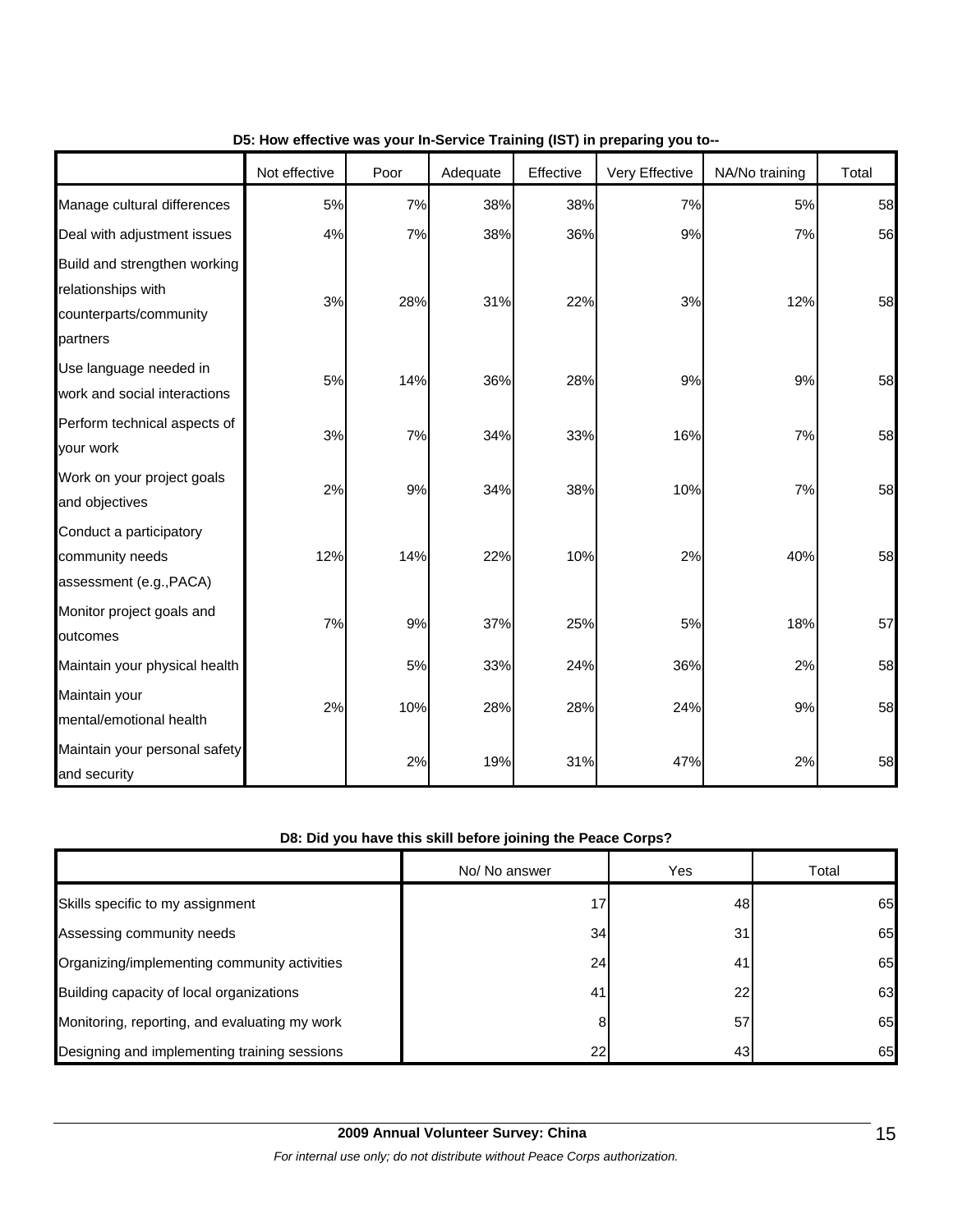#### **D8: Is the skill needed for your Peace Corps work?**

|                                                  | No/ No answer | Yes | Total |
|--------------------------------------------------|---------------|-----|-------|
| Skills specific to my assignment                 | 4             | 60  | 64    |
| Assessing community needs                        | 24            | 40  | 64    |
| Organizing/implementing<br>community activities  | 21            | 43  | 64    |
| Building capacity of local<br>organizations      | 43            | 19  | 62    |
| Monitoring, reporting, and<br>evaluating my work | 4             | 59  | 63    |
| Designing and implementing<br>training sessions  | 22            | 42  | 64    |

#### **D8: Have you had adequate Peace Corps training to acquire the skill?**

|                                                  | No/ No answer | Yes | Total |
|--------------------------------------------------|---------------|-----|-------|
| Skills specific to my assignment                 | 12            | 43  | 55    |
| Assessing community needs                        | 23            | 28  | 51    |
| Organizing/implementing<br>community activities  | 29            | 24  | 53    |
| Building capacity of local<br>organizations      | 31            | 13  | 44    |
| Monitoring, reporting, and<br>evaluating my work | 14            | 39  | 53    |
| Designing and implementing<br>training sessions  | 28            | 24  | 52    |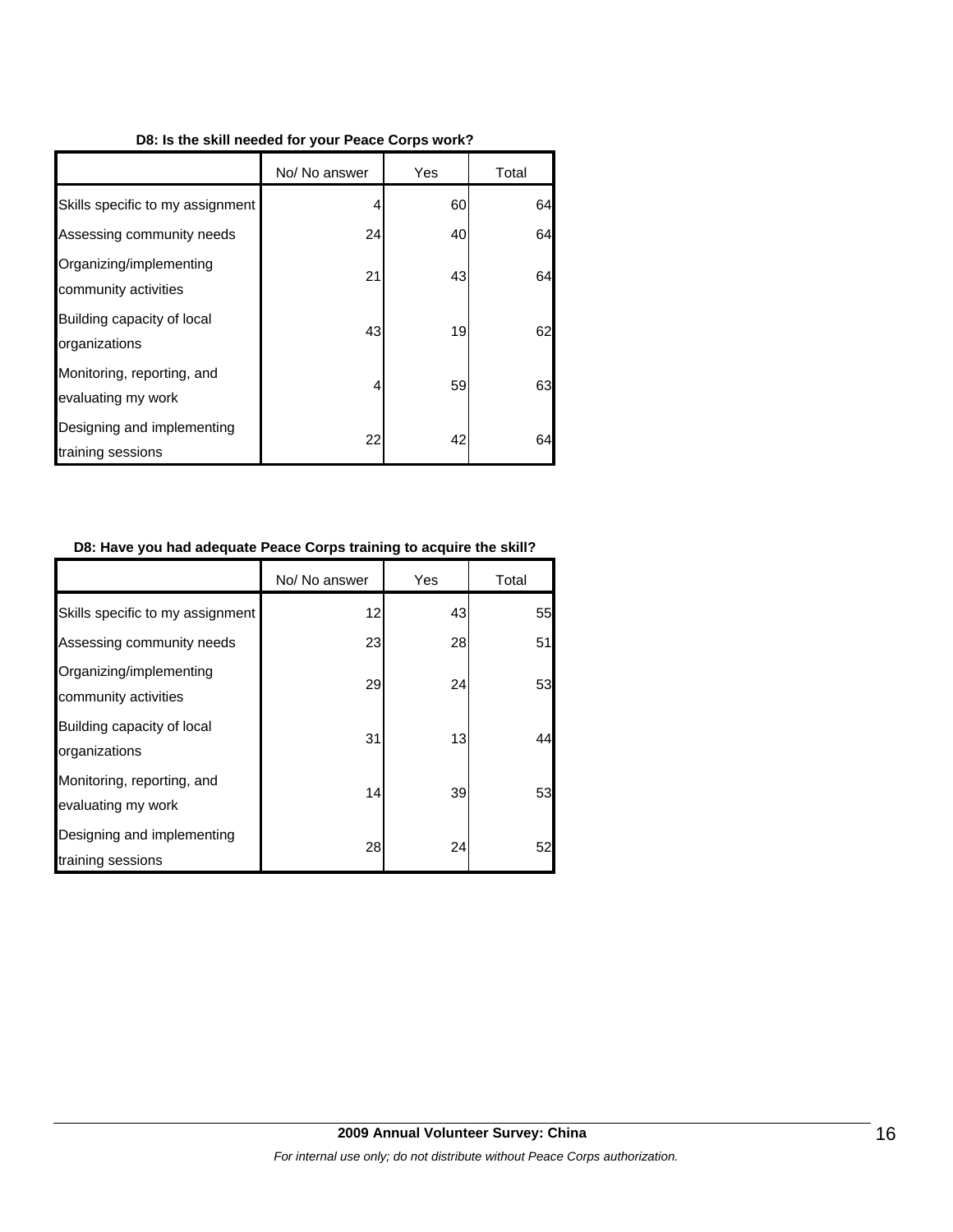## **E. Volunteer Assignment Goals and Impact**

*This section reports Volunteers' self-assessments of their impact on the individuals and organizations in the communities in which they serve. At the end of this section, Volunteers' third goal activities, participation in Coverdell World Wise School/Correspondence Match (CWWS/CM) and use of Peace Corps resources to support their work are reported in questions.* 

|                                                                                                          | Not at all 1 | 2   | 3   | 4   | Exceptionally 5 | <b>NA</b> | Total |
|----------------------------------------------------------------------------------------------------------|--------------|-----|-----|-----|-----------------|-----------|-------|
| Meets the objectives of the<br>project plan                                                              | 3%           | 3%  | 26% | 42% | 22%             | 5%        | 65    |
| Builds local capacity for<br>sustainability                                                              | 14%          | 29% | 25% | 20% | 6%              | 6%        | 65    |
| Involves local people in<br>planning and implementing<br>activities                                      | 17%          | 26% | 18% | 23% | 5%              | 11%       | 65    |
| Complements other local<br>development activities                                                        | 23%          | 29% | 11% | 15% | 3%              | 18%       | 65    |
| Transfers skills to host country<br>individuals and organizations                                        |              | 22% | 31% | 26% | 20%             | 2%        | 65    |
| Mobilizes host country nationals<br>(HCNs) to volunteer                                                  | 28%          | 28% | 12% | 14% | 2%              | 16%       | 64    |
| Helps promote a better<br>understanding of Americans on<br>the part of the peoples served<br>$(g$ oal 2) |              | 6%  | 6%  | 43% | 45%             |           | 65    |
| Helps promote a better<br>understanding of other peoples<br>on the part of Americans (goal<br>3)         | 2%           | 3%  | 20% | 37% | 37%             | 2%        | 65    |

#### **E1: To what extent does your Volunteer work assignment address the following?**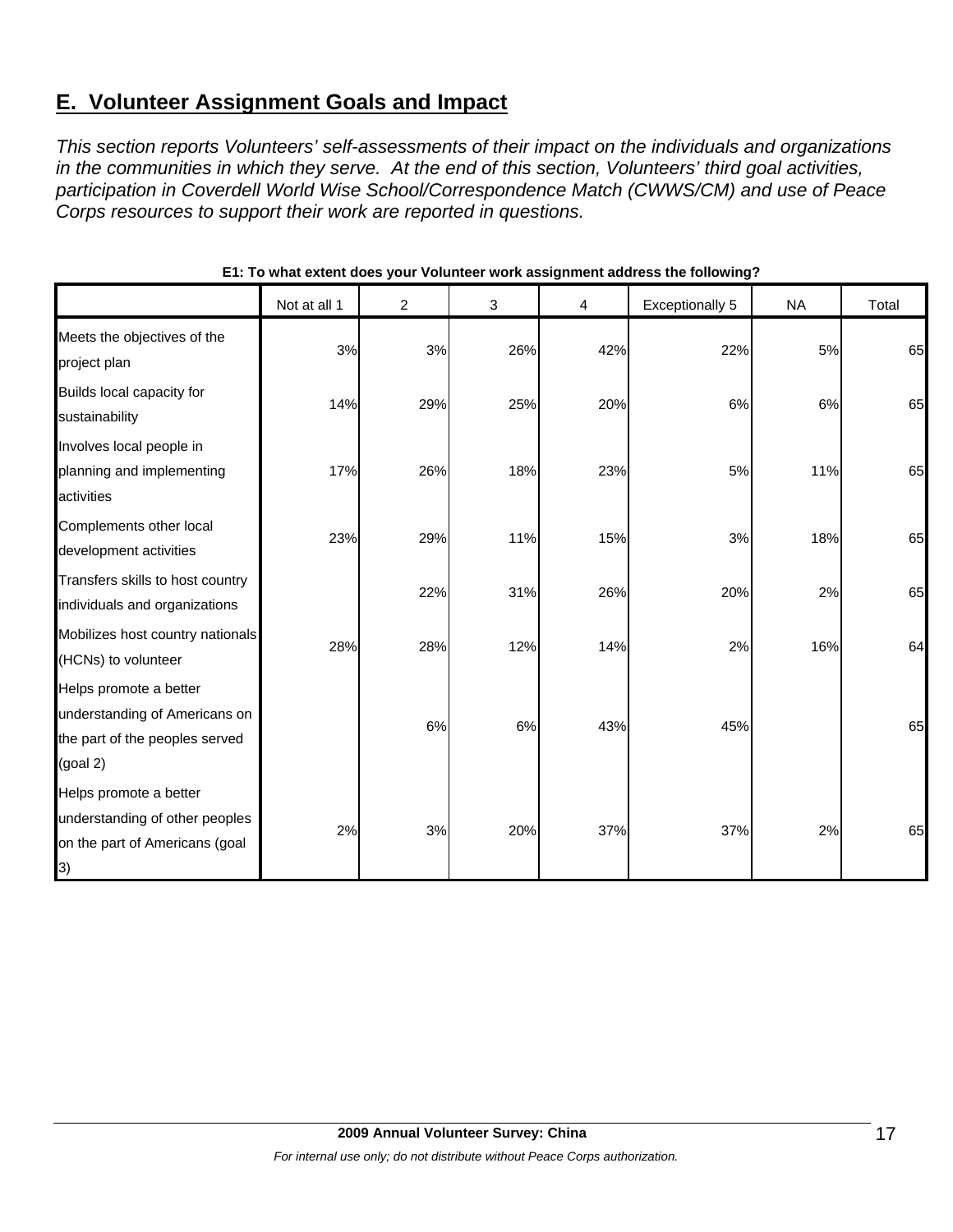Not at all 1 | 2 | 3 | 4 | Exceptionally 5 | NA | Total Need the assistance that you provided 3% 11% 38% 24% 24% 37 Want the assistance that you

provided

**E2: To what extent does your host community--?**

#### **E3: How much impact does your assignment have on the capacities of your host counterparts/community partners?**

8% 24% 32% 35% 35% 37

|                                                                  | None 1 | $\overline{2}$ | 3   | 4   | Exceptional 5 | <b>NA</b> | Total |
|------------------------------------------------------------------|--------|----------------|-----|-----|---------------|-----------|-------|
| Ability to access information<br>(e.g., library, Internet, etc.) | 22%    | 32%            | 20% | 11% | 6%            | 9%        | 65    |
| Leadership skills                                                | 26%    | 22%            | 29% | 14% | 2%            | 8%        | 65    |
| Planning and management                                          | 26%    | 23%            | 23% | 12% | 3%            | 12%       | 65    |
| Problem solving/critical thinking                                | 25%    | 23%            | 22% | 18% | 3%            | 9%        | 65    |
| Self-esteem                                                      | 17%    | 26%            | 18% | 25% | 5%            | 9%        | 65    |
| <b>Technical skills</b>                                          | 14%    | 25%            | 25% | 20% | 5%            | 12%       | 65    |
| Use of local resources                                           | 29%    | 26%            | 18% | 8%  | 2%            | 17%       | 65    |
| Use of external resources (e.g.,<br>grants, international NGOs)  | 48%    | 9%             | 14% | 3%  | 3%            | 22%       | 64    |
| Better understanding of<br>Americans                             | 3%     | 8%             | 17% | 37% | 34%           | 2%        | 65    |
| Other: Please specify below                                      | 10%    |                | 7%  | 3%  |               | 80%       | 30    |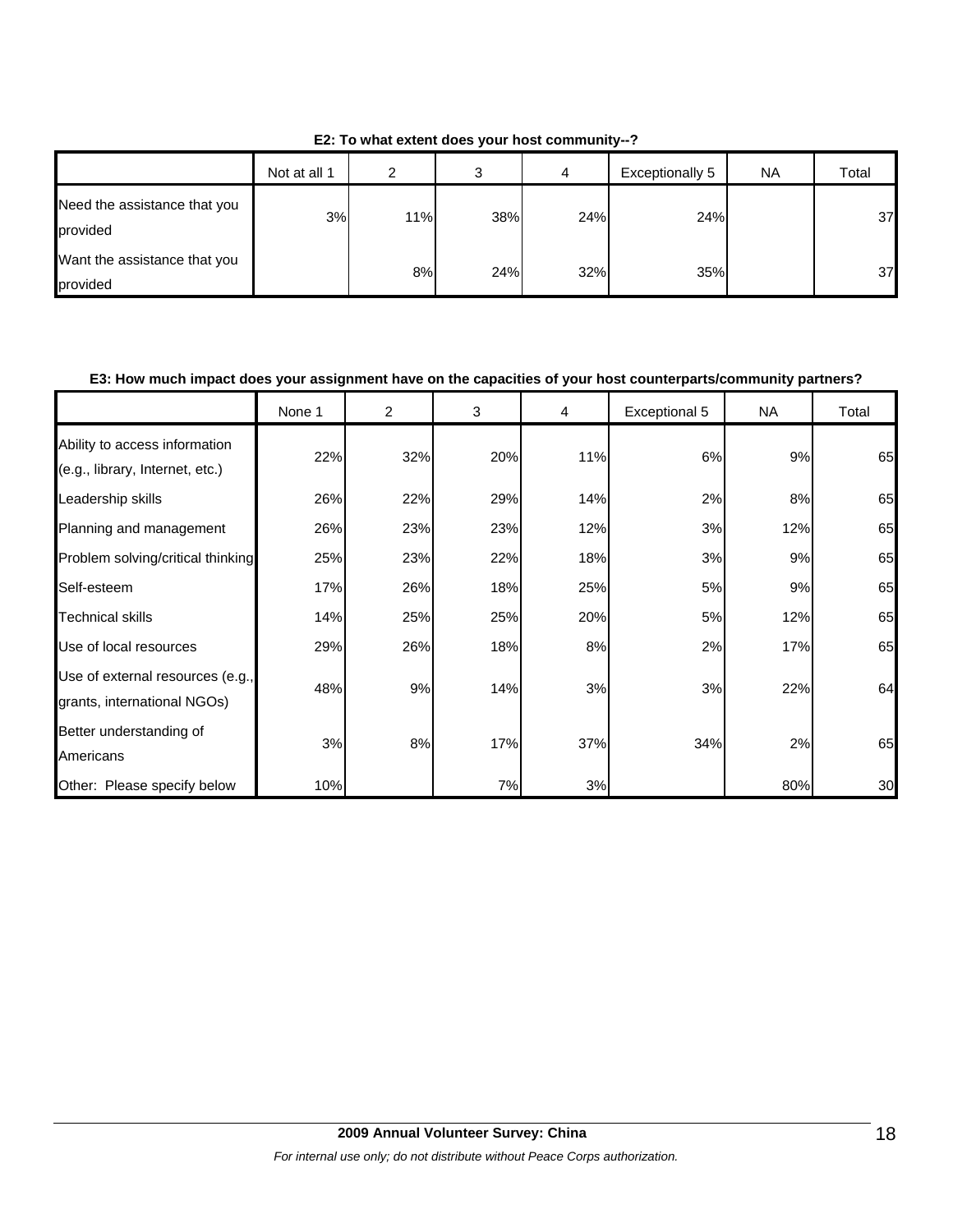#### **E3: How much impact does your assignment have on the capacities of your host**

|          | .<br>.                                         | $ -$       |       |         |  |
|----------|------------------------------------------------|------------|-------|---------|--|
|          |                                                | Column N % | Count | Row N % |  |
| E3_OTHER | Open-ended results. Not responsive to request. |            |       |         |  |
|          |                                                |            |       |         |  |
|          |                                                |            |       |         |  |
|          |                                                |            |       |         |  |
|          |                                                |            |       |         |  |
|          |                                                |            |       |         |  |
|          |                                                |            |       |         |  |
|          |                                                |            |       |         |  |
|          |                                                |            |       |         |  |
|          | Total                                          |            | 65    | 100%    |  |

#### **counterparts/community partners? Other (specify)**

#### **E4: How much impact does your assignment have on the capacities of your host individuals with whom you work?**

|                                                                  | None 1 | 2   | 3   | 4   | Exceptional 5 | <b>NA</b> | Total |
|------------------------------------------------------------------|--------|-----|-----|-----|---------------|-----------|-------|
| Ability to access information<br>(e.g., library, Internet, etc.) | 10%    | 11% | 33% | 27% | 17%           | 2%        | 63    |
| Leadership skills                                                | 5%     | 9%  | 47% | 31% | 6%            | 2%        | 64    |
| Planning and management                                          | 12%    | 22% | 31% | 25% | 8%            | 2%        | 64    |
| Problem solving/critical thinking                                | 3%     | 8%  | 25% | 48% | 16%           |           | 64    |
| Self-esteem                                                      | 2%     | 6%  | 16% | 48% | 27%           | 2%        | 64    |
| Technical skills                                                 | 6%     | 12% | 25% | 39% | 9%            | 8%        | 64    |
| Use of local resources                                           | 20%    | 27% | 28% | 12% | 3%            | 9%        | 64    |
| Use of external resources (e.g.,<br>grants, international NGOs)  | 45%    | 9%  | 16% | 8%  | 2%            | 20%       | 64    |
| Better understanding of<br>Americans                             | 2%     | 2%  | 11% | 23% | 62%           |           | 64    |
| Other: Please specify below                                      | 4%     |     | 4%  | 8%  | 4%            | 79%       | 24    |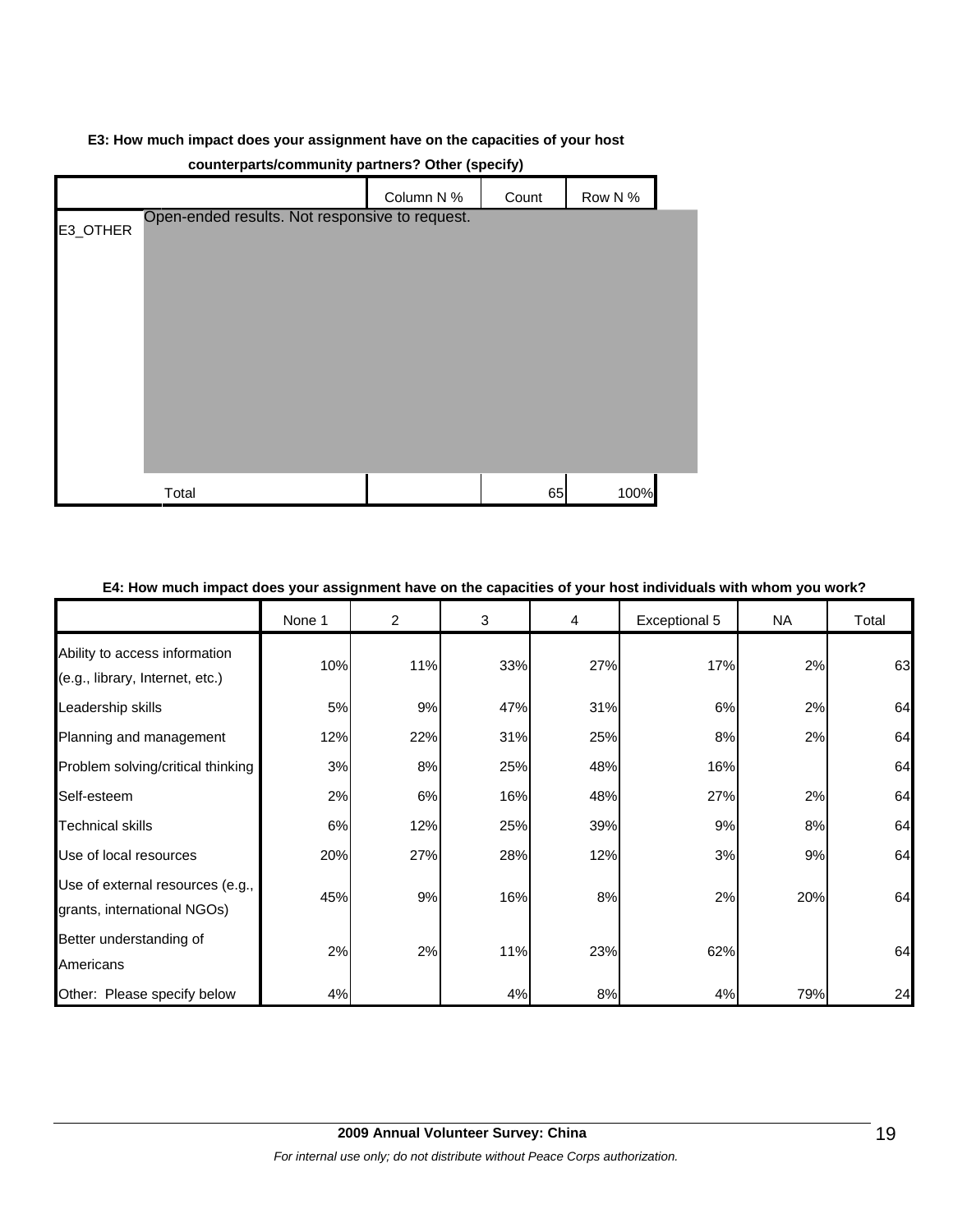#### **E4: How much impact does your assignment have on the capacities of your host**

| marriages with whom you work: Other (specify)              |            |       |         |  |  |  |  |  |
|------------------------------------------------------------|------------|-------|---------|--|--|--|--|--|
|                                                            | Column N % | Count | Row N % |  |  |  |  |  |
| Open-ended results. Not responsive to request.<br>E4_OTHER |            |       |         |  |  |  |  |  |
| Total                                                      |            | 65    | 100%    |  |  |  |  |  |

#### **individuals with whom you work? Other (specify)**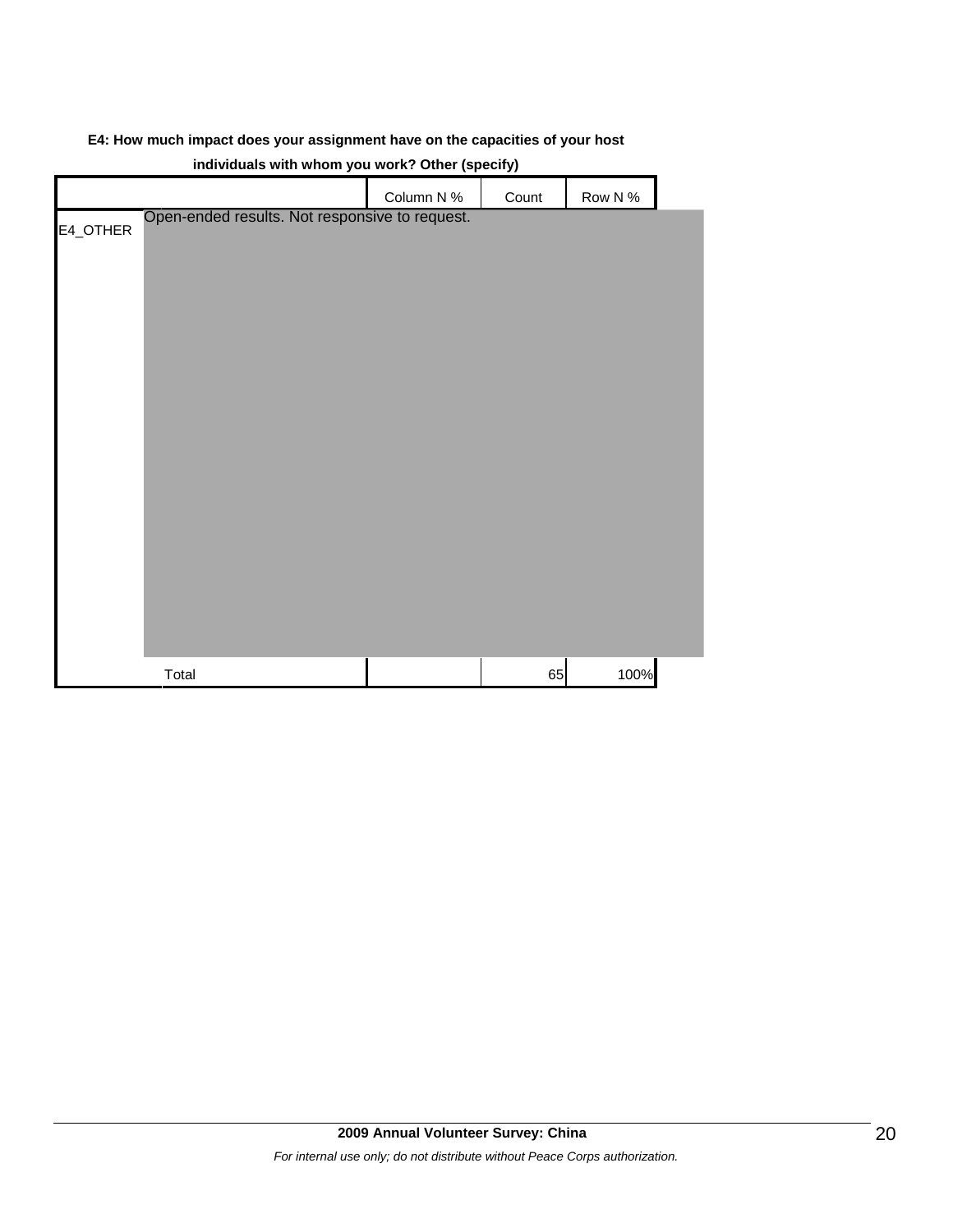|                                                              | None 1 | $\overline{2}$ | 3   | 4   | Exceptional 5 | <b>NA</b> | Total |
|--------------------------------------------------------------|--------|----------------|-----|-----|---------------|-----------|-------|
| Identifying and prioritizing<br>organizational needs         | 38%    | 18%            | 17% | 8%  | 6%            | 12%       | 65    |
| Leadership                                                   | 40%    | 17%            | 17% | 8%  | 5%            | 14%       | 65    |
| Management                                                   | 46%    | 17%            | 12% | 9%  | 2%            | 14%       | 65    |
| Monitoring and evaluation                                    | 42%    | 22%            | 11% | 9%  | 3%            | 14%       | 65    |
| Planning and implementing<br>organizational activities       | 31%    | 23%            | 15% | 14% | 5%            | 12%       | 65    |
| Teamwork/participatory<br>decision-making                    | 37%    | 17%            | 20% | 11% | 5%            | 11%       | 65    |
| Use of local resources                                       | 40%    | 25%            | 9%  | 5%  | 3%            | 18%       | 65    |
| Ability to mobilize, manage, and<br>sustain local volunteers | 45%    | 22%            | 8%  | 9%  | 3%            | 14%       | 65    |
| Other: Please specify below                                  | 14%    | 3%             |     | 3%  |               | 79%       | 29    |

#### **E5: To what extent does your assignment enhance the capacities of organizations with whom you work?**

#### **E5: To what extent does your assignment enhance the capacities of organizations with whom you work? Other (specify)**

|          |                                                | Column N % | Count | Row N % |
|----------|------------------------------------------------|------------|-------|---------|
| E5_OTHER | Open-ended results. Not responsive to request. |            |       |         |
|          |                                                |            |       |         |
|          |                                                |            |       |         |
|          |                                                |            |       |         |
|          | Total                                          |            | 65    | 100%    |

#### **E6: How effective have you been in transferring knowledge and skills to help the following persons or groups build their**

**capacities?**

|                                       | Not at all 1 | 2   | 3   | 4   | <b>Exceptionally 5</b> | <b>NA</b> | Total |
|---------------------------------------|--------------|-----|-----|-----|------------------------|-----------|-------|
| Your counterpart/community<br>partner | 23%          | 33% | 22% | 12% | 9%                     |           | 64    |
| Another institution/organization      | 33%          | 20% | 17% | 12% | 8%                     | 9%        | 64    |
| Members of your host<br>community     | 14%          | 13% | 16% | 41% | 14%                    | 2%        | 63    |
| Other: Please specify below           | 3%           |     | 3%  | 10% | 10%                    | 74%       | 31    |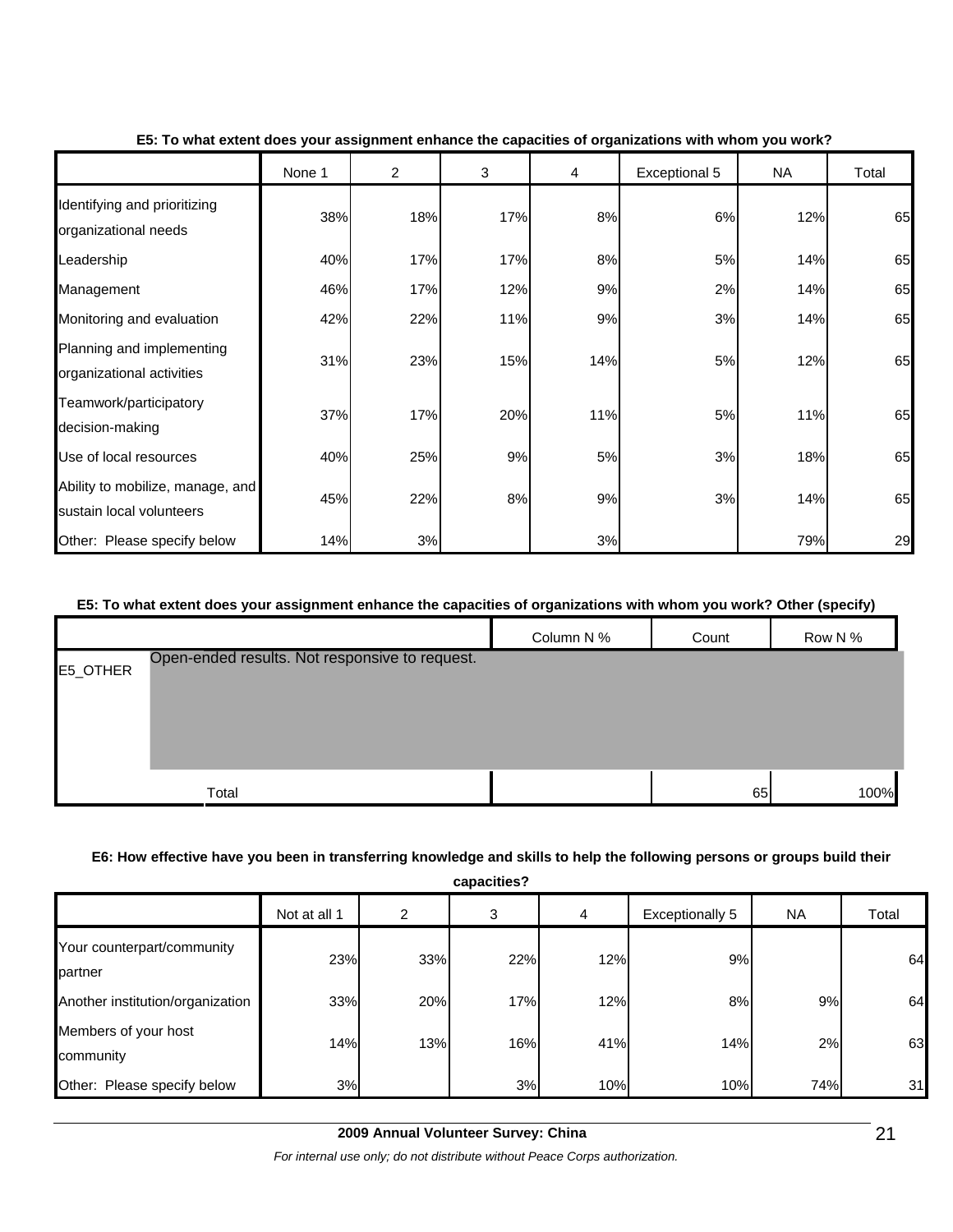|     | Not at all | Minimally | Moderately | Considerably | Exceptionally | Too early to tell | Total |
|-----|------------|-----------|------------|--------------|---------------|-------------------|-------|
| IE7 | 0%I        | 8%        | 22%        | 54%          | 15%           | 2%                | 65    |

#### **E7: To what extent have HC individuals gained a better understanding of Americans? Includes "Too early to tell."**

#### **E7: To what extent have HC individuals gained a better understanding of Americans? Excludes**

**"Too early to tell."**

|                 | Not at all | Minimally | Moderately | Considerably | Exceptionally | $\tau$ otal |
|-----------------|------------|-----------|------------|--------------|---------------|-------------|
| IE <sub>7</sub> |            | 8%        | 22%        | 55%          | 16%           | 64.         |

#### **E9. In which of the following third goal activities have you participated during your PC service?**

|               |                                                              | PCV Responses | % Doing This | <b>Total PCVs</b><br>Responding |
|---------------|--------------------------------------------------------------|---------------|--------------|---------------------------------|
| \$E9Goal3Acts | Electronic updates                                           | 58            | 92%          |                                 |
|               | <b>Hosting American visitors</b>                             | 40            | 63%          |                                 |
|               | Personal website or blog                                     | 30            | 48%          |                                 |
|               | Hard copy/paper update                                       | 22            | 35%          |                                 |
|               | Enrollment in the CWWS/CMS<br>program                        | 19            | 30%          |                                 |
|               | While on home leave, spoke at<br>a school or community group | 11            | 17%          |                                 |
|               | Pen pal program/letter<br>exchange                           | 9             | 14%          |                                 |
|               | Podcasted/created a slide show<br>or video posted online     | 6             | 10%          |                                 |
|               | Other please specify                                         | 4             | 6%           |                                 |
|               | Peace Corps Week activities                                  |               | 2%           |                                 |
|               | Total                                                        |               |              | 63                              |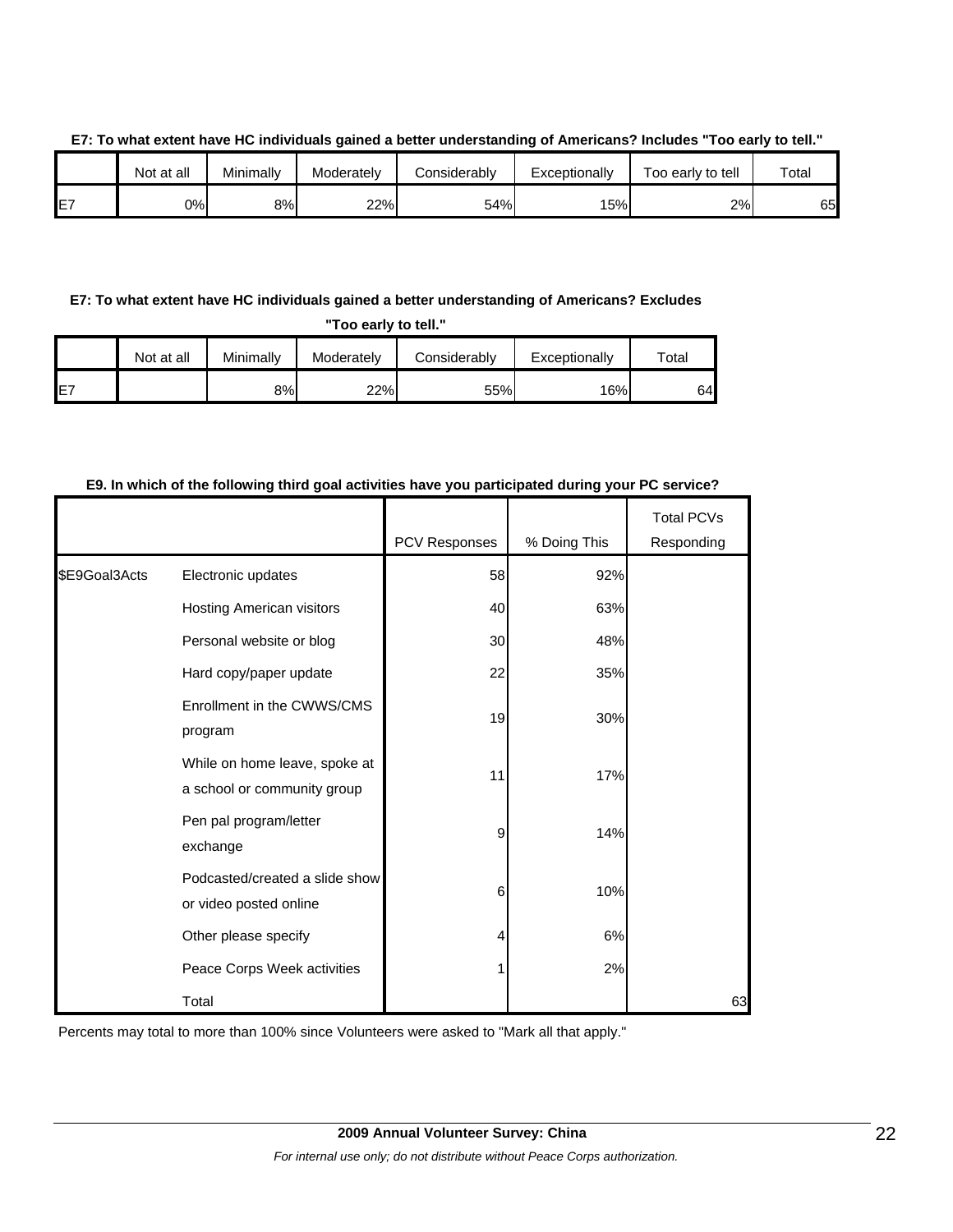## **E9: When asked about third goal activities, Volunteer answered "No**

|                                                                                                                                                                                                                                                                                       | Have done third<br>goal activities | No third goal<br>activities | Total |
|---------------------------------------------------------------------------------------------------------------------------------------------------------------------------------------------------------------------------------------------------------------------------------------|------------------------------------|-----------------------------|-------|
| Peace Corps' third goal is to<br>"help promote a better<br>understanding of other peoples<br>on the part of Americans." In<br>which of the following third goal<br>activities, including your contact<br>with family and friends, have<br>you participated during your<br>Peace Corps | 98%                                | 2%                          | 65    |

#### **E10: Would you recommend participation in the CWWS CMS to other Volunteers?**

|     |                            | have participated in | I have participated in |       |
|-----|----------------------------|----------------------|------------------------|-------|
|     | I have not participated in | CWWS/CM & would      | CWWS/CM and would      |       |
|     | CWWS/CM.                   | recommend it         | NOT recommend it       | Total |
| E10 | 67%                        | 24%                  | 10%                    | 63I   |

**E11: To what extent have Americans gained a better understanding of HCNs? Includes "Too early to tell."**

|     | Not at all | Minimally | Moderately | Considerably | Exceptionally | Too early to tell | Total |
|-----|------------|-----------|------------|--------------|---------------|-------------------|-------|
| E11 | 0%I        | 8%        | 25%        | 42%          | 22%           | 3%                | 64    |

#### **E11: To what extent have Americans gained a better understanding of HCNs? Excludes "Too early**

**to tell."**

|     | Not at all | Minimally | Moderately | Considerably | Exceptionally | $\tau$ otal |
|-----|------------|-----------|------------|--------------|---------------|-------------|
| E11 |            | 8%        | 26%        | 44%          | 23%           | 62.         |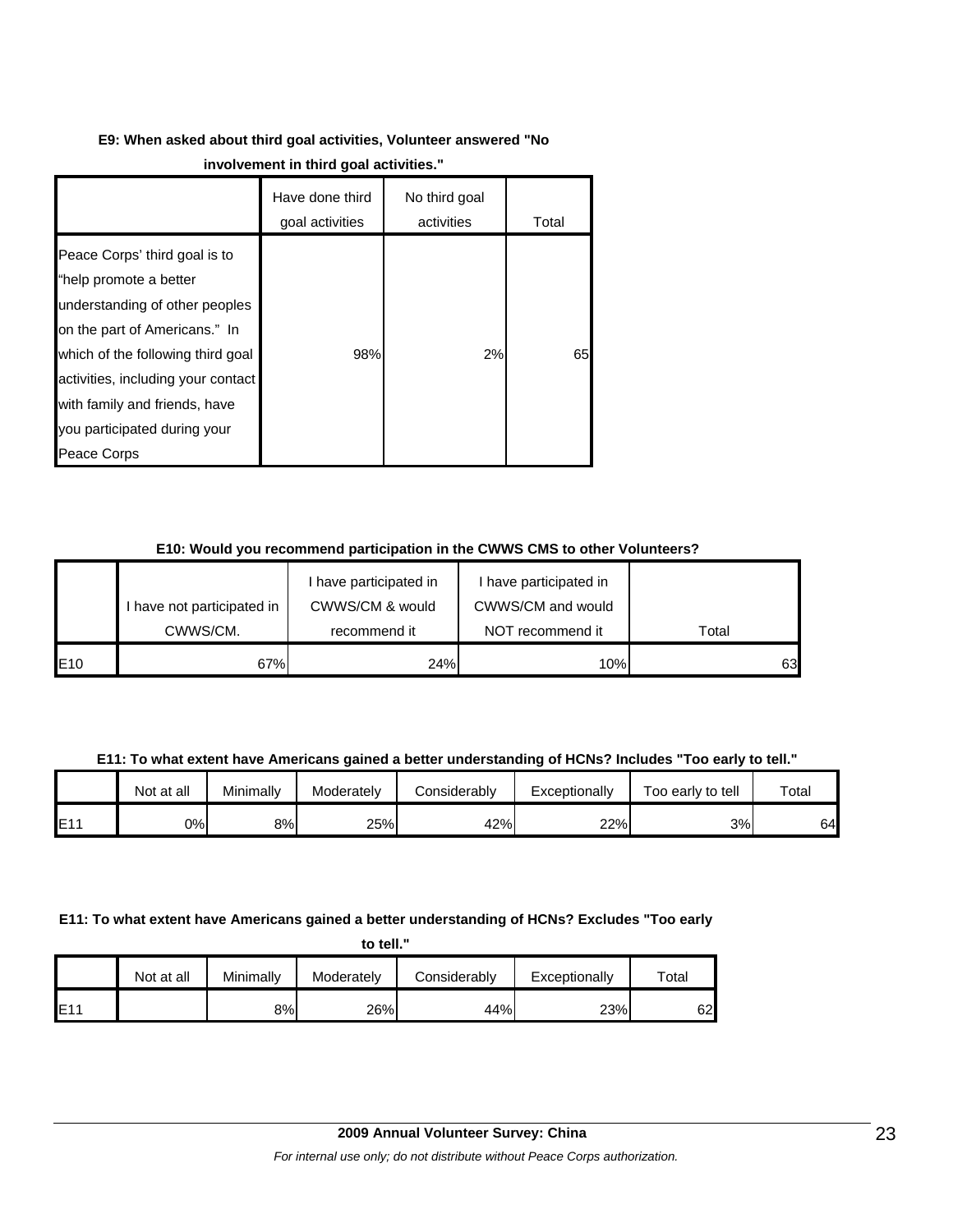|                                                                                | Yes |
|--------------------------------------------------------------------------------|-----|
| Coverdell World Wise Schools staff (Useful)                                    | 13  |
| Contact with other Peace Corps staff in Washington, D.C. (Useful)              | 8   |
| Information at staging (Useful)                                                | 11  |
| Information from your post sent to you before departure (Useful)               | 24  |
| Internet (Useful)                                                              | 54  |
| Invitation kits (Useful)                                                       | 26  |
| Material in staging packet (Useful)                                            | 20  |
| Peace Corps staff at post (e.g., World Wise School contact) (Useful)           | 19  |
| Recruiting (Useful)                                                            | 19  |
| Resources available from Coverdell World Wise Schools (Useful)                 | 6   |
| Resources available on Peace Corps website (e.g., third goal section) (Useful) | 18  |
| Training on third goal (Useful)                                                | 20  |
| Other: Please specify below (Useful)                                           |     |

#### **E12: Which of the following resources have been useful to you in your third goal activities?**

#### **E12: Which of the following resources would/will be helpful to you in your third goal activities?**

|                                                                                          | Yes            |
|------------------------------------------------------------------------------------------|----------------|
| Coverdell World Wise Schools staff (Would be helpful)                                    | 15             |
| Contact with other Peace Corps staff in Washington, D.C. (Would be helpful)              | 20             |
| Information at staging (Would be helpful)                                                | 15             |
| Information from your post sent to you before departure (Would be helpful)               | 9              |
| Internet (Would be helpful)                                                              | 8              |
| Invitation kits (Would be helpful)                                                       | $\overline{4}$ |
| Material in staging packet (Would be helpful)                                            | 5 <sub>l</sub> |
| Peace Corps staff at post (e.g., World Wise School contact) (Would be helpful)           | 6              |
| Recruiting (Would be helpful)                                                            | $\overline{7}$ |
| Resources available from Coverdell World Wise Schools (Would be helpful)                 | 14             |
| Resources available on Peace Corps website (e.g., third goal section) (Would be helpful) | 14             |
| Training on third goal (Would be helpful)                                                | 18             |
| Other: Please specify below (Would/will be helpful)                                      | $\mathbf{2}$   |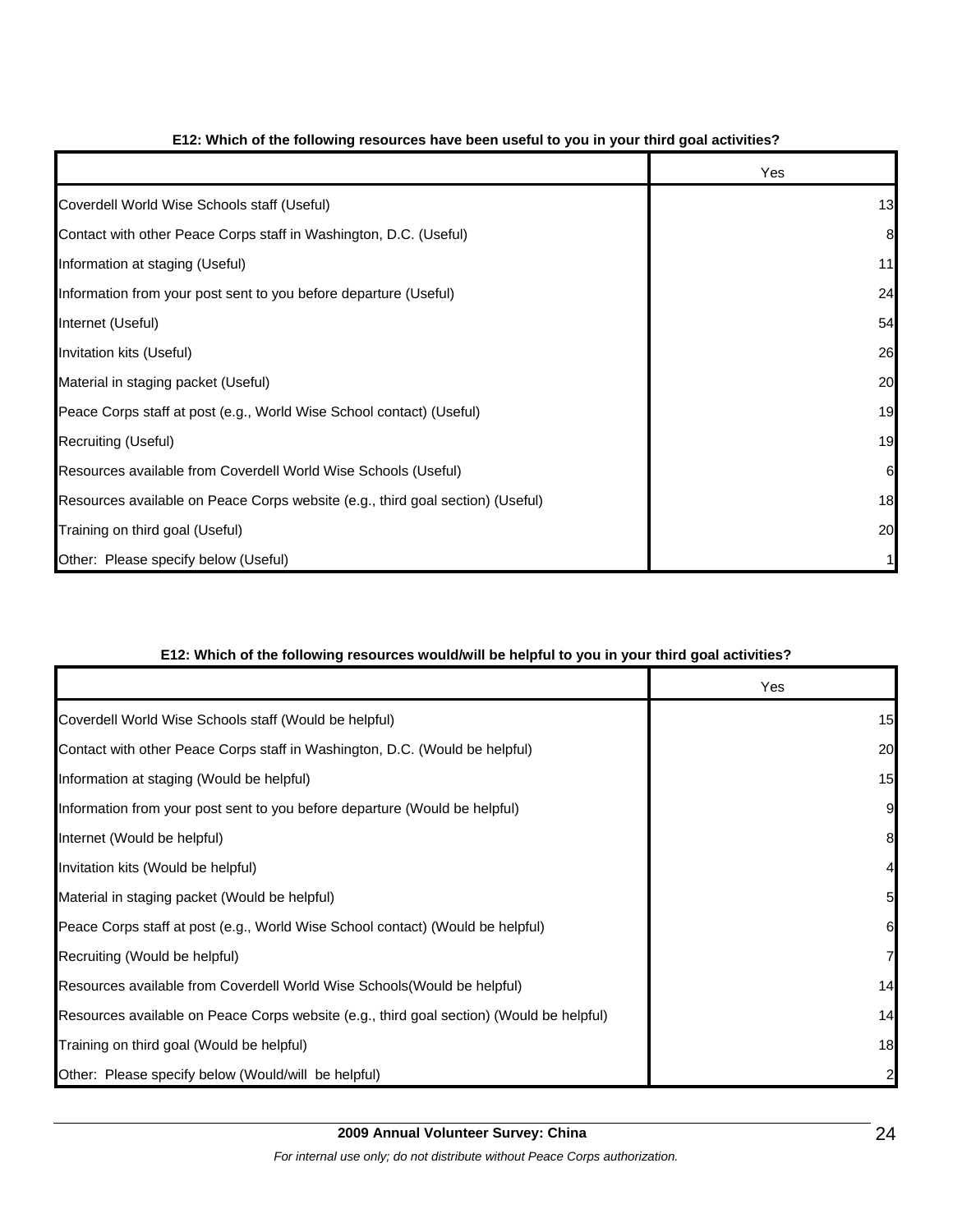|           |                                                | . .        | . .   |            |  |
|-----------|------------------------------------------------|------------|-------|------------|--|
|           |                                                | Column N % | Count | Row N $\%$ |  |
| E12_OTHER | Open-ended results. Not responsive to request. |            |       |            |  |
|           |                                                |            |       |            |  |
|           |                                                |            |       |            |  |
|           |                                                |            |       |            |  |
|           |                                                |            |       |            |  |
|           |                                                |            |       |            |  |
|           |                                                |            |       |            |  |
|           |                                                |            |       |            |  |
|           |                                                |            |       |            |  |
|           |                                                |            |       |            |  |
|           |                                                |            |       |            |  |
|           |                                                |            |       |            |  |
|           |                                                |            |       |            |  |
|           |                                                |            |       |            |  |
|           |                                                |            |       |            |  |
|           |                                                |            |       |            |  |
|           |                                                |            |       |            |  |
|           |                                                |            |       |            |  |
|           |                                                |            |       |            |  |
|           |                                                |            |       |            |  |
|           |                                                |            |       |            |  |
|           | Total                                          |            | 65    | 100%       |  |

#### **E12: Other useful/helpful resources? Other (specify)**

### **E13: Do you know about the Peace Corps Partnership Program (PCPP)?**

|     | No  | Yes, but I haven't used it. | Yes, I have used it. | Total |
|-----|-----|-----------------------------|----------------------|-------|
| E13 | 68% | 31%                         | 2%                   | 65    |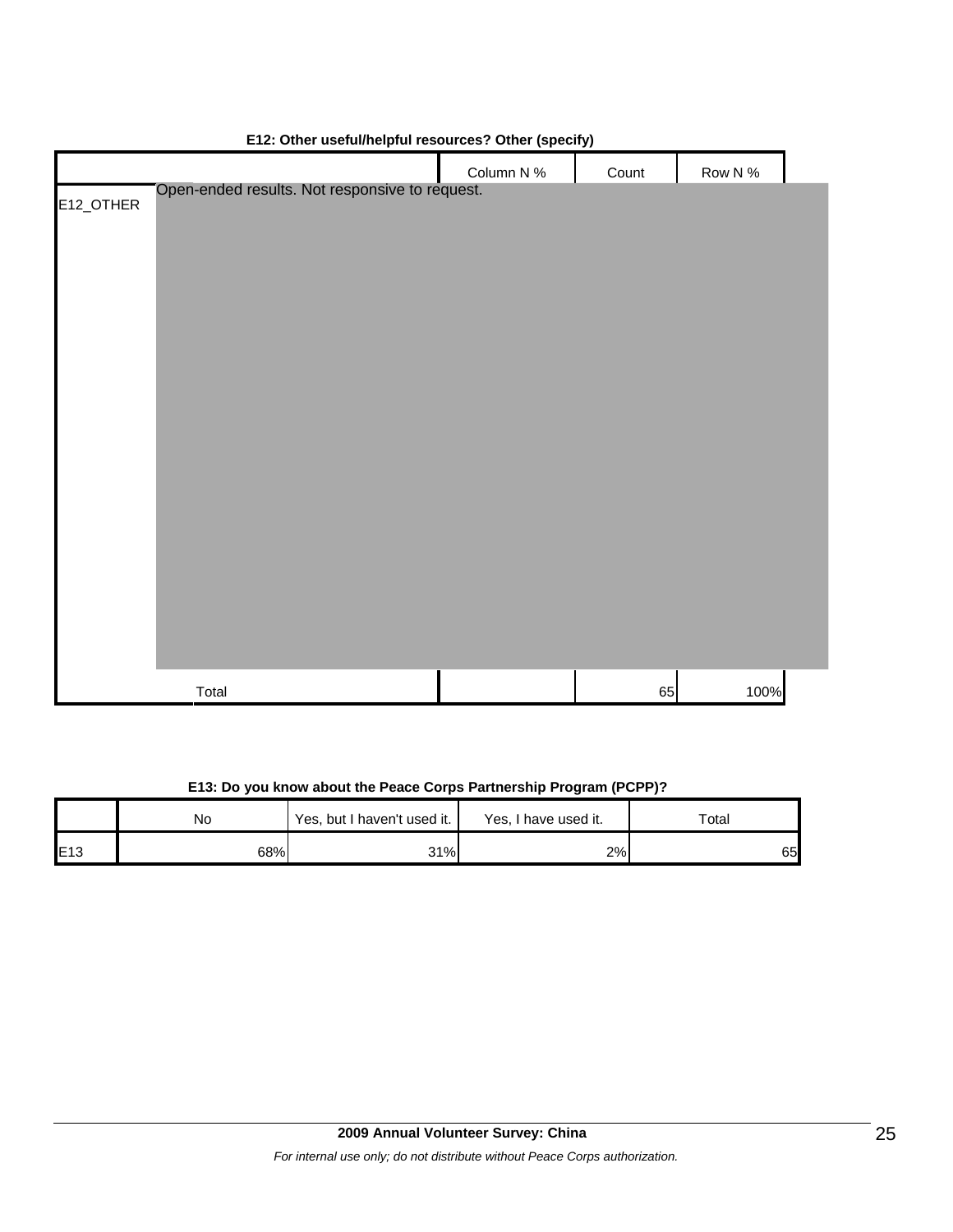## **F. Peace Corps Support**

*This section reports Volunteers' assessments of in-country Peace Corps.* 

|    | Not at all | Poorly | Adequately | Well | Very well | Total |
|----|------------|--------|------------|------|-----------|-------|
| E. |            |        |            | 100% |           |       |



**F1 (PCVs at post 9+ months): How prepared for your arrival were the host people with whom you work?**

F1: When you arrived at your community, how prepared for your arrival were the host people with whom you work?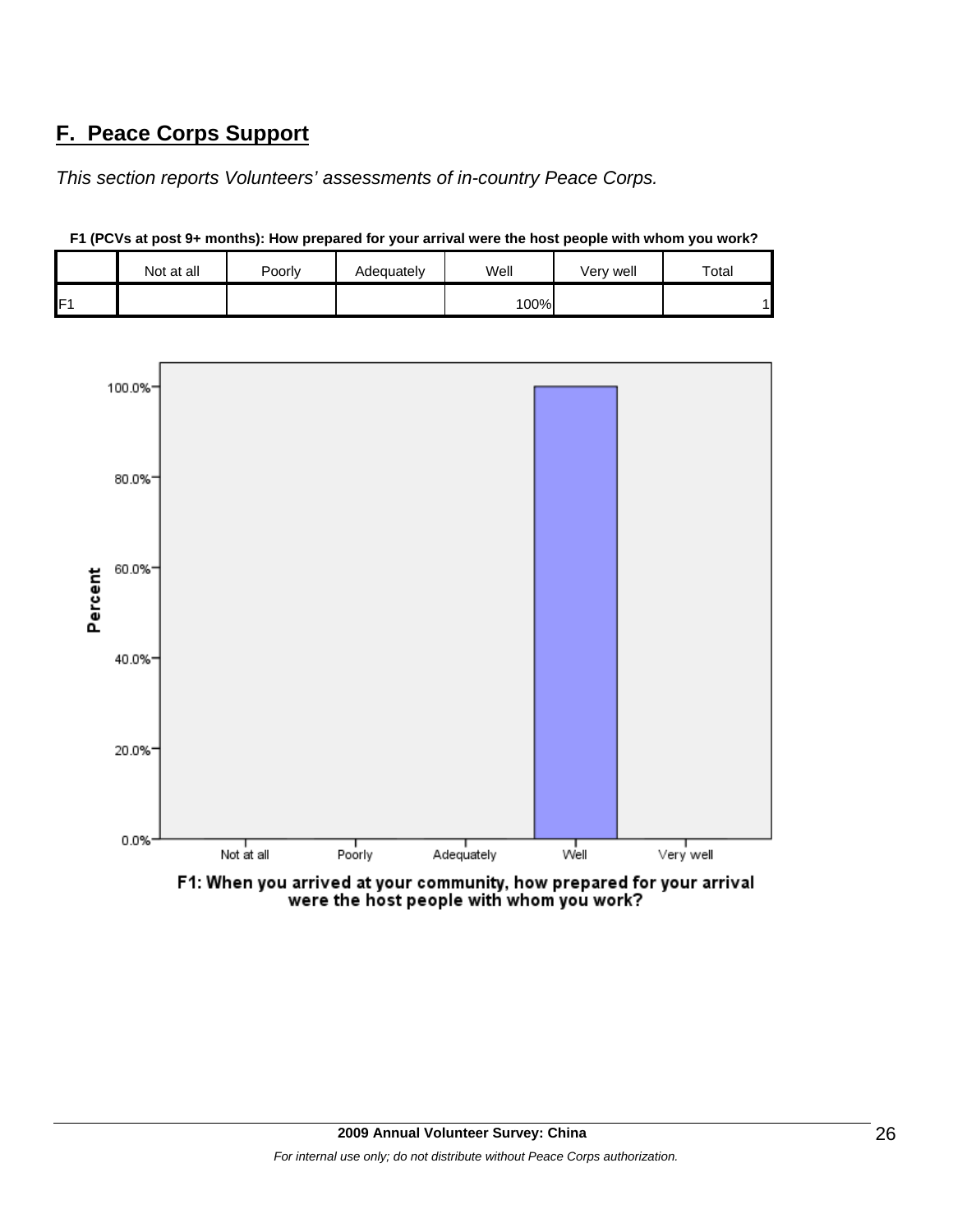|     | Not at all | Minimally | Adequately | Considerably | Exceptionally | Not Used | Total |
|-----|------------|-----------|------------|--------------|---------------|----------|-------|
| IF2 |            | 2%        | 9%         | 23%          | 63%           | 3%       | 65    |

**F2: How satisfied are you with the health care you received from your PCMO(s)?**

#### **F3: How satisfied are you with the following support provided by in-country PC staff?**

|                             | Not at all 1 | $\overline{c}$ | 3   | 4   | Completely 5 | <b>NA</b> | Total |
|-----------------------------|--------------|----------------|-----|-----|--------------|-----------|-------|
| Administrative/logistical   | 2%           | 6%             | 14% | 28% | 51%          |           | 65    |
| Cross-cultural              | 5%           | 9%             | 28% | 40% | 17%          | 2%        | 65    |
| Emotional                   | 8%           | 12%            | 25% | 26% | 18%          | 11%       | 65    |
| Feedback on my work reports | 8%           | 22%            | 26% | 25% | 14%          | 6%        | 65    |
| Job assignment              | 5%           | 9%             | 20% | 32% | 31%          | 3%        | 65    |
| Language learning           | 2%           | 8%             | 26% | 38% | 26%          |           | 65    |
| Medical                     | 2%           |                | 11% | 26% | 62%          |           | 65    |
| Safety and security         |              | 2%             | 6%  | 23% | 69%          |           | 65    |
| Site selection/preparation  | 6%           | 8%             | 15% | 32% | 38%          |           | 65    |
| <b>Technical skills</b>     | 3%           | 11%            | 40% | 29% | 16%          | 2%        | 63    |

#### **F4: How satisfied are you with the Peace Corps allocation of time and resources to mental**

| health/adjustment issues? |                      |     |     |     |             |       |  |  |
|---------------------------|----------------------|-----|-----|-----|-------------|-------|--|--|
|                           | Not at all satisfied |     |     |     | Completely  |       |  |  |
|                           |                      |     |     |     | satisfied 5 | Total |  |  |
| F <sub>4</sub>            | 6%                   | 17% | 32% | 29% | 15%         | 65    |  |  |

### **F5: What level of PC support have you received to help cope with stress from issues such as HIV/AIDS, food insecurity, etc. in your community? (Including PCVs w/no need for support)**

|                 | No support | Minimal support | Adequate support | Considerable<br>support | Exceptional<br>support | NA/I have no<br>need for support | Total |
|-----------------|------------|-----------------|------------------|-------------------------|------------------------|----------------------------------|-------|
| IF <sub>5</sub> | 5%l        | 12%             | 18%              | 17%                     | 8%                     | 40%                              | 65    |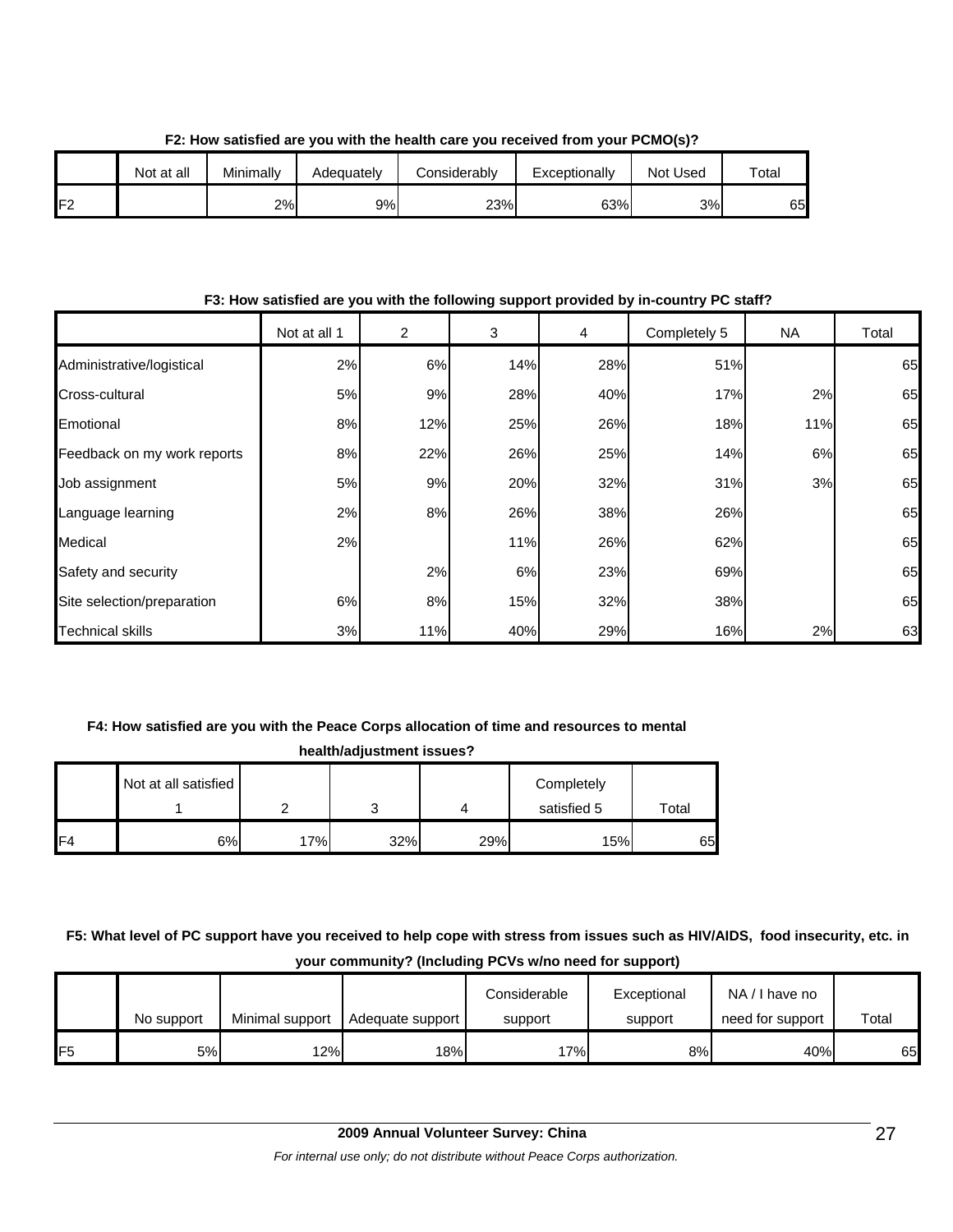### **F5: What level of PC support have you received to help cope with stress from issues such as HIV/AIDS, food insecurity, etc. in your community? (Excluding PCVs w/no need for support)**

|                 | No support | Minimal support | Adequate support | Considerable<br>support | Exceptional<br>support | Total |
|-----------------|------------|-----------------|------------------|-------------------------|------------------------|-------|
| IF <sub>5</sub> | 8%         | 21%             | 31%              | 28%                     | 13%                    | 39    |

#### **F6: How would you rate your interaction with the Country Director in terms of the following?**

|                                    | Not adequate | Adequate | Total |
|------------------------------------|--------------|----------|-------|
| Responsiveness to my issues        | 11%          | 89%      | 64    |
| Informative content                | 16%          | 84%      | 64    |
| My comfort level discussing issues | 17%          | 83%      | 65    |
| Adequacy of visits                 | 27%          | 73%      | 62    |

#### **F6b: How would you rate your interaction with the PTO/SRPTC in terms of the following?**

|                                    | Not adequate | Adequate | Total |
|------------------------------------|--------------|----------|-------|
| Responsiveness to my issues        | 17%          | 83%      | 64    |
| Informative content                | 19%          | 81%      | 62    |
| My comfort level discussing issues | 27%          | 73%      | 62    |
| Adequacy of visits                 | 31%          | 69%      | 62    |

#### **F6c: How would you rate your interaction with the APCD/Program**

**Manager in terms of the following?**

|                                       | Not adequate | Adequate | Total |
|---------------------------------------|--------------|----------|-------|
| Responsiveness to my issues           | 14%          | 86%      | 63    |
| Informative content                   | 10%          | 90%      | 62    |
| My comfort level discussing<br>issues | 16%          | 84%      |       |
| Adequacy of visits                    | 11%          | 89%      | 63    |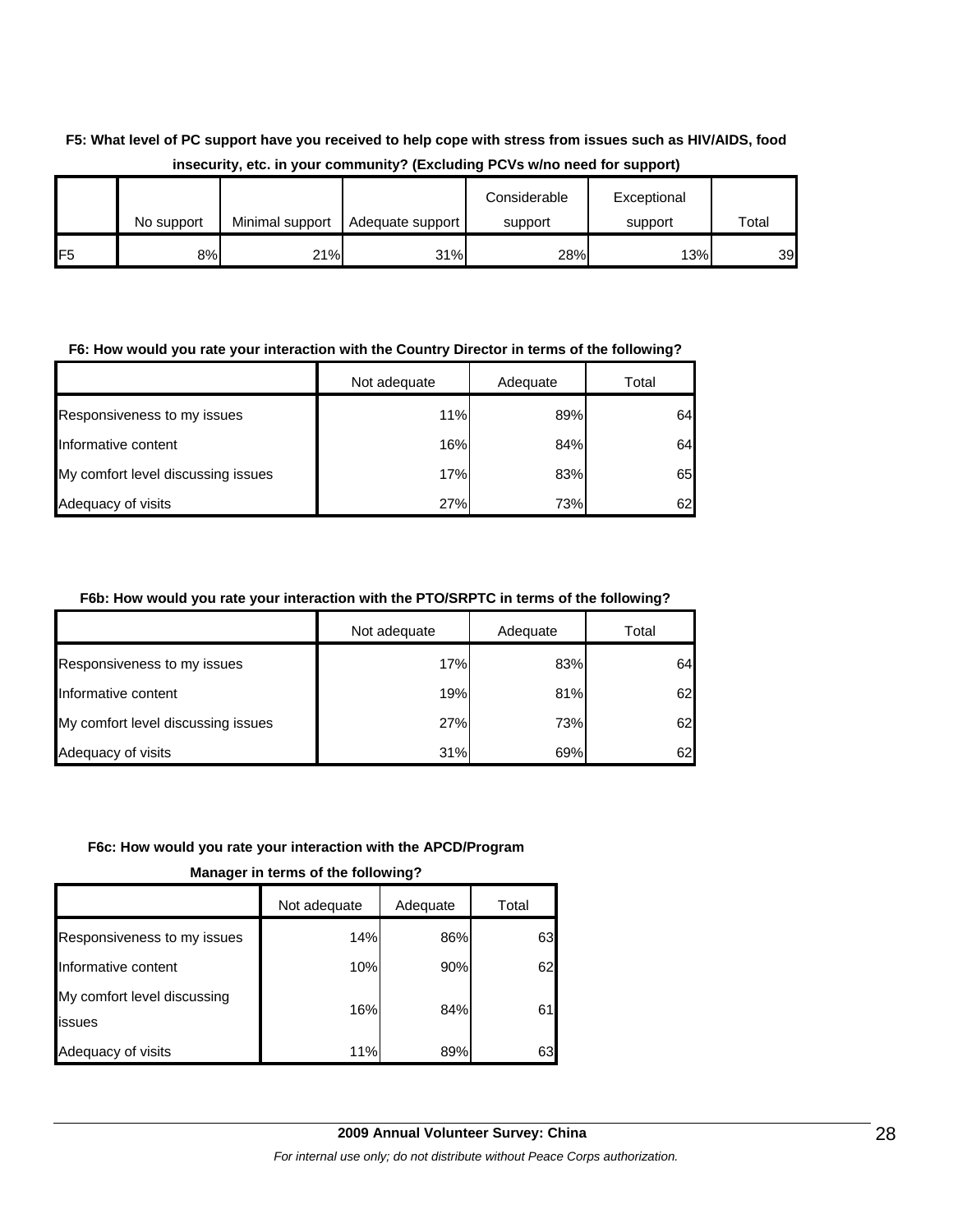|                                    | Not adequate<br>Adequate |      | Total |
|------------------------------------|--------------------------|------|-------|
| Responsiveness to my issues        | 0%                       | 100% | 64    |
| Informative content                | 2%                       | 98%  | 62    |
| My comfort level discussing issues | 17%                      | 83%  | 63    |
| Adequacy of visits                 | 5%                       | 95%  | 64    |

#### **F6d: How would you rate your interaction with the PCMO in terms of the following?**

#### **F6e: How would you rate your interaction with the Safety and Security Coordinator in terms of**

**the following?**

|                                    | Not adequate | Adequate | Total |
|------------------------------------|--------------|----------|-------|
| Responsiveness to my issues        | 0%           | 100%     | 65    |
| Informative content                | 2%           | 98%      | 63    |
| My comfort level discussing issues | 3%           | 97%      | 63    |
| Adequacy of visits                 | 10%          | 90%      | 61    |

#### **F6f: How would you rate your interaction with the Training Manager in terms of the following?**

|                                    | Not adequate | Adequate | Total |
|------------------------------------|--------------|----------|-------|
| Responsiveness to my issues        | 20%          | 80%      | 61I   |
| Informative content                | 18%          | 82%      | 60    |
| My comfort level discussing issues | 27%          | 73%      | 60    |
| Adequacy of visits                 | 26%          | 74%      | 58    |

#### **F6g: How would you rate your interaction with administrative staff in terms of the following?**

|                                    | Not adequate | Adequate | Total |
|------------------------------------|--------------|----------|-------|
| Responsiveness to my issues        | 6%           | 94%      | 64    |
| Informative content                | 3%           | 97%      | 62    |
| My comfort level discussing issues | 6%           | 94%      | 63    |
| Adequacy of visits                 | 10%          | 90%      | 60    |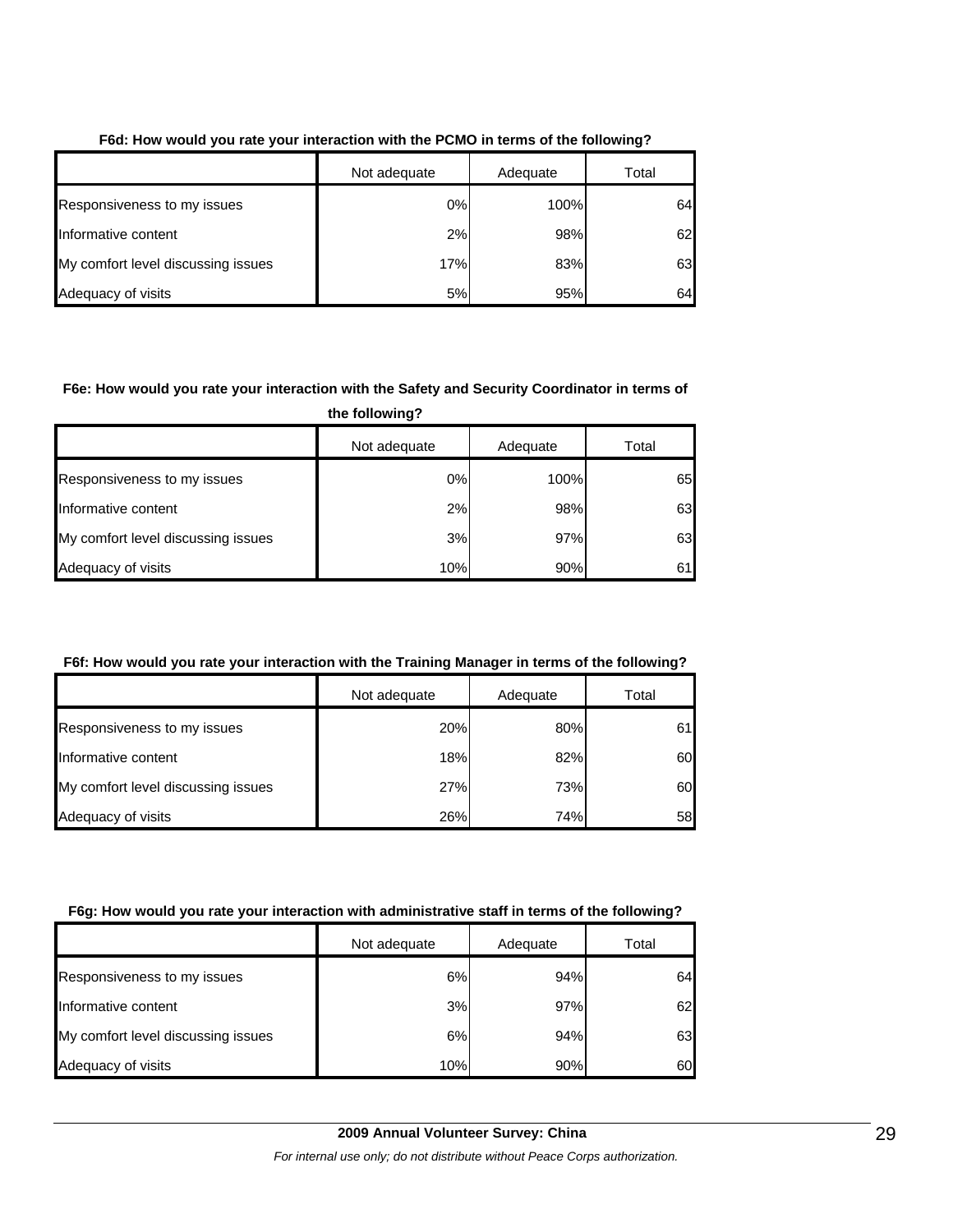## **F6h: How would you rate your interaction with other post staff (please**

|                                       | Not adequate | Adequate | Total |
|---------------------------------------|--------------|----------|-------|
| Responsiveness to my issues           | 22%          | 78%      | 9     |
| Informative content                   | 25%          | 75%      | 8     |
| My comfort level discussing<br>issues | 17%          | 83%      | 6     |
| Adequacy of visits                    | 33%          | 67%      | 6     |

#### **specify) in terms of the following?**

#### **F7: To what extent is your CD aware of Volunteer issues and concerns through interactions with**

**Volunteers?**

|                 | Not at all | Minimallv | Adequatelv | Considerablv | Completelv | Total |
|-----------------|------------|-----------|------------|--------------|------------|-------|
| IF <sub>7</sub> |            | 5%        | 32%        | 42%          | 11%        | 65I   |

#### **F8: What is the most effective way you use to communicate with PC staff?**

| Most effective | Email/ Internet                       | 80%  | 52             |
|----------------|---------------------------------------|------|----------------|
|                | In-person visits                      | 8%   | 5              |
|                | Cellphone (voice)                     | 6%   | $\overline{4}$ |
|                | Telephone at residence or work        | 5%   | 3              |
|                | Text messaging                        | 2%   |                |
|                | Other. Please specify                 |      |                |
|                | Telephone not at residence or<br>work |      |                |
|                | Letters                               |      |                |
|                | CB radio                              |      |                |
|                | Total                                 | 100% | 65             |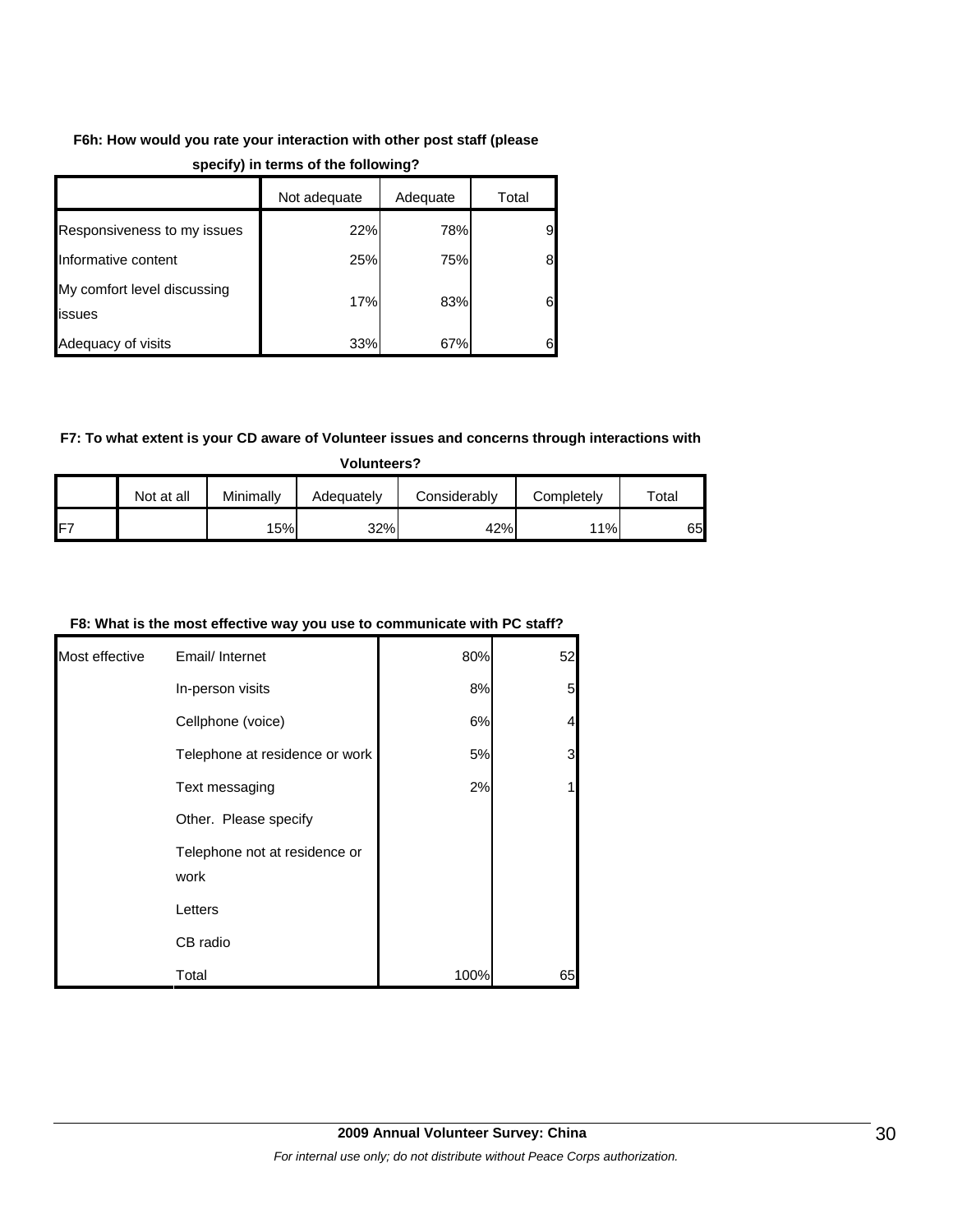| Second most effective | Cellphone (voice)                  | 49%  | 32               |
|-----------------------|------------------------------------|------|------------------|
|                       | Telephone at residence or work     | 22%  | 14               |
|                       | Email/ Internet                    | 14%  | $\overline{9}$   |
|                       | In-person visits                   | 12%  | $\boldsymbol{8}$ |
|                       | Text messaging                     | 2%   | 1                |
|                       | Telephone not at residence or work | 2%   | 1                |
|                       | Other. Please specify              |      |                  |
|                       | Letters                            |      |                  |
|                       | CB radio                           |      |                  |
|                       | Total                              | 100% | 65               |

#### **F8: What is the second most effective way you use to communicate with PC staff?**

#### **F8: What is the third most effective way you use to communicate with PC staff?**

| (C11_THREE) Third most effective | In-person visits                   | 32%  | 20             |
|----------------------------------|------------------------------------|------|----------------|
|                                  | Telephone at residence or work     | 24%  | 15             |
|                                  | Text messaging                     | 19%  | 12             |
|                                  | Cellphone (voice)                  | 19%  | 12             |
|                                  | Email/ Internet                    | 5%   | $\overline{3}$ |
|                                  | Other. Please specify              |      |                |
|                                  | Telephone not at residence or work |      |                |
|                                  | Letters                            |      |                |
|                                  | CB radio                           |      |                |
|                                  | Total                              | 100% | 62             |

### **F9: How do you rate the effectiveness of your communication resources for contacting in-country PC staff?**

|     | Very poor | Poor | Adequate | Good | Excellent | $\tau$ otal |
|-----|-----------|------|----------|------|-----------|-------------|
| IF9 |           |      | 14%      | 37%  | 49%       | 65          |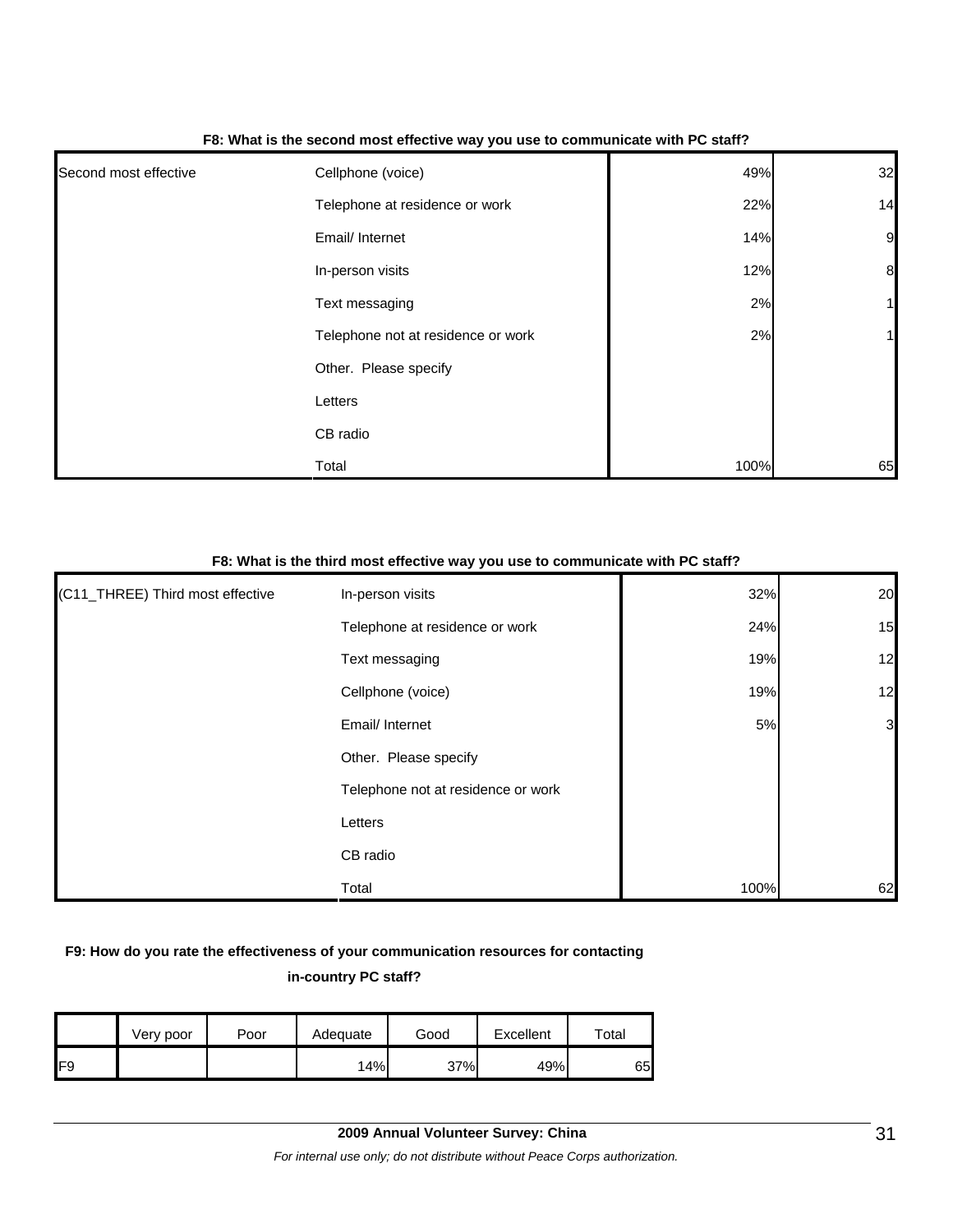## **G. Your Safety and Security**

*This section reports on how safe and informed about their safety Volunteers feel. Their experiences with reported and unreported crimes are summarized.* 

|                                                  |                 |            | Adequately |                     |           |       |
|--------------------------------------------------|-----------------|------------|------------|---------------------|-----------|-------|
|                                                  | Not at All Safe | Often Safe | Safe       | <b>Usually Safe</b> | Very Safe | Total |
| Where you live                                   |                 | 2%         | 5%         | 23%                 | 70%       | 64    |
| Where you work                                   |                 | 2%         | 2%         | 14%                 | 83%       | 64    |
| When you travel in-country                       |                 | 2%         | 17%        | 38%                 | 44%       | 64    |
| City where main Peace Corps<br>office is located |                 | 2%         | 8%         | 23%                 | 67%       | 64    |

#### **G1: How safe do you feel...?**

#### **G2: Please indicate the number of times you experienced the following types of discrimination/harassment.**

|                    | Never  | Once  | 2-5 times | 6-10 times | 11-25 times | 26+ times | Total |
|--------------------|--------|-------|-----------|------------|-------------|-----------|-------|
| Age                | 82.1%  | 5.4%  | 7.1%      |            | 1.8%        | 3.6%      | 56    |
| Anti-American      | 60.3%  | 10.3% | 22.4%     |            | 3.4%        | 3.4%      | 58    |
| <b>Disability</b>  | 100.0% |       |           |            |             |           | 54    |
| Gender             | 77.8%  | 5.6%  | 9.3%      | 1.9%       | 1.9%        | 3.7%      | 54    |
| Racial/color       | 83.3%  |       | 3.7%      |            | 1.9%        | 11.1%     | 54    |
| Religious          | 92.9%  | 1.8%  | 5.4%      |            |             |           | 56    |
| Sexual (verbal)    | 92.6%  | 3.7%  | 3.7%      |            |             |           | 54    |
| Sexual (physical)  | 88.9%  | 7.4%  | 3.7%      |            |             |           | 54    |
| Sexual orientation | 98.1%  |       |           |            |             | 1.9%      | 54    |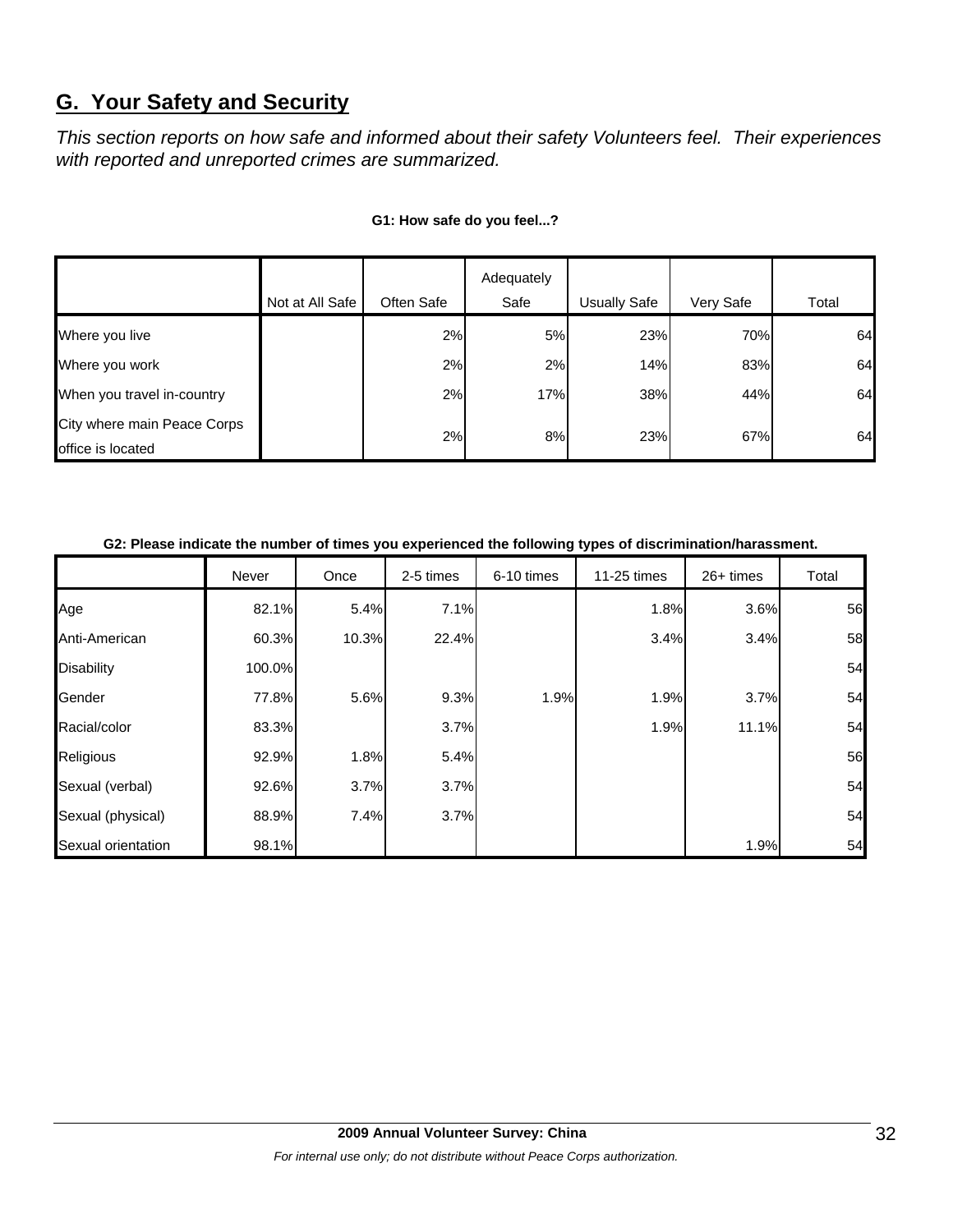|                    | Never  | Once  | 2-5 times | 6-10 times | 11-25 times | 26+ times | Total          |
|--------------------|--------|-------|-----------|------------|-------------|-----------|----------------|
| Age                | 100.0% |       |           |            |             |           | 10             |
| Anti-American      | 88.9%  | 11.1% |           |            |             |           | 18             |
| Gender             | 91.7%  |       | 8.3%      |            |             |           | 12             |
| Racial/color       | 88.9%  |       |           | 11.1%      |             |           | 9              |
| Religious          | 100.0% |       |           |            |             |           | 3              |
| Sexual (verbal)    | 50.0%  | 50.0% |           |            |             |           | $\overline{4}$ |
| Sexual (physical)  | 66.7%  | 33.3% |           |            |             |           | 6              |
| Sexual orientation | 100.0% |       |           |            |             |           | 1              |

**G2: Please indicate the number of times you reported discrimination/harassment events to PC.**

**G3: Please indicate the number of times you experienced the following types of crimes.**

|                    | Never  | Once  | 2-5 times | 6-10 times | 11-25 times | $26+$ times | Total |
|--------------------|--------|-------|-----------|------------|-------------|-------------|-------|
| <b>Burglary</b>    | 94.5%  | 3.6%  |           | 1.8%       |             |             | 55    |
| Theft              | 73.7%  | 17.5% | 8.8%      |            |             |             | 57    |
| Robbery            | 100.0% |       |           |            |             |             | 55    |
| Physical assault   | 96.4%  | 3.6%  |           |            |             |             | 55    |
| Aggravated assault | 100.0% |       |           |            |             |             | 55    |
| Sexual assault     | 96.4%  | 1.8%  | 1.8%      |            |             |             | 55    |
| Rape               | 98.2%  | 1.8%  |           |            |             |             | 55    |

#### **G3: Please indicate the number of times you reported the following crimes to Peace Corps.**

|                  | Never  | Once   | 2-5 times | 6-10 times | 11-25 times | 26+ times | Total          |
|------------------|--------|--------|-----------|------------|-------------|-----------|----------------|
| <b>Burglary</b>  | 66.7%  | 33.3%  |           |            |             |           | $\overline{3}$ |
| Theft            | 28.6%  | 57.1%  | 14.3%     |            |             |           | 14             |
| Physical assault |        | 100.0% |           |            |             |           | $\overline{a}$ |
| Sexual assault   | 100.0% |        |           |            |             |           | $\overline{a}$ |
| Rape             |        | 100.0% |           |            |             |           | 1              |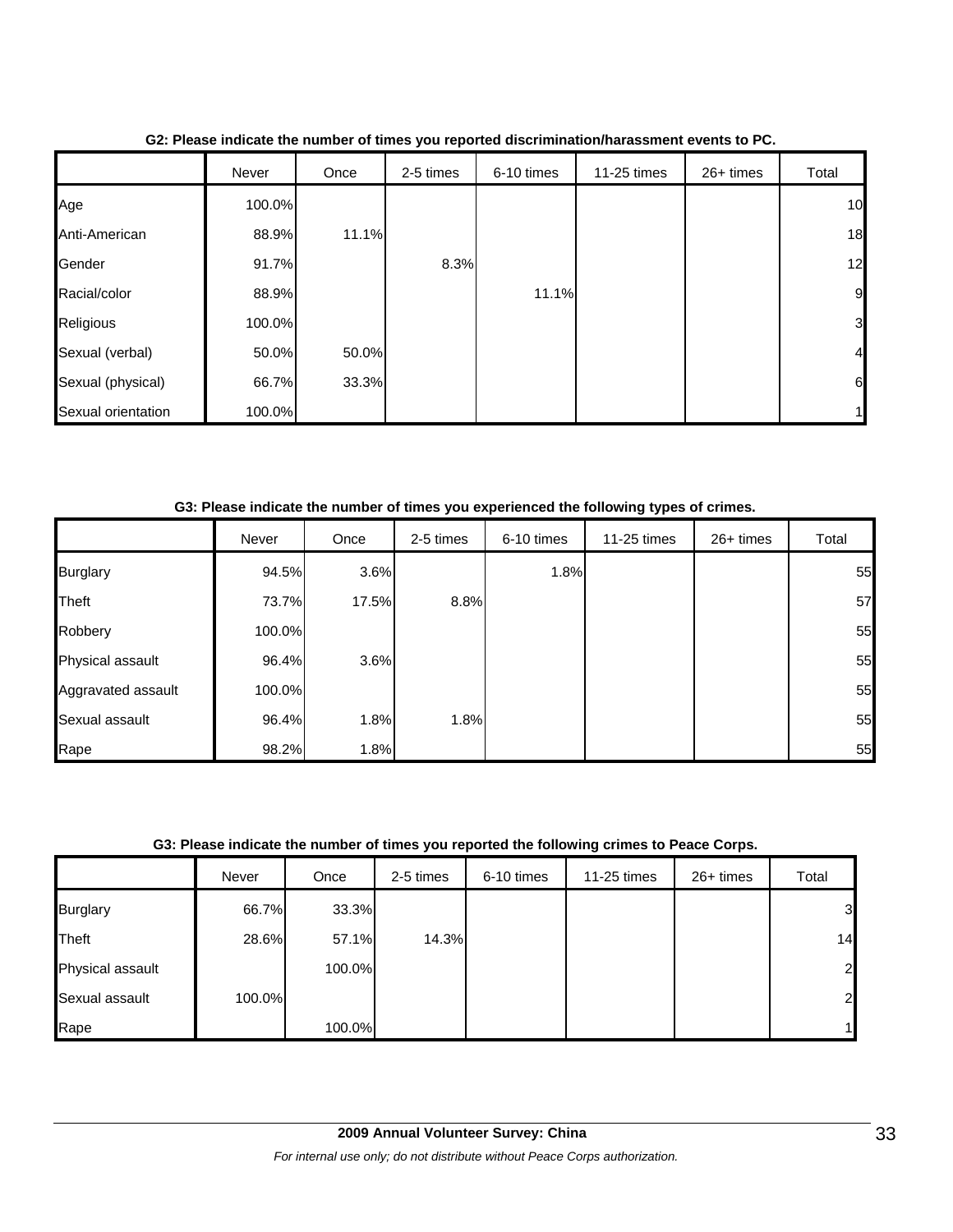|            |                                                             | PCV Responses | % Reason Not<br>Rptd | <b>Total PCVs</b><br>Responding |
|------------|-------------------------------------------------------------|---------------|----------------------|---------------------------------|
| \$NoRpBurg | It might hurt my relationship<br>with the community         |               | 67%                  |                                 |
|            | I did not think the PC could help                           |               | 33%                  |                                 |
|            | I felt it was too minor or<br>common to report              |               | 33%                  |                                 |
|            | Other                                                       |               | 33%                  |                                 |
|            | I believed it could result in<br>changing sites             |               |                      |                                 |
|            | Concerns of a possible breach<br>in confidentiality         |               |                      |                                 |
|            | Reporting might result in<br>disciplinary action against me |               |                      |                                 |
|            | Total                                                       |               |                      | 3                               |

### **G4a: If you did not report your experience with burglary, please your reason(s) for not reporting.**

\*Percents may total to more than 100% since Volunteers were asked to "mark all that apply."

|             |                                                             | PCV Responses | % Reason Not<br>Rptd | Total PCVs<br>Responding |
|-------------|-------------------------------------------------------------|---------------|----------------------|--------------------------|
| \$NoRpTheft | I felt it was too minor or<br>common to report              | 3             | 38%                  |                          |
|             | Other                                                       | 3             | 38%                  |                          |
|             | I did not think the PC could help                           |               | 25%                  |                          |
|             | It might hurt my relationship<br>with the community         |               | 12%                  |                          |
|             | I believed it could result in<br>changing sites             |               |                      |                          |
|             | Concerns of a possible breach<br>in confidentiality         |               |                      |                          |
|             | Reporting might result in<br>disciplinary action against me |               |                      |                          |
|             | Total                                                       |               |                      | 8                        |

### **G4b: If you did not report your experience with theft, please your reason(s) for not reporting.**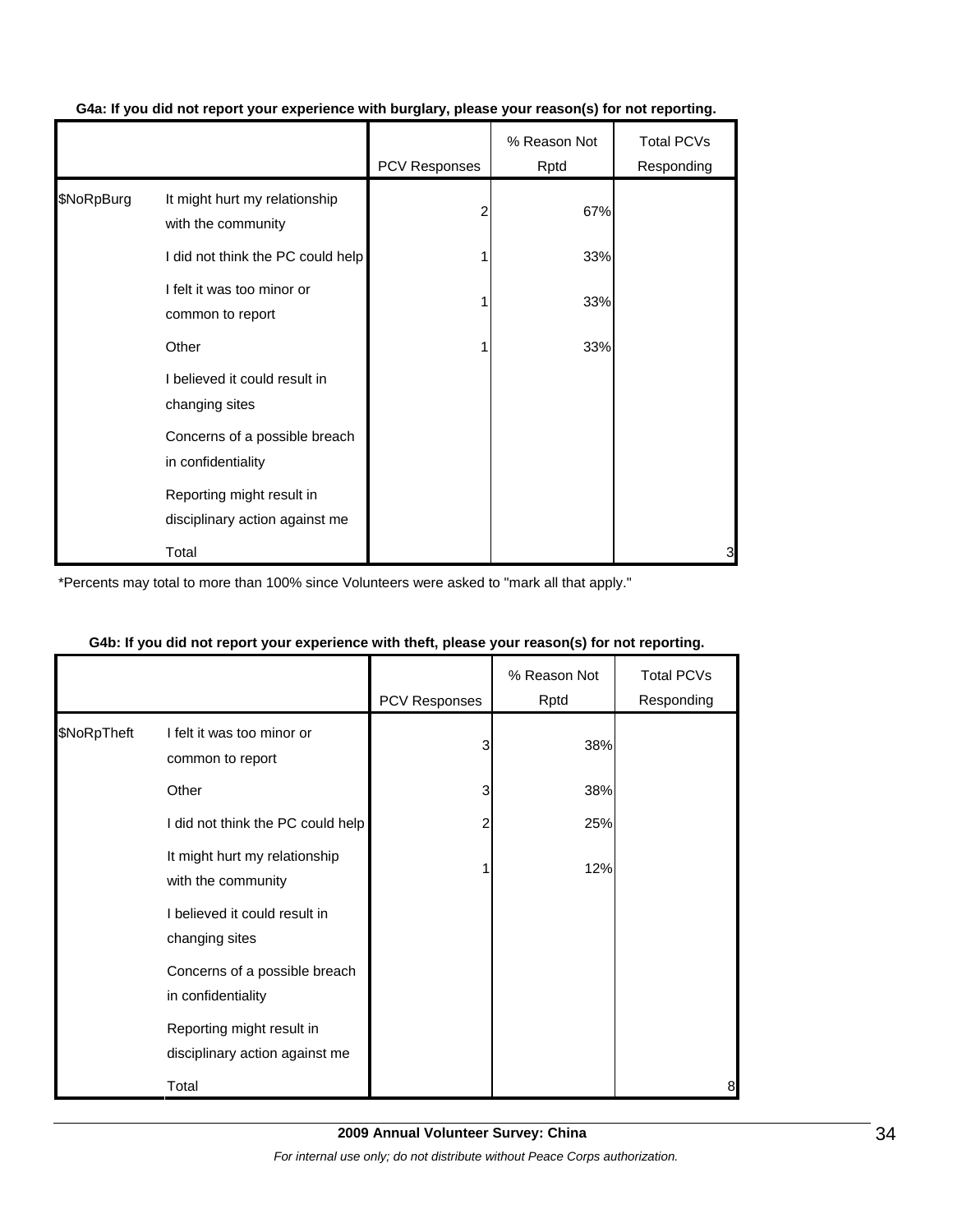|             |                                                             | PCV Responses | % Reason Not<br>Rptd | Total PCVs<br>Responding |
|-------------|-------------------------------------------------------------|---------------|----------------------|--------------------------|
| \$NoRpTheft | I felt it was too minor or<br>common to report              | 3             | 38%                  |                          |
|             | Other                                                       | 3             | 38%                  |                          |
|             | I did not think the PC could help                           | 2             | 25%                  |                          |
|             | It might hurt my relationship<br>with the community         |               | 12%                  |                          |
|             | I believed it could result in<br>changing sites             |               |                      |                          |
|             | Concerns of a possible breach<br>in confidentiality         |               |                      |                          |
|             | Reporting might result in<br>disciplinary action against me |               |                      |                          |
|             | Total                                                       |               |                      | 8                        |

### **G4b: If you did not report your experience with theft, please your reason(s) for not reporting.**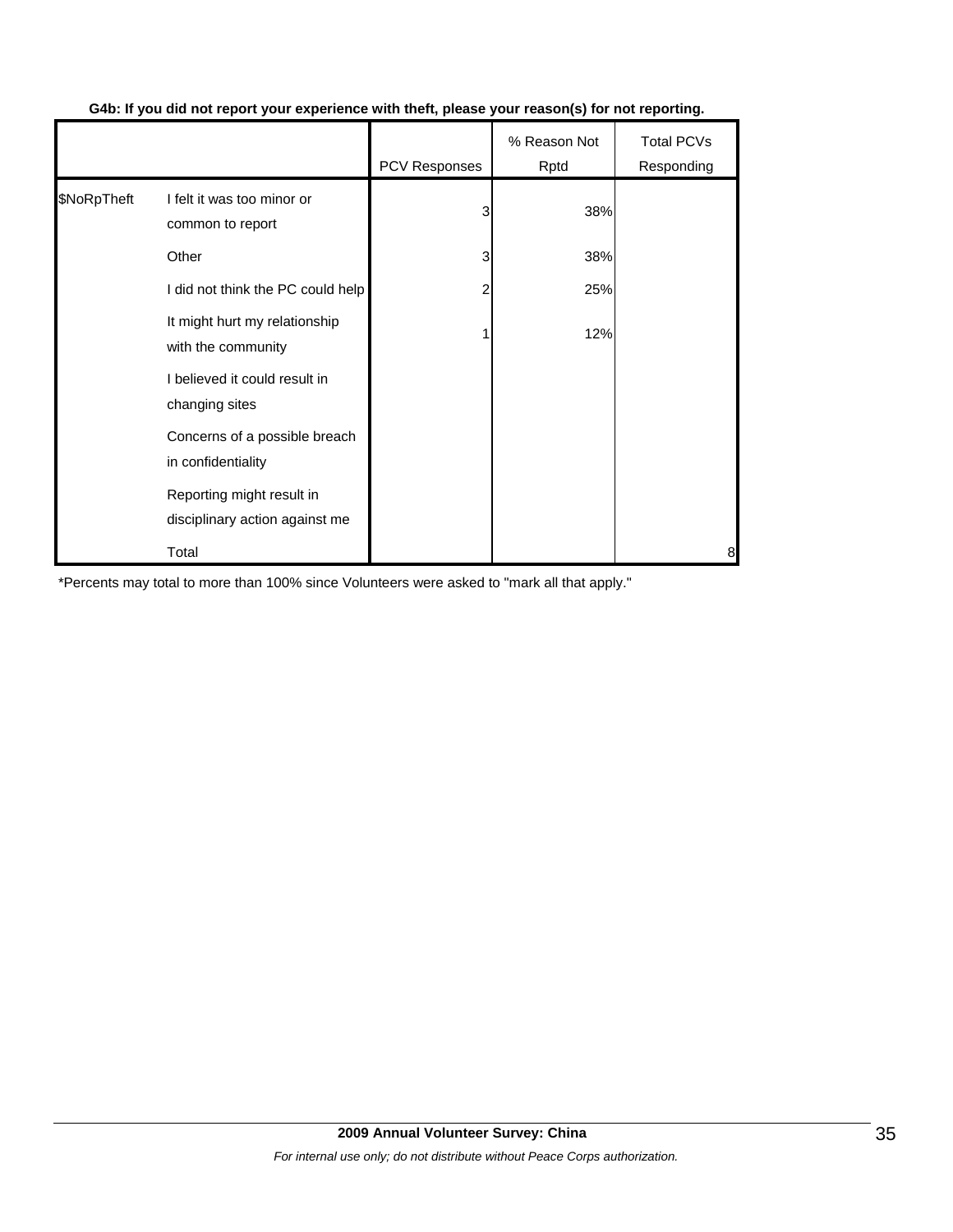|            |                                                             | <b>PCV Responses</b> | % Reason Not<br>Rptd | <b>Total PCVs</b><br>Responding |
|------------|-------------------------------------------------------------|----------------------|----------------------|---------------------------------|
| \$NoRpRobb | It might hurt my relationship<br>with the community         |                      | 100%                 |                                 |
|            | I did not think the PC could help                           |                      |                      |                                 |
|            | I believed it could result in<br>changing sites             |                      |                      |                                 |
|            | I felt it was too minor or<br>common to report              |                      |                      |                                 |
|            | Concerns of a possible breach<br>in confidentiality         |                      |                      |                                 |
|            | Reporting might result in<br>disciplinary action against me |                      |                      |                                 |
|            | Other                                                       |                      |                      |                                 |
|            | Total                                                       |                      |                      |                                 |

#### **G4c: If you did not report your experience with robbery, please your reason(s) for not reporting.**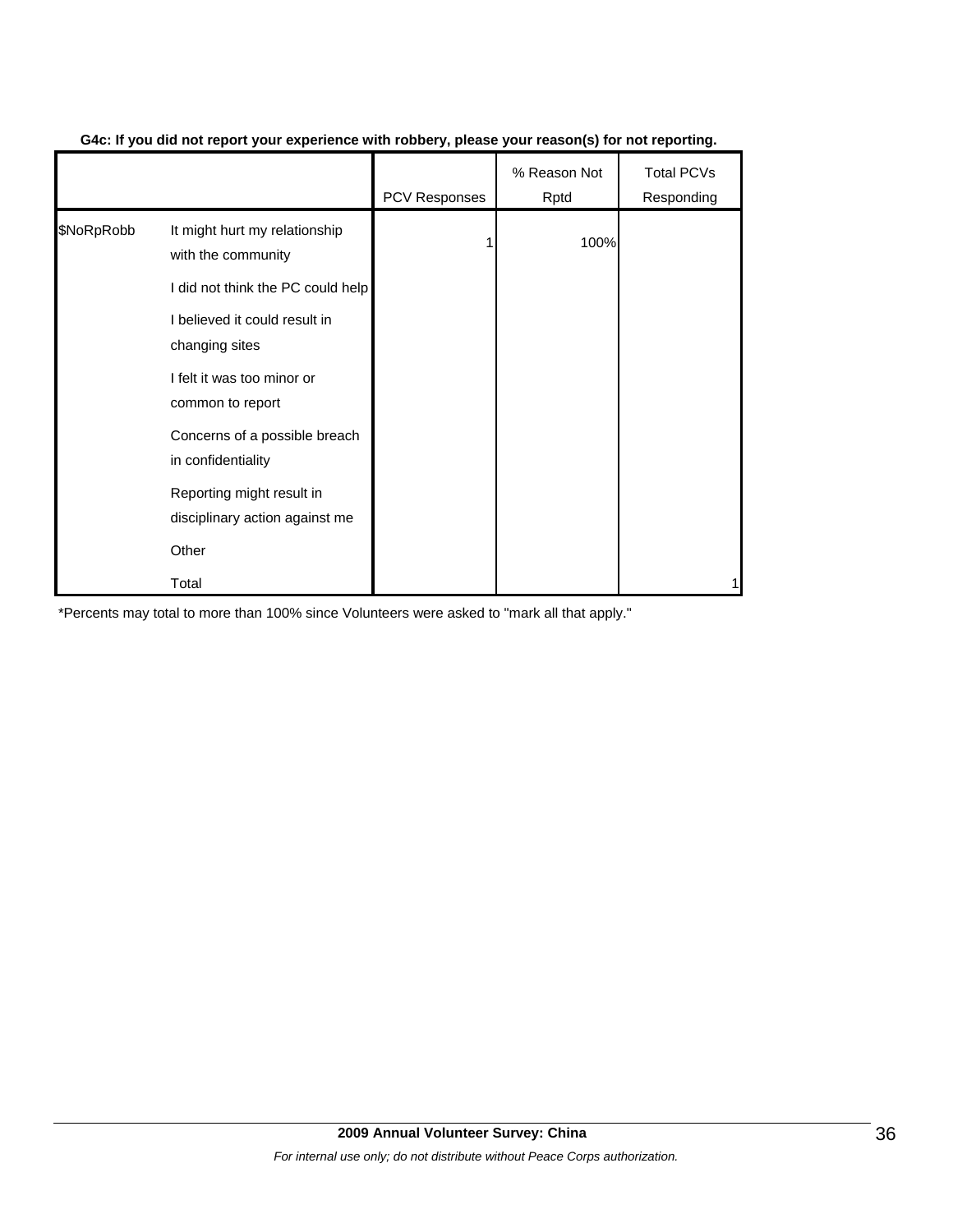|            |                                                             | reporting.    |                      |                                 |
|------------|-------------------------------------------------------------|---------------|----------------------|---------------------------------|
|            |                                                             | PCV Responses | % Reason Not<br>Rptd | <b>Total PCVs</b><br>Responding |
| \$NoRpPhAs | It might hurt my relationship<br>with the community         |               | 100%                 |                                 |
|            | I did not think the PC could help                           |               |                      |                                 |
|            | I believed it could result in<br>changing sites             |               |                      |                                 |
|            | I felt it was too minor or<br>common to report              |               |                      |                                 |
|            | Concerns of a possible breach<br>in confidentiality         |               |                      |                                 |
|            | Reporting might result in<br>disciplinary action against me |               |                      |                                 |
|            | Other                                                       |               |                      |                                 |
|            | Total                                                       |               |                      |                                 |

#### **G4d: If you did not report your experience with physical assault, please your reason(s) for not reporting.**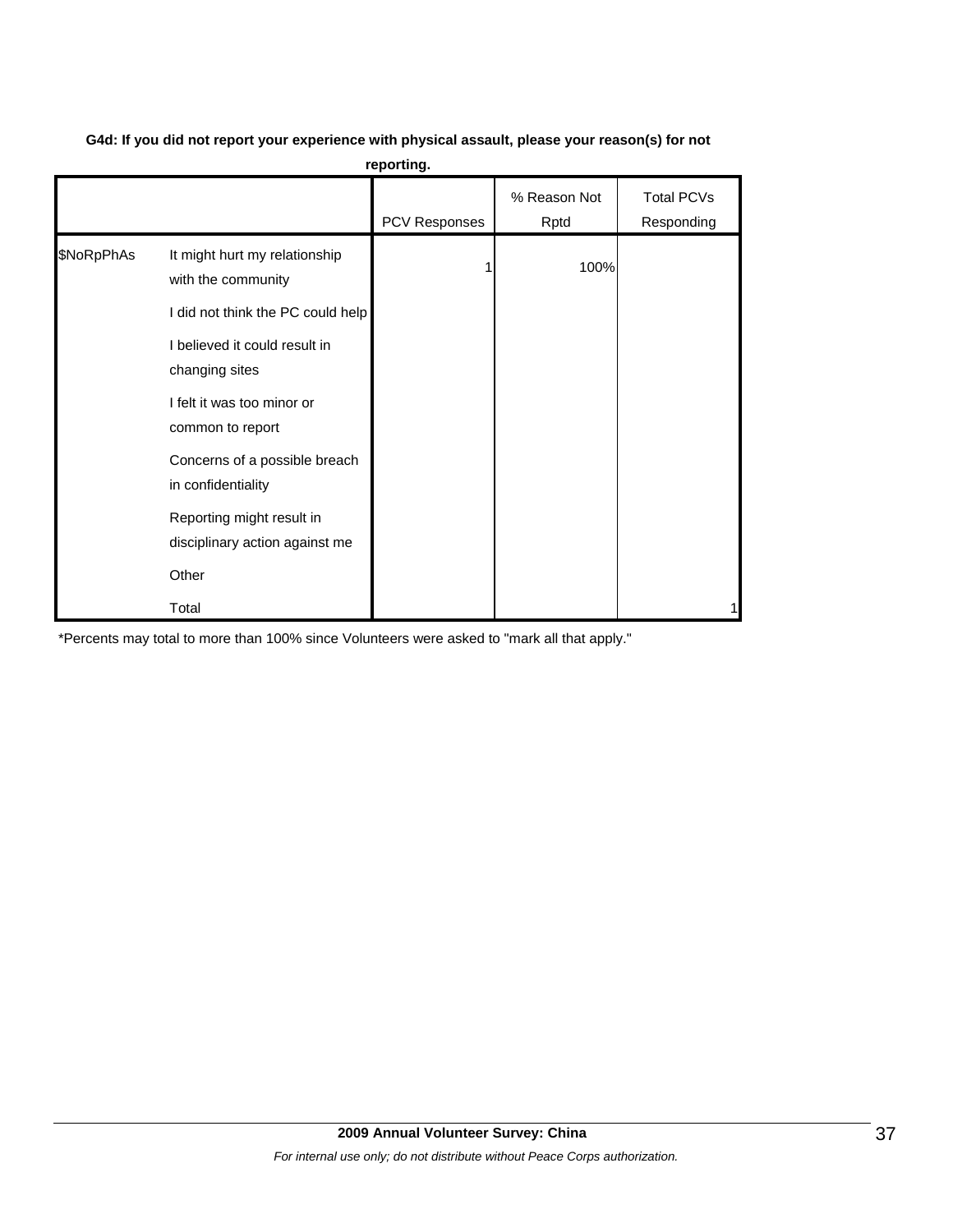| G4: If you did not report your experience with aggravated assault, please your reason(s) for not |  |  |
|--------------------------------------------------------------------------------------------------|--|--|
|                                                                                                  |  |  |

| reporting. |
|------------|
|------------|

|            |                                                             | <b>PCV Responses</b> | % Reason Not<br>Rptd | <b>Total PCVs</b><br>Responding |
|------------|-------------------------------------------------------------|----------------------|----------------------|---------------------------------|
| \$NoRpAgAs | It might hurt my relationship<br>with the community         |                      | 50%                  |                                 |
|            | Other                                                       |                      | 50%                  |                                 |
|            | I did not think the PC could help                           |                      |                      |                                 |
|            | I believed it could result in<br>changing sites             |                      |                      |                                 |
|            | I felt it was too minor or<br>common to report              |                      |                      |                                 |
|            | Concerns of a possible breach<br>in confidentiality         |                      |                      |                                 |
|            | Reporting might result in<br>disciplinary action against me |                      |                      |                                 |
|            | Total                                                       |                      |                      | 2                               |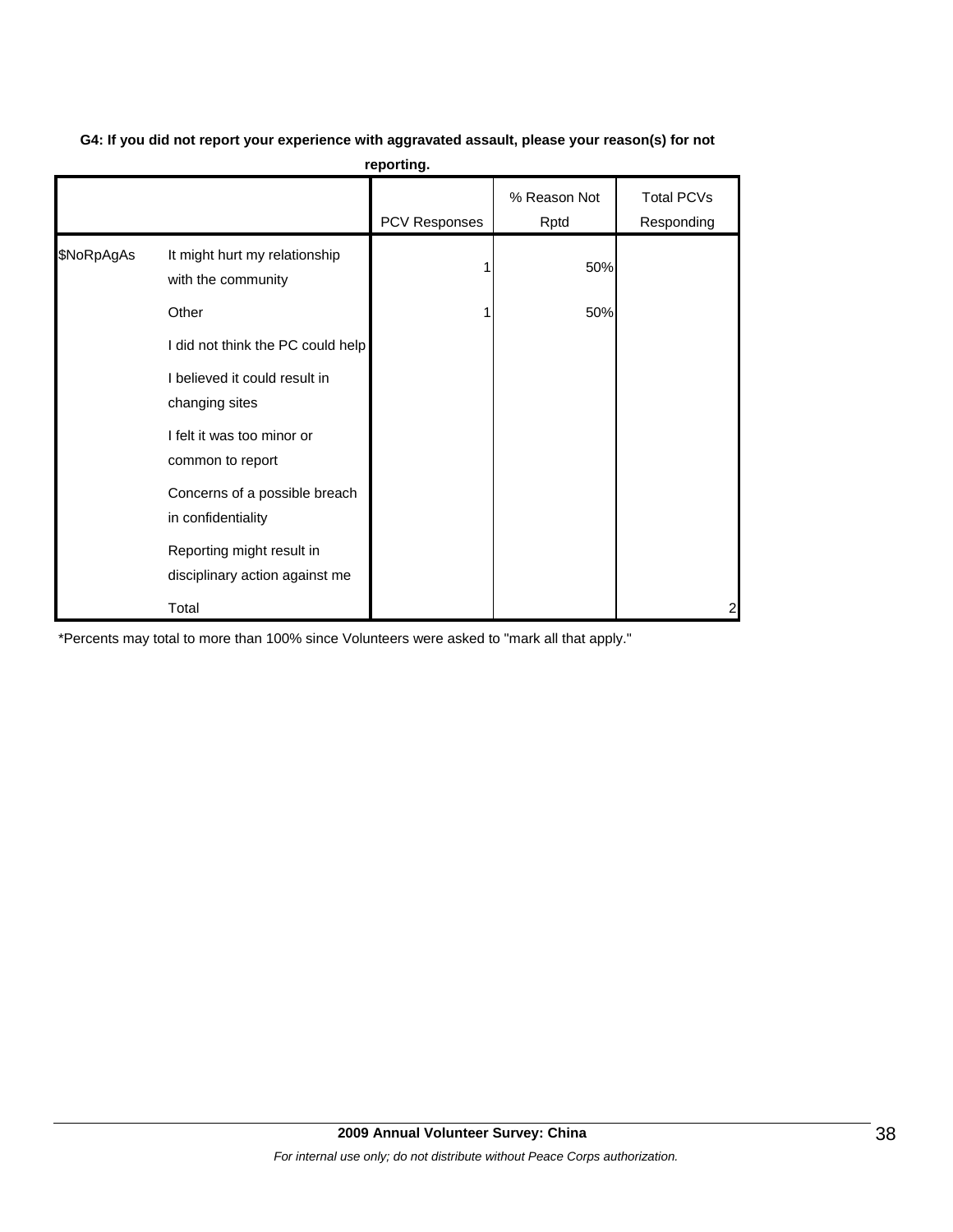|            |                                                             | reporting.    |                      |                                 |
|------------|-------------------------------------------------------------|---------------|----------------------|---------------------------------|
|            |                                                             | PCV Responses | % Reason Not<br>Rptd | <b>Total PCVs</b><br>Responding |
| \$NoRpSxAs | I felt it was too minor or<br>common to report              | 2             | 67%                  |                                 |
|            | It might hurt my relationship<br>with the community         | 2             | 67%                  |                                 |
|            | I did not think the PC could help                           |               | 33%                  |                                 |
|            | I believed it could result in<br>changing sites             |               |                      |                                 |
|            | Concerns of a possible breach<br>in confidentiality         |               |                      |                                 |
|            | Reporting might result in<br>disciplinary action against me |               |                      |                                 |
|            | Other                                                       |               |                      |                                 |
|            | Total                                                       |               |                      | 3                               |

### **G4e: If you did not report your experience with sexual assault, please your reason(s) for not**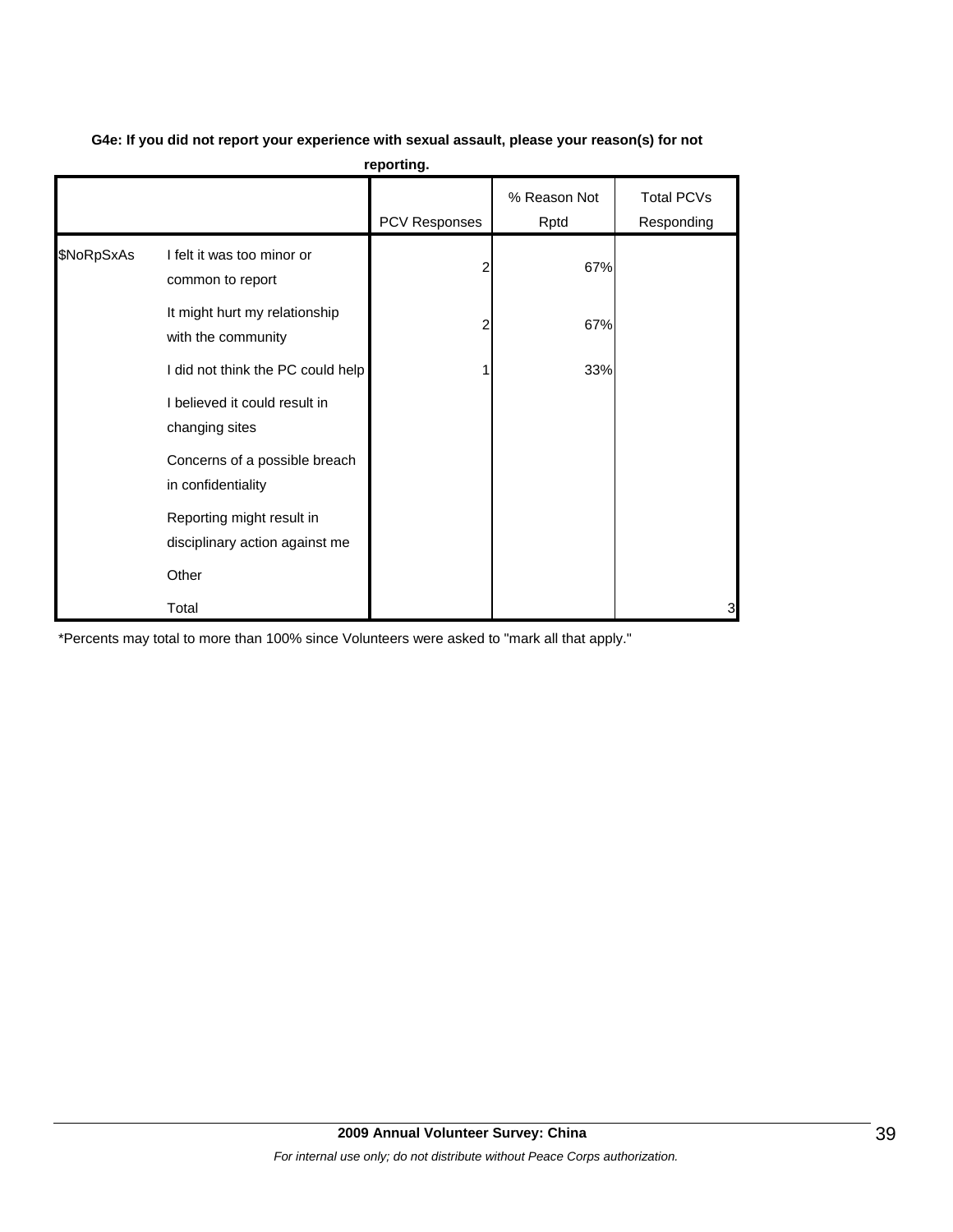|            |                                                             | <b>PCV Responses</b> | % Reason Not<br>Rptd | <b>Total PCVs</b><br>Responding |
|------------|-------------------------------------------------------------|----------------------|----------------------|---------------------------------|
| \$NoRpRape | It might hurt my relationship<br>with the community         |                      | 100%                 |                                 |
|            | I did not think the PC could help                           |                      |                      |                                 |
|            | I believed it could result in<br>changing sites             |                      |                      |                                 |
|            | I felt it was too minor or<br>common to report              |                      |                      |                                 |
|            | Concerns of a possible breach<br>in confidentiality         |                      |                      |                                 |
|            | Reporting might result in<br>disciplinary action against me |                      |                      |                                 |
|            | Other                                                       |                      |                      |                                 |
|            | Total                                                       |                      |                      |                                 |

#### **G4f: If you did not report your experience with rape, please your reason(s) for not reporting.**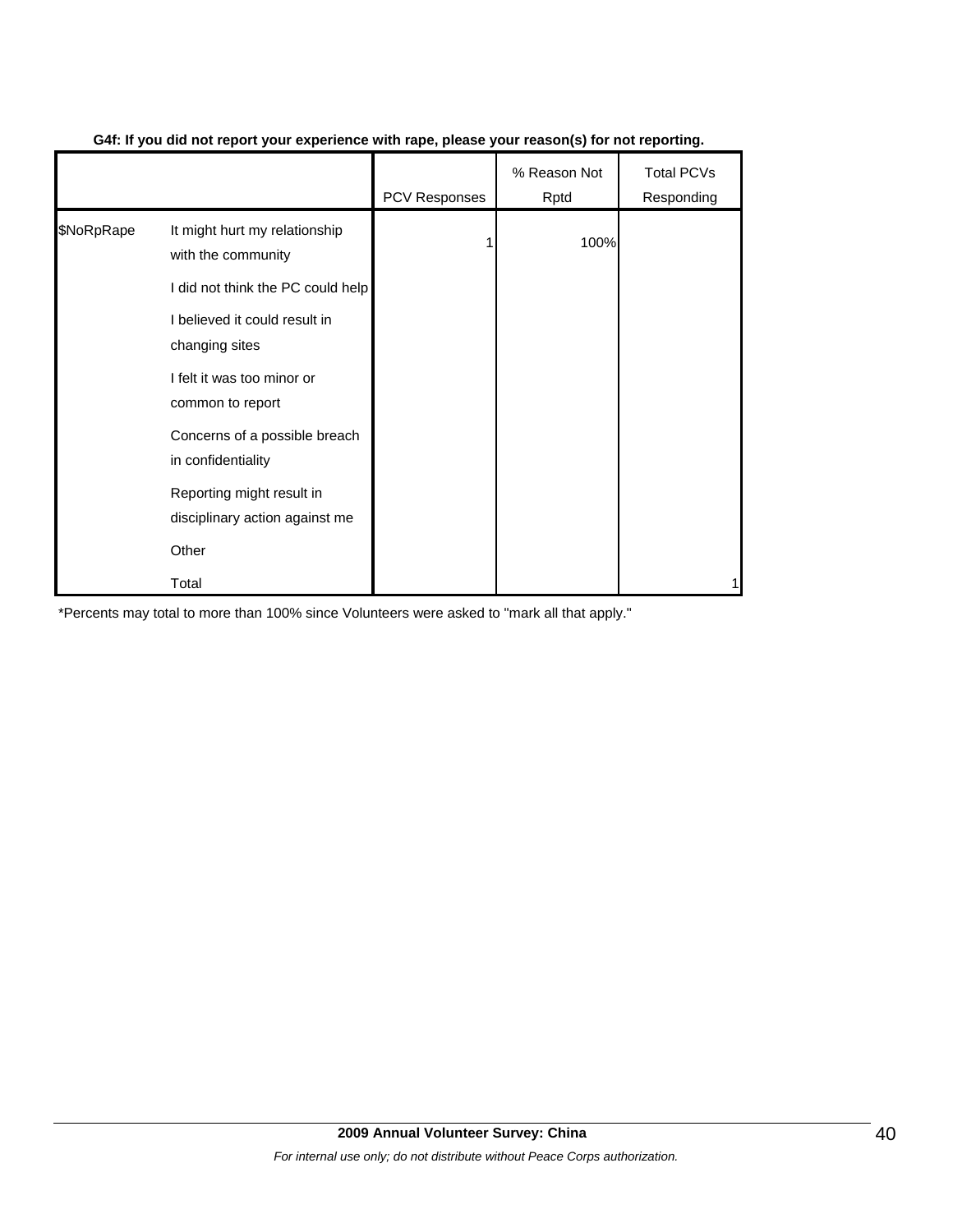## **H. Volunteers Working in HIV/AIDS**

*This section reports Volunteers' involvement in HIV/AIDS and their perceived effectiveness of their HIV/AIDS related activities.* 

#### **H1: Which of the following best describes your involvement in HIV/AIDS activities?**

|                |                  | HIV/AIDS work is | Involved in<br>HIV/AIDS efforts, |                    |       |
|----------------|------------------|------------------|----------------------------------|--------------------|-------|
|                | HIV/AIDS work is | part of my       | not                              | Not involved in    |       |
|                | my primary       | secondary        | primary/secondary                | any HIV/AIDS       |       |
|                | assignment.      | activities.      | work                             | related activities | Total |
| H <sub>1</sub> |                  | 20%              | 33%                              | 47%                | 64    |

#### **H2: How well has PC training prepared you to undertake your HIV/AIDS activities?**

|                | Not at all | Poorly | Adequately | Well | Very well | NA | $\tau$ otal |
|----------------|------------|--------|------------|------|-----------|----|-------------|
| H <sub>2</sub> |            | 35%    | 41%        | 12%  | 9%l       | 3% | 34          |

## **H3: In working with HC individuals or groups, how would you rate the effectiveness of your specific HIV/AIDS activities? (Including the "Don't Know" responses)**

|                |                  | Sometimes |                 | Almost always |            |       |
|----------------|------------------|-----------|-----------------|---------------|------------|-------|
|                | Seldom effective | effective | Often effective | effective     | Don't know | Total |
| H <sub>3</sub> | 9%l              | 35%       | 26%             | 12%           | 18%        | 34    |

## **H3: In working with HC individuals or groups, how would you rate the effectiveness of your specific HIV/AIDS activities? (Excluding the "Don't Know" responses)**

|                | Seldom effective | Sometimes<br>effective | Often effective | Almost always<br>effective | Total |
|----------------|------------------|------------------------|-----------------|----------------------------|-------|
| H <sub>3</sub> | 11%              | 43%                    | 32%             | 14%                        | 28    |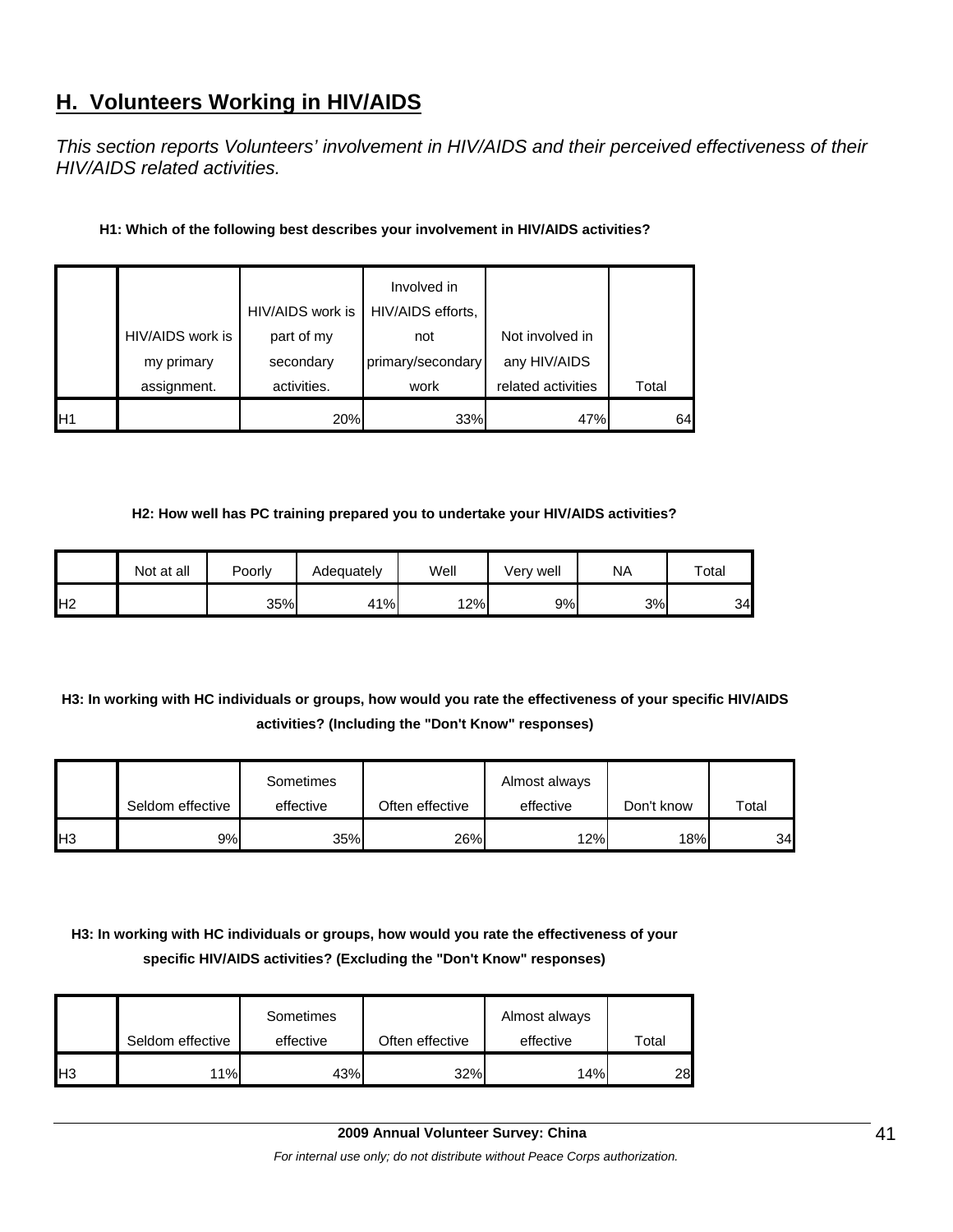## **I. Your Life in the Peace Corps**

*This section reports on Volunteers' descriptions of and adjustments to their living conditions, including stress factors and how Volunteers cope with stress.* 

### **I1: Have you lived with a host country individual or family?**

|    | Yes, I lived with a<br>Never lived with a<br>host country<br>individual or family<br>host country |      | Yes, in my<br>community (not | Yes, both during<br>PST and later in |       |
|----|---------------------------------------------------------------------------------------------------|------|------------------------------|--------------------------------------|-------|
|    | individual or family                                                                              | only | during PST).                 | my community.                        | Total |
| 11 | 2%                                                                                                | 97%  |                              | 2%                                   | 64    |

#### **I2: How often do you interact with HCNs in community/family social events?**

|    |       | Several times a |        | Several times a |         | Less than once a |             |
|----|-------|-----------------|--------|-----------------|---------|------------------|-------------|
|    | Daily | week            | Weekly | month           | Monthly | month            | $\tau$ otal |
| 12 | 21%   | 7%              | 16%    | 11%             | 8%      | 27%              | 63          |

### **I3: How well can you communicate in the language used by most people in your**

**community?** 

|     | Not at all | Poorly | Adequately | Well | Very well | Total |
|-----|------------|--------|------------|------|-----------|-------|
| ll3 | 2%         | 27%    | 45%        | 20%  | 6%        | 64    |

#### **I4: Do you have the following at your worksite?**

|               |       | Sometimes or |       |
|---------------|-------|--------------|-------|
|               | Never | more often   | Total |
| Electricity   |       | 100%         | 63I   |
| Running water |       | 100%         | 63.   |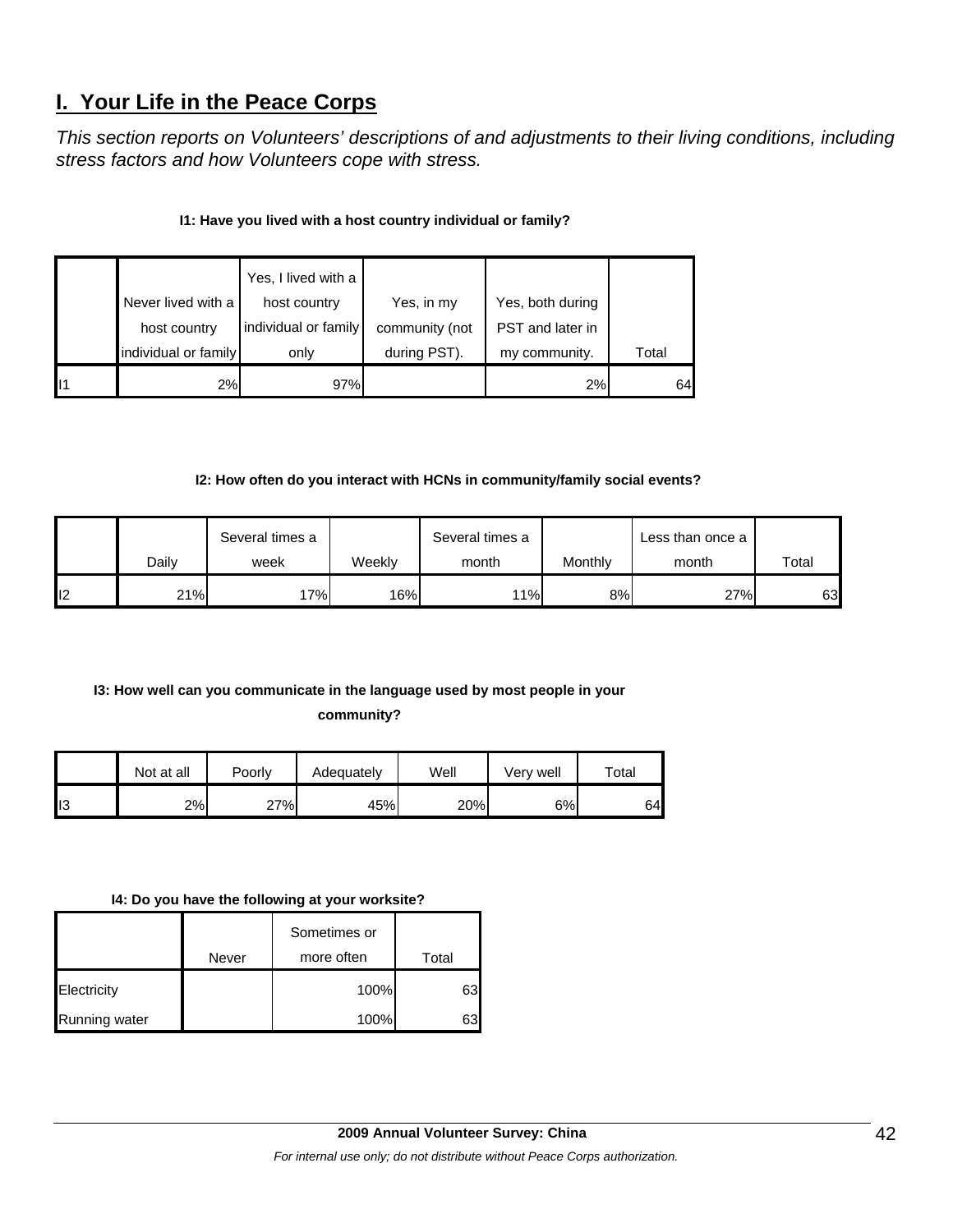#### **I4: Do you have the following at your residence?**

|                      | Never | Sometimes or more often | Total |
|----------------------|-------|-------------------------|-------|
| Electricity          |       | 100%                    | 63    |
| <b>Running water</b> |       | 100%                    | 63    |

## **I5: How well do your PC experiences match the expectations you had before you became a**

**Volunteer?** 

|     | Not at all | Minimally | Moderately | Considerablv | Exceptionally | $\tau$ otal |
|-----|------------|-----------|------------|--------------|---------------|-------------|
| ll5 | 6%         | 14%       | 39%        | 28%          | 12%           | 64          |

#### **I7: To what extent do the following create stress and/or emotional health issues for you?**

|                              | Not at all<br>stressful 1 | $\overline{2}$ | $\sqrt{3}$ | 4   | Exceptionally<br>stressful 5 | <b>NA</b> | Total |
|------------------------------|---------------------------|----------------|------------|-----|------------------------------|-----------|-------|
|                              |                           |                |            |     |                              |           |       |
| <b>Cultural issues</b>       | 6%                        | 16%            | 39%        | 22% | 17%                          |           | 64    |
| Dealing with violence in     |                           |                |            |     |                              |           |       |
| country (e.g., civil unrest, | 56%                       | 24%            | 13%        | 5%  |                              | 3%        | 63    |
| domestic violence, corporal  |                           |                |            |     |                              |           |       |
| punishment)                  |                           |                |            |     |                              |           |       |
| Health/medical problems      | 27%                       | 31%            | 23%        | 11% | 5%                           | 3%        | 64    |
| Issues including family,     |                           |                |            |     |                              |           |       |
| friends, loved ones in U.S.  | 27%                       | 37%            | 25%        | 8%  | 3%                           |           | 63    |
| Isolation/Ioneliness         | 19%                       | 30%            | 25%        | 16% | 11%                          |           | 64    |
| Local language               | 9%                        | 23%            | 31%        | 27% | 9%                           |           | 64    |
| Primary assignment           | 25%                       | 34%            | 19%        | 17% | 5%                           |           | 64    |
| Romantic relationships in-   |                           |                |            |     |                              |           |       |
| country                      | 40%                       | 22%            | 14%        | 5%  | 2%                           | 17%       | 63    |
| Interactions with other      |                           |                |            |     |                              |           |       |
| <b>Volunteers</b>            | 45%                       | 41%            | 11%        | 3%  |                              |           | 64    |
| Interactions with PC Staff   | 52%                       | 34%            | 11%        | 3%  |                              |           | 64    |
| Safety and security          | 52%                       | 44%            | 5%         |     |                              |           | 64    |
| Other: Please specify below  | 7%                        | 7%             |            | 7%  | 7%                           | 71%       | 14    |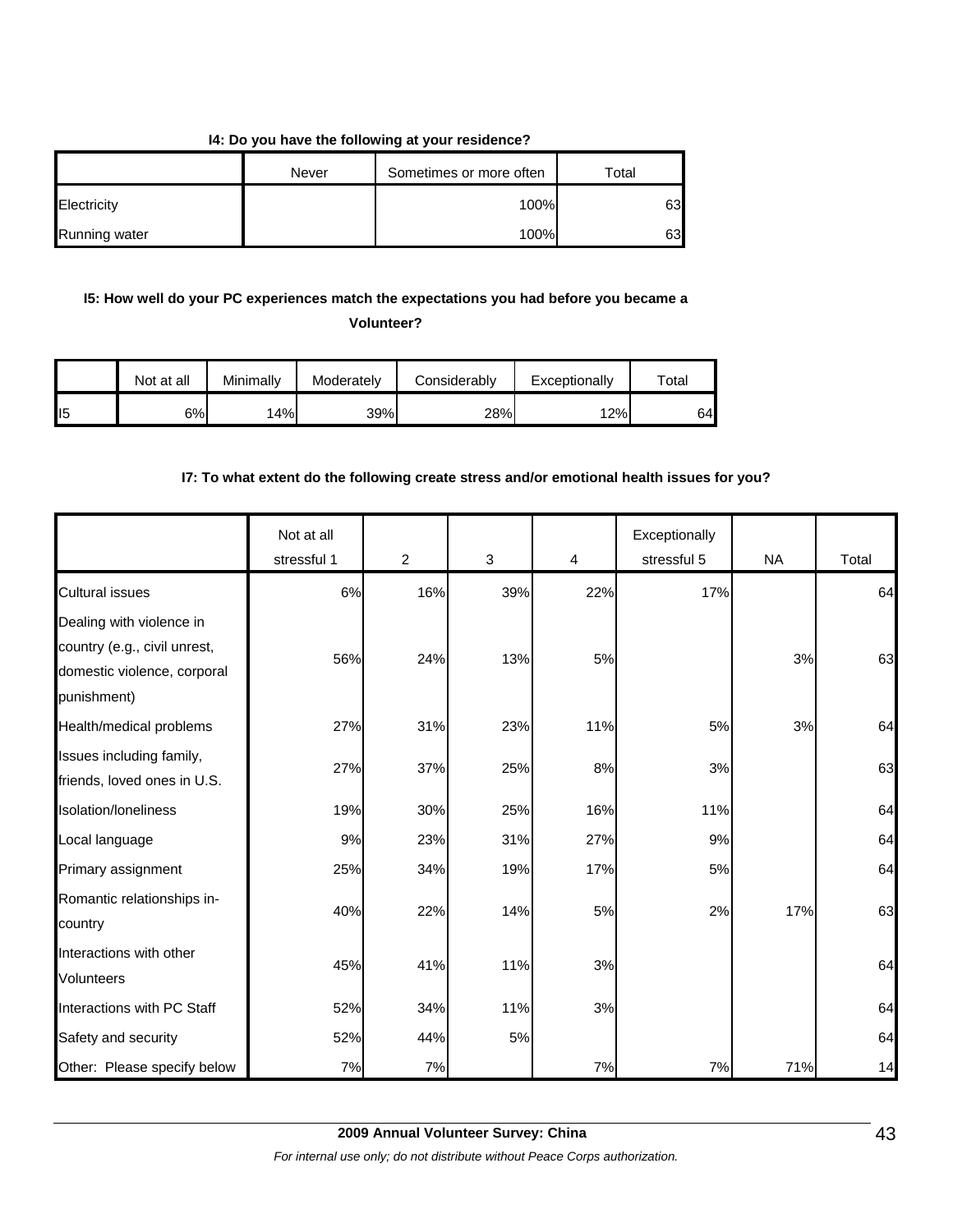|                |                                               | PCV Responses | % Using This Stress<br>Reducer | <b>Total PCVs</b><br>Responding |
|----------------|-----------------------------------------------|---------------|--------------------------------|---------------------------------|
| \$18LessStress | Talk with friends and family in US            | 57            | 90%                            |                                 |
|                | Pursue personal hobbies                       | 56            | 89%                            |                                 |
|                | Do sports                                     | 52            | 83%                            |                                 |
|                | Talk with PCVs in my community                | 44            | 70%                            |                                 |
|                | Talk with PCVs outside my community           | 38            | 60%                            |                                 |
|                | Talk with co-workers or friends (not<br>PCVs) | 37            | 59%                            |                                 |
|                | Get involved in other projects                | 31            | 49%                            |                                 |
|                | Leave the community for a time                | 29            | 46%                            |                                 |
|                | Pray                                          | 21            | 33%                            |                                 |
|                | Talk with PC in-country staff                 | 15            | 24%                            |                                 |
|                | Meditate                                      | 14            | 22%                            |                                 |
|                | Do other activity (specify)                   | 6             | 10%                            |                                 |
|                | Talk with my host family                      | 3             | 5%                             |                                 |
|                | Talk with Office of Special Services<br>staff | 1             | 2%                             |                                 |
|                | Total                                         |               |                                | 63                              |

#### **I8: Please mark all of the typical ways in which you cope with stress.**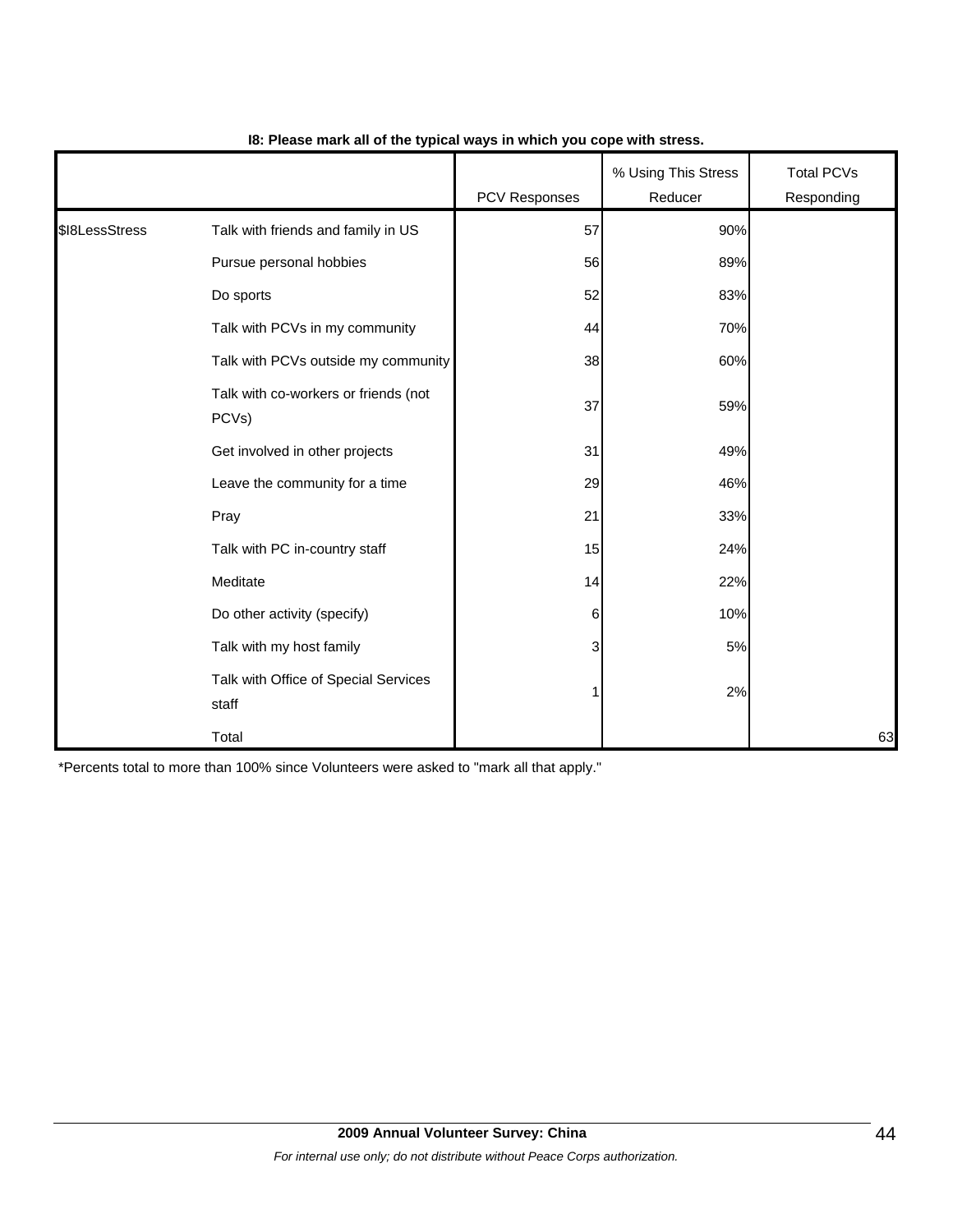|                      | <br>                                           |         |        |
|----------------------|------------------------------------------------|---------|--------|
|                      |                                                | Percent | Number |
| <b>I8.OTHRS.TEXT</b> | Open-ended results. Not responsive to request. |         |        |
|                      | Total                                          | 100%    | 65     |

#### **I8: Others I talk with to reduce stress**

#### **I8: Other activities to reduce stress**

|                         |                                                | Percent | Number |
|-------------------------|------------------------------------------------|---------|--------|
| <b>I8.OTHRACT.TEXT2</b> | Open-ended results. Not responsive to request. |         |        |
|                         |                                                |         |        |
|                         |                                                |         |        |
|                         |                                                |         |        |
|                         |                                                |         |        |
|                         |                                                |         |        |
|                         |                                                |         |        |
|                         |                                                |         |        |
|                         |                                                |         |        |
|                         | Total                                          | 100%    | 65     |

#### **I8: When asked about ways of coping with stress, Volunteers who answered "No stress"**

|                    | No  | Yes, I have no stress | Total |
|--------------------|-----|-----------------------|-------|
| <b>I8.NOSTRESS</b> | 98% | 2%                    | 65    |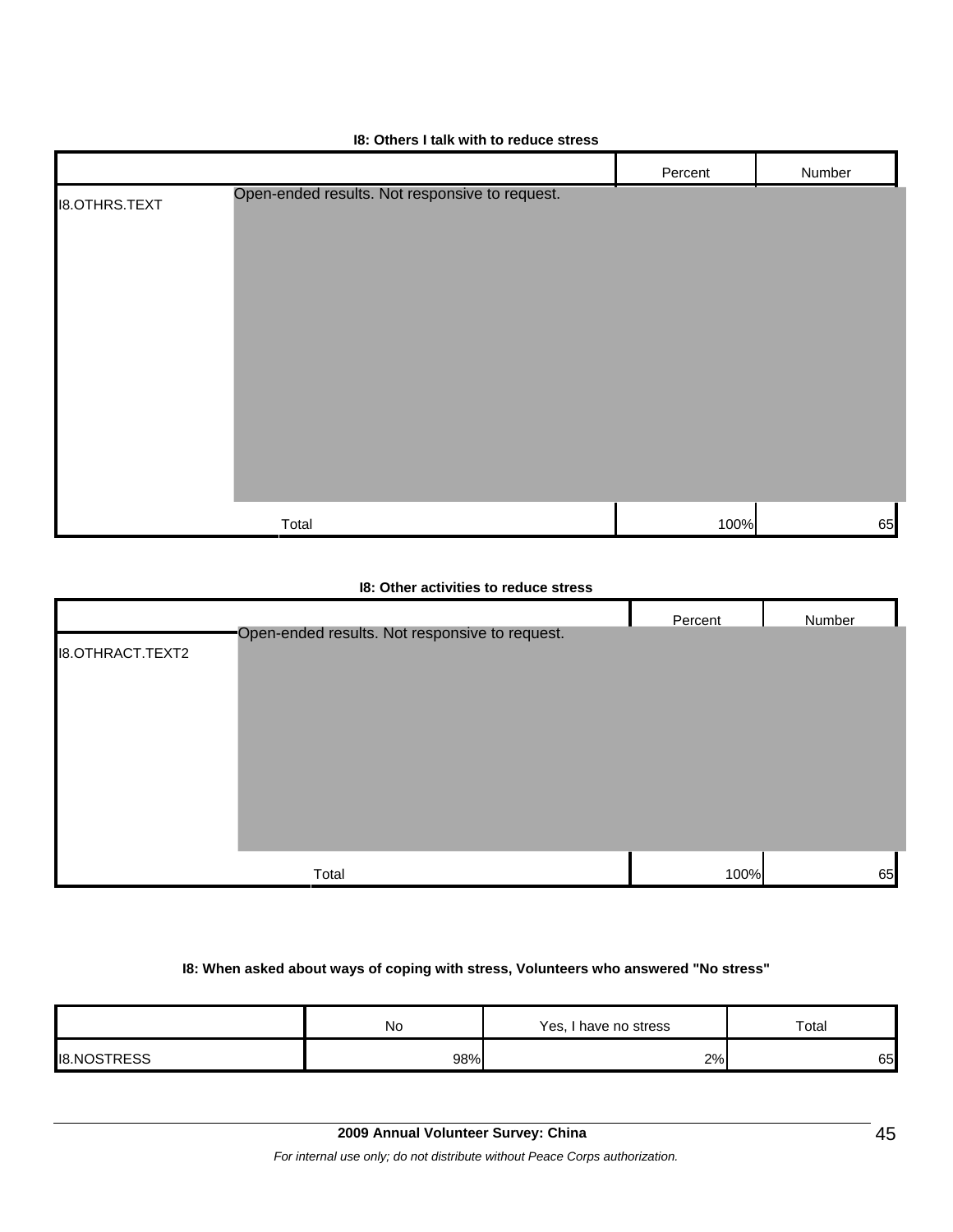## **J. Overall Assessment of Peace Corps Service**

*This section reports Volunteers' level of satisfaction with their Peace Corps service and their expectations about completing their service.* 

|     | Not at all | Minimally | Moderately | Considerably | Exceptionally | $\tau$ otal |
|-----|------------|-----------|------------|--------------|---------------|-------------|
| J1A |            | 5%        | 23%        | 42%          | 30%           | 64          |

**J1a: How personally rewarding do you find your overall Peace Corps service?**



service?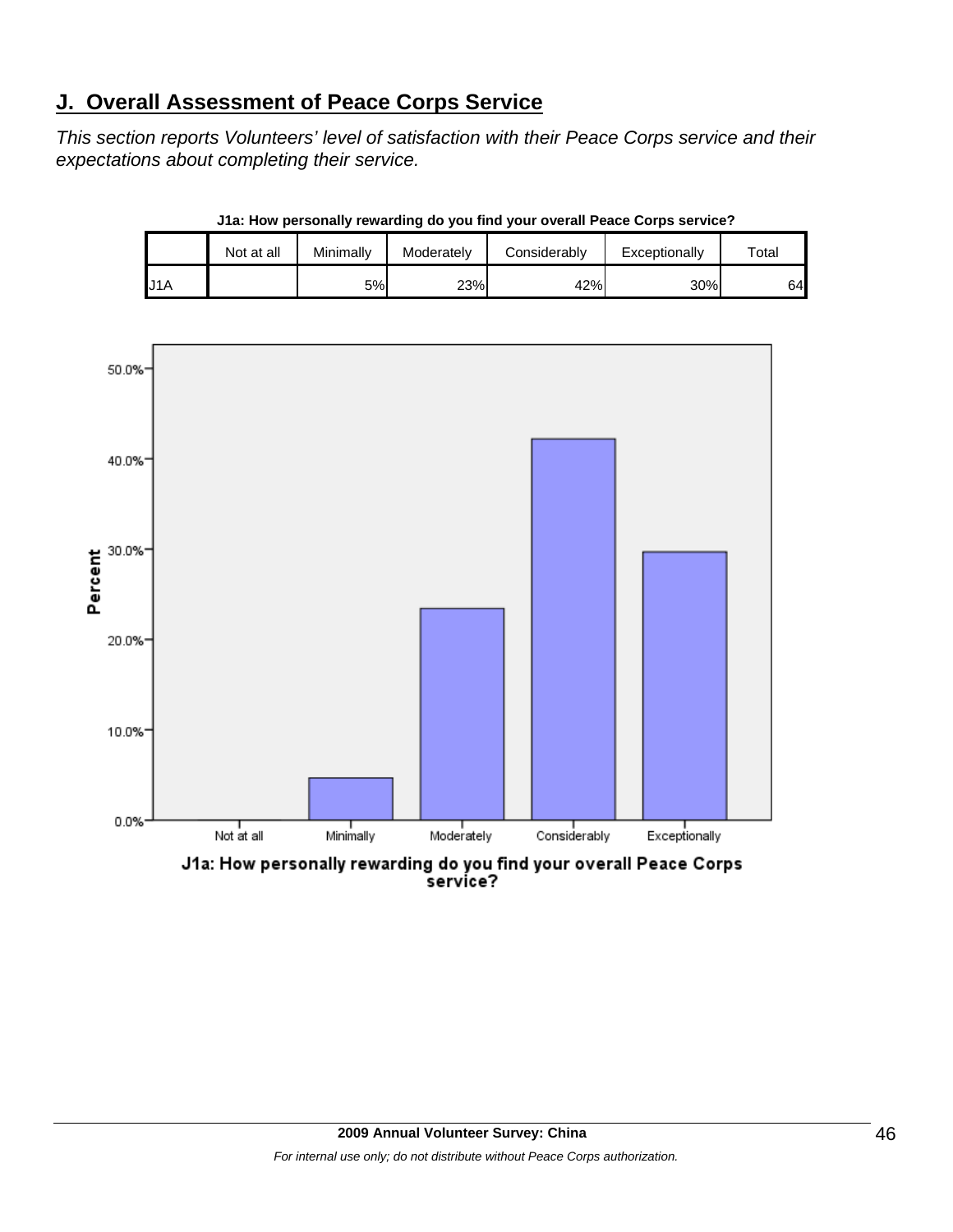|     | Not at all | Minimallv | Moderately | Considerably | Exceptionally | $\tau$ otal |
|-----|------------|-----------|------------|--------------|---------------|-------------|
| J1B | 2%         | 20%       | 30%        | 25%          | 12%           | 64          |

**J1b: How personally rewarding do you find your community involvement?**



J1b: How personally rewarding do you find your community involvement?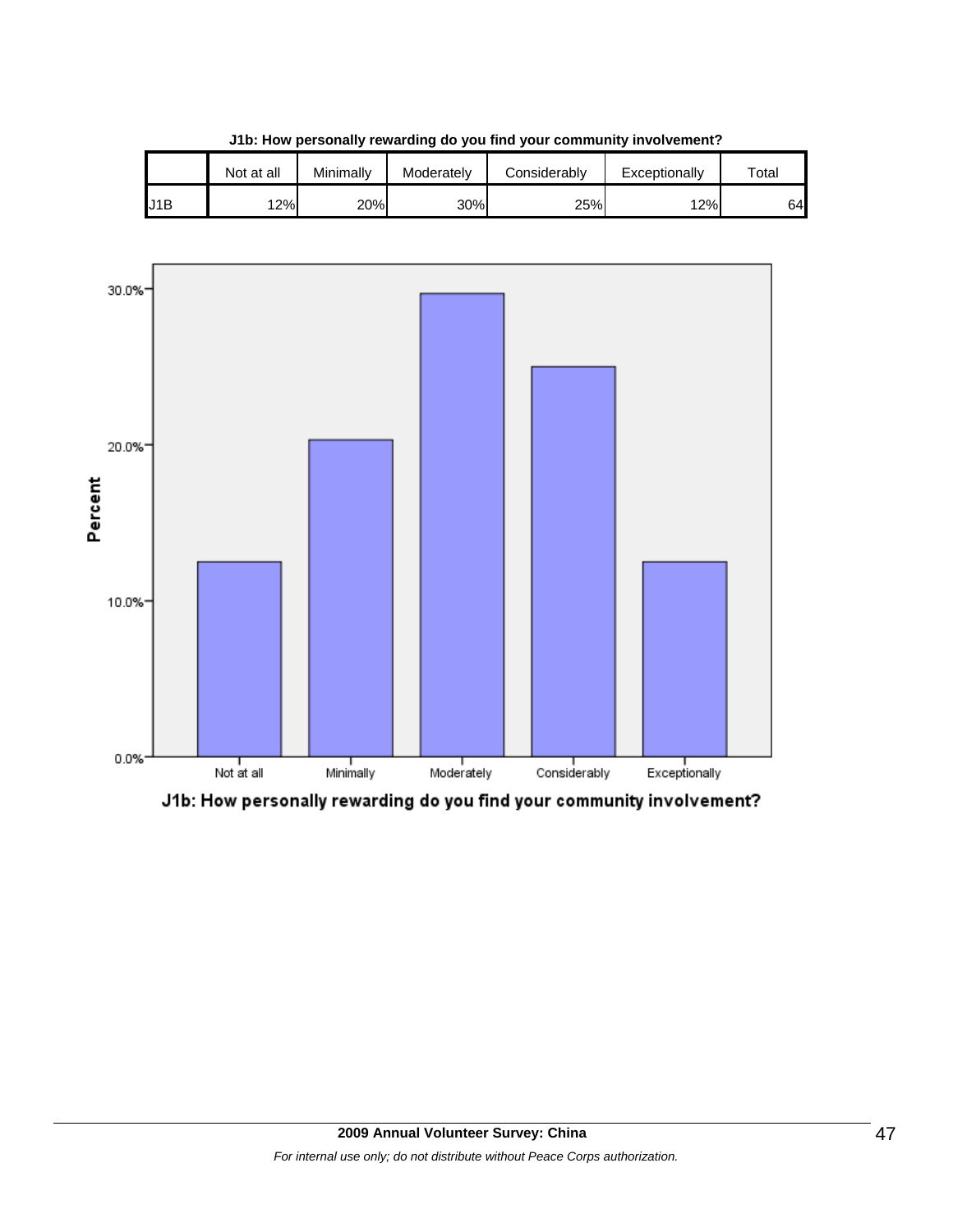|     | Not at all | Minimallv | Moderately | Considerablv | Exceptionally | $\tau$ otal |
|-----|------------|-----------|------------|--------------|---------------|-------------|
| J1C | 3%         | 6%l       | 31%        | 34%          | 25%           | 64          |

**J1c: How personally rewarding do you find your experience with other Volunteers?**



J1c: How personally rewarding do you find your experience with other<br>Volunteers?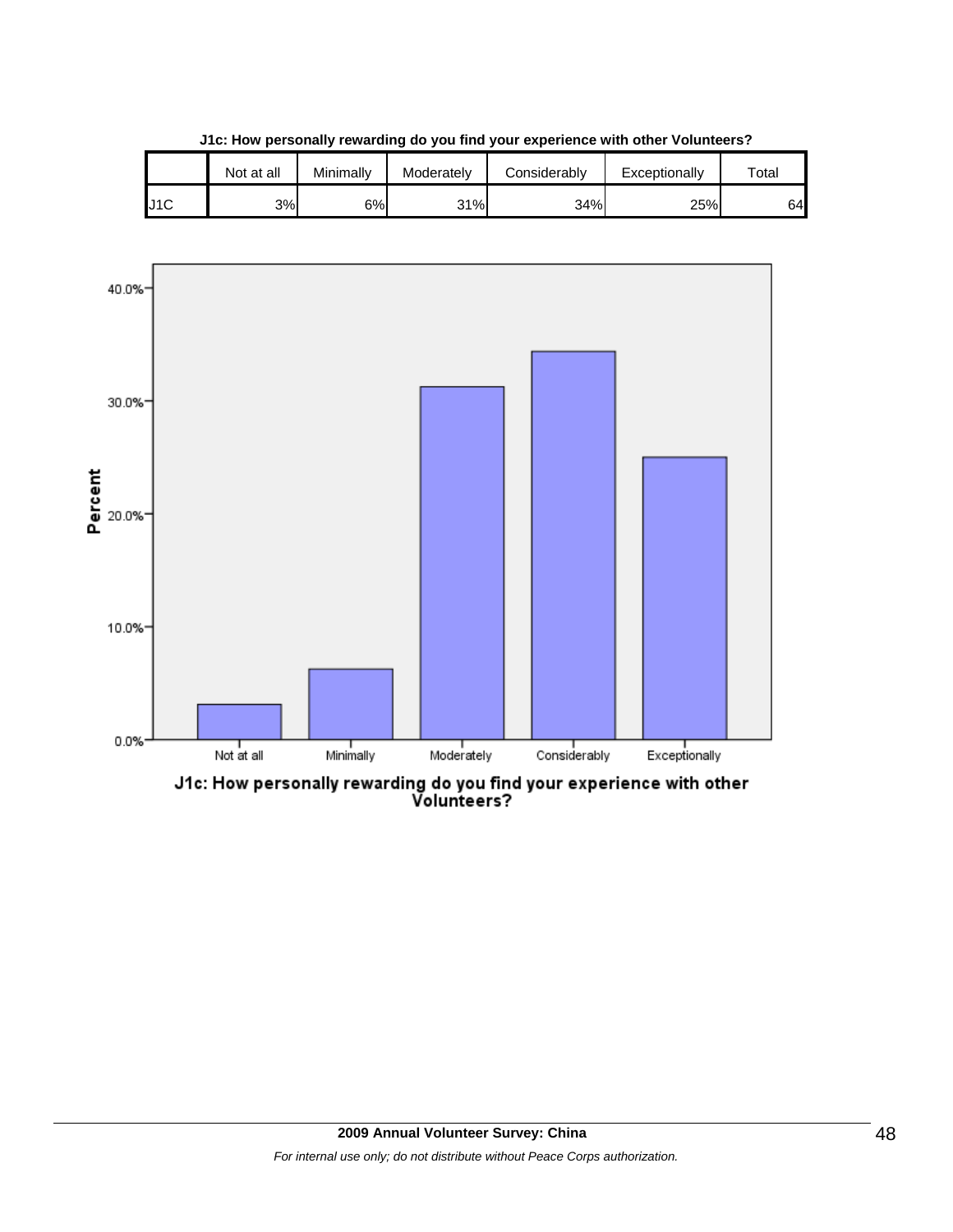|     | Not at all | Minimally | Moderately | Considerably | Exceptionally | $\tau$ otai |
|-----|------------|-----------|------------|--------------|---------------|-------------|
| U1D | 9%         | 34%       | 31%        | 12%          | 12%           | 64          |

**J1d: How personally rewarding do you find your work with counterparts/community partners?**

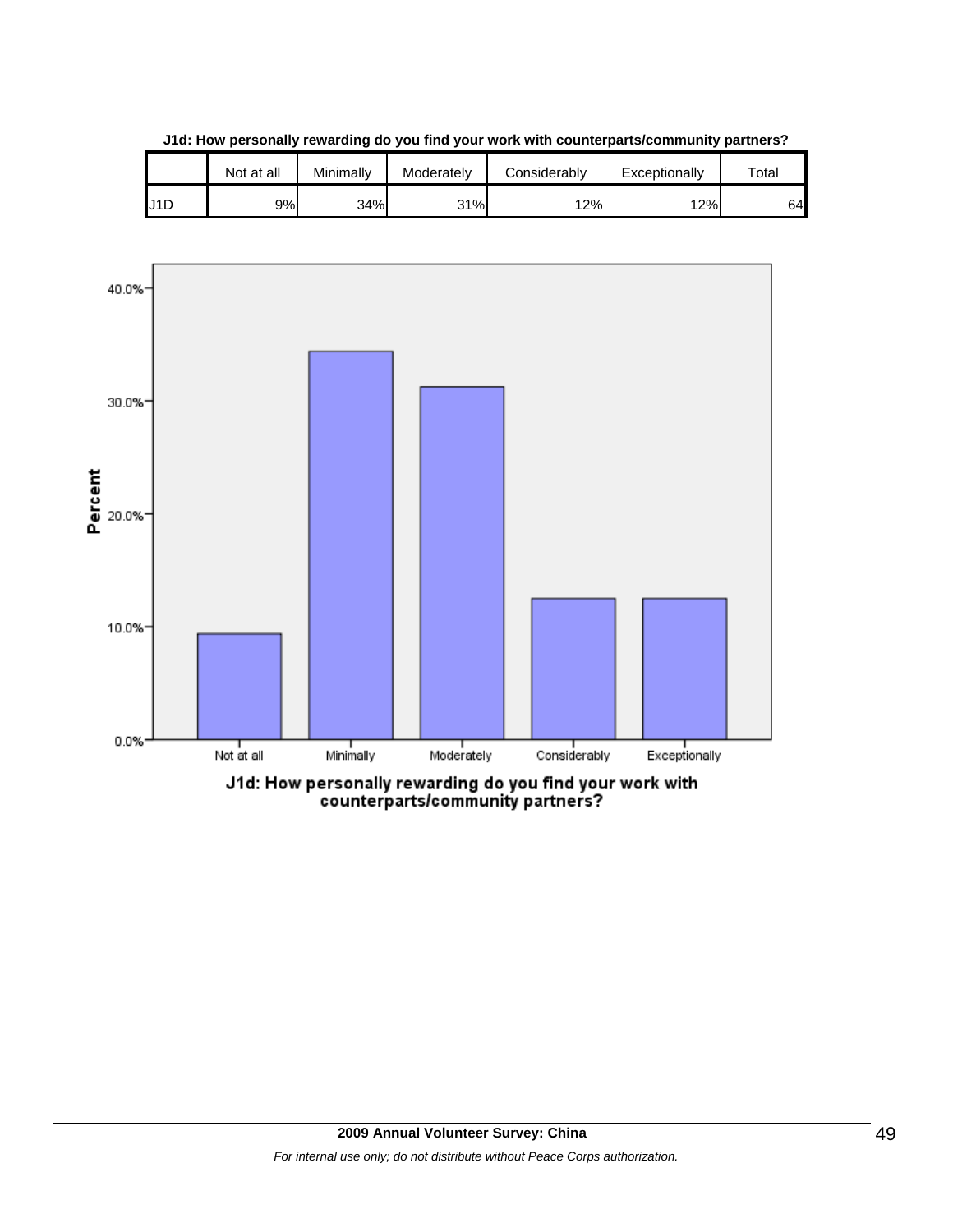|                  | Not at all | Minimallv | Moderately | Considerably | Exceptionally | $\tau$ otal |
|------------------|------------|-----------|------------|--------------|---------------|-------------|
| U <sub>1</sub> E | 3%         | 6%l       | 25%        | 31%          | 34%           | 64          |

**J1e: How personally rewarding do you find your experience with other HCNs?**

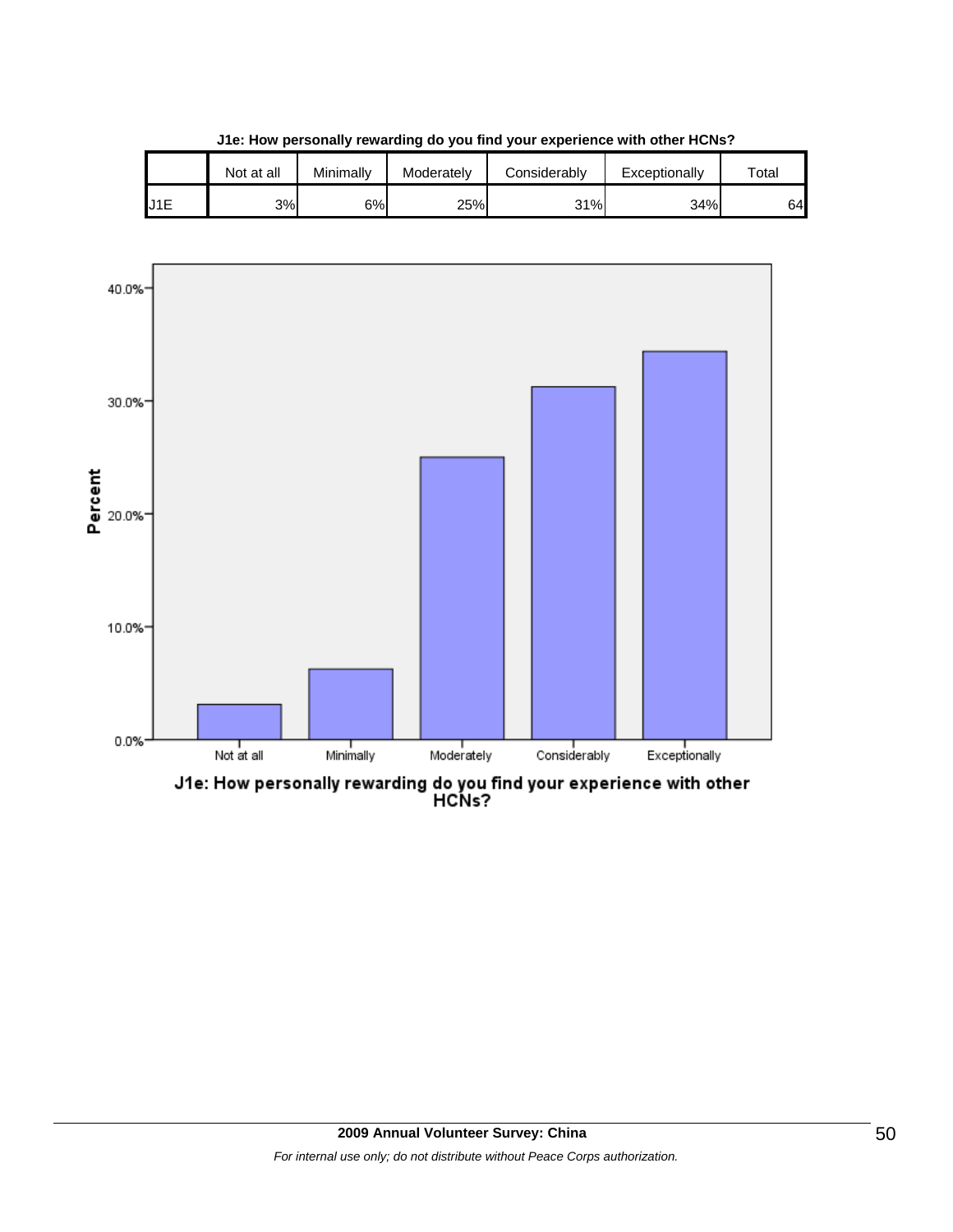

**J2a (PCVs at post 9 months+ months): Please rate how well you think you achieved Goal 1.**

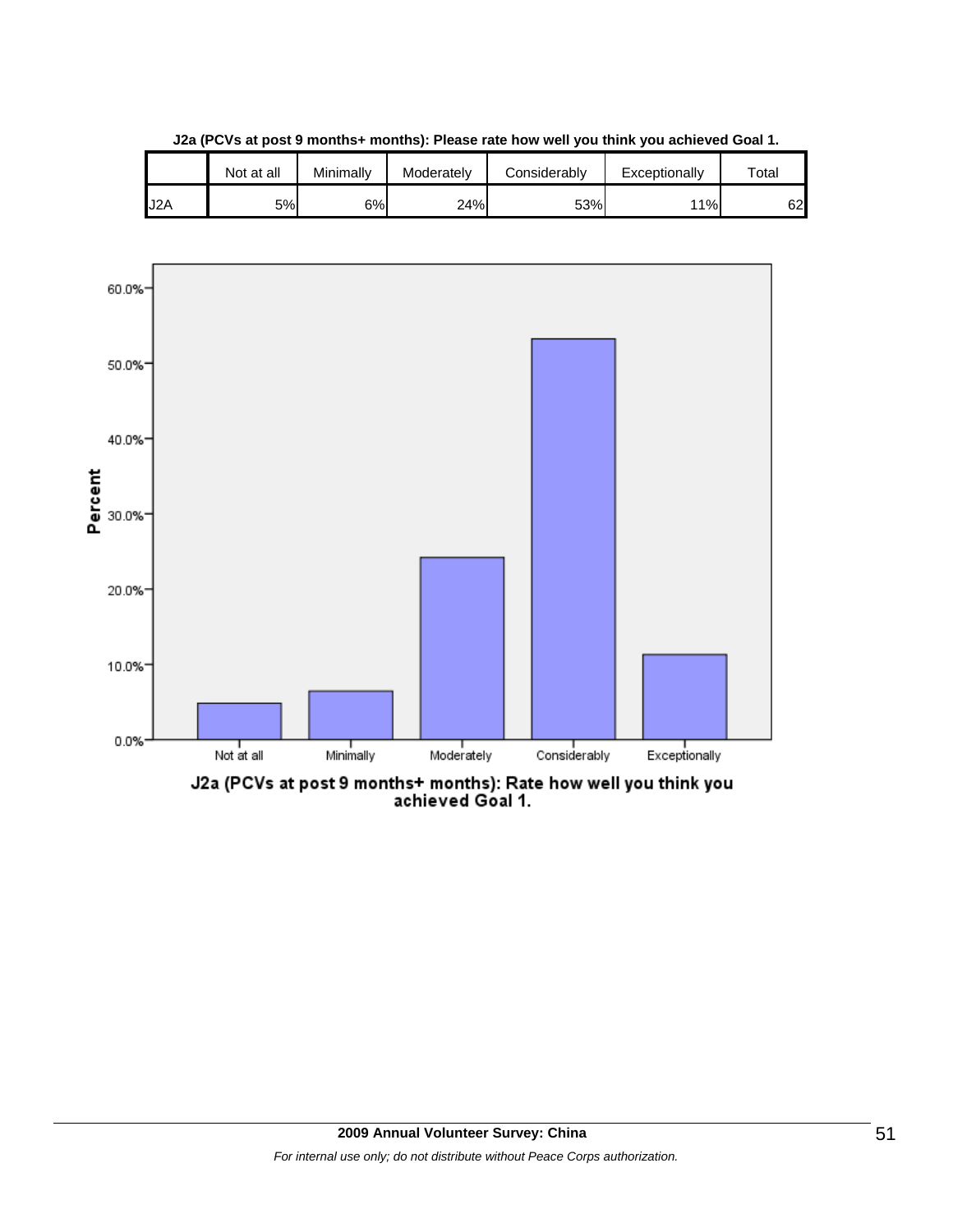

**J2b: (PCVs at post 9 months+ months): Please rate how well you think you achieved Goal 2.**

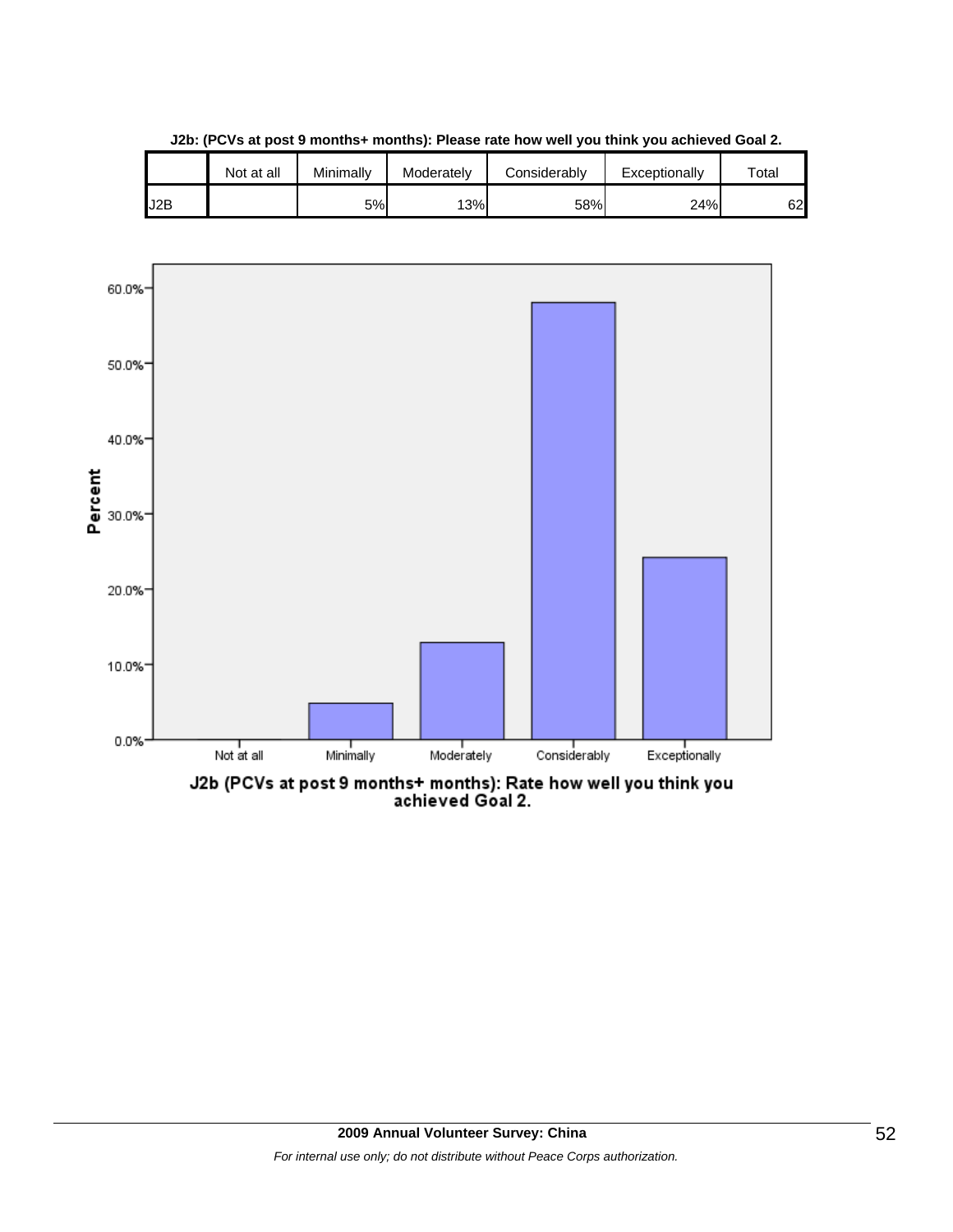

**J2c (PCVs at post 9 months+ months): Please rate how well you think you achieved Goal 3.**

J2C **i** in the second to the second that the second that the second that the second that the second that the second

Not at all | Minimally | Moderately | Considerably | Exceptionally | Total

J2c (PCVs at post 9 months+ months): Please rate how well you think you<br>achieved Goal 3.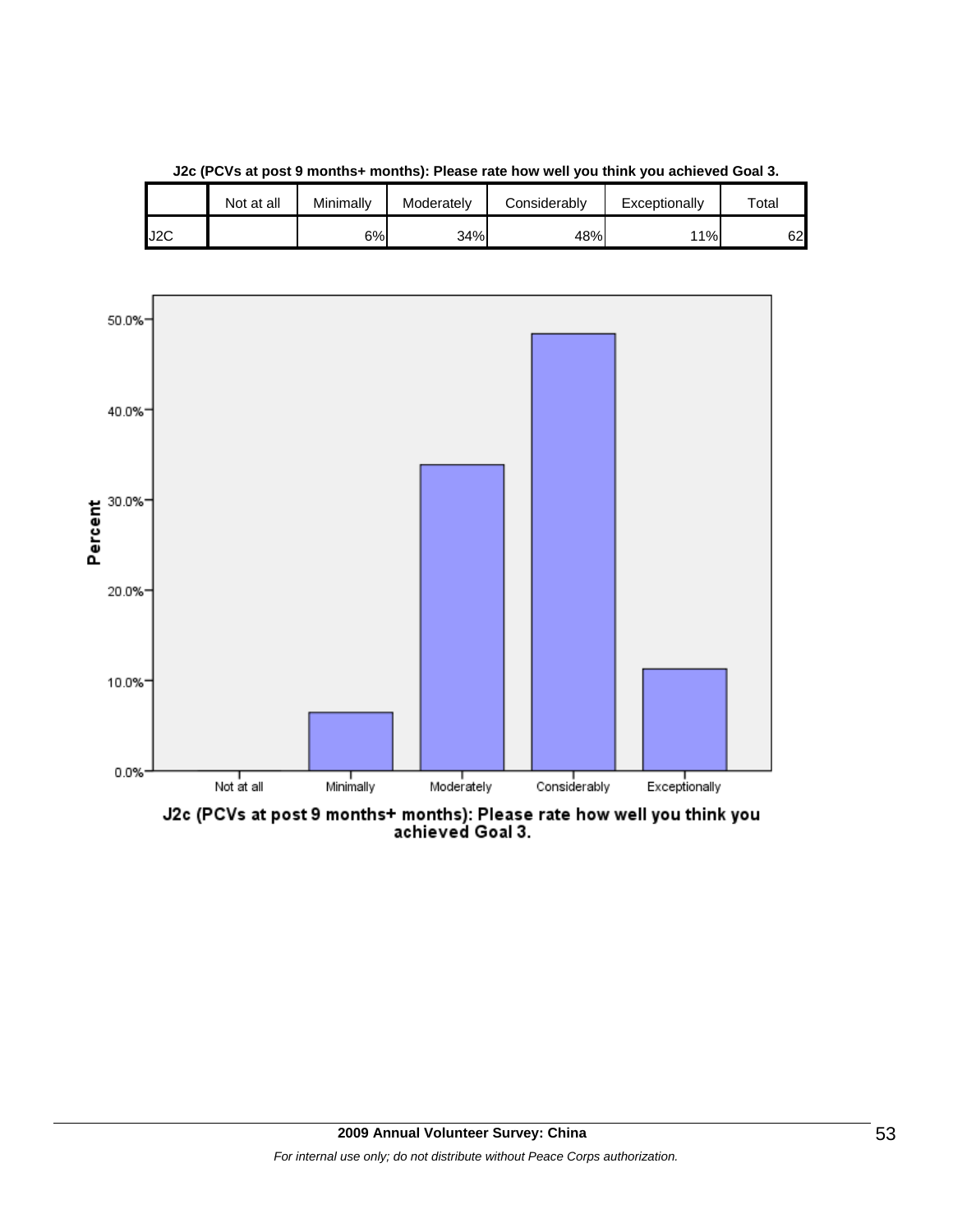**J3: Today, would you make the same decision to join the Peace Corps?**

|    | No | Not likely | Possibly | Probably | Definitely | $\tau$ otal |
|----|----|------------|----------|----------|------------|-------------|
| J3 | 3% | 5%         | 6%       | 27%      | 59%        | 64          |

**J4: Would you recommend Peace Corps service to others you think are qualified?**

|     | No  | Not likely | Possibly | Probably | Definitely | $\tau$ otal |
|-----|-----|------------|----------|----------|------------|-------------|
| IJ4 | 3%l |            | 8%       | 23%      | 66%        | 64          |

**J5: Do you intend to complete your Peace Corps service?**

|     | No  | Not sure | Yes | Might extend | Total |
|-----|-----|----------|-----|--------------|-------|
| IJ5 | 5%l | 2%       | 86% | 8%           | 64    |

**J6: Would your host country benefit most if the Peace Corps program was---?**

|     |              |         | Refocused/redesig |                  |          |       |
|-----|--------------|---------|-------------------|------------------|----------|-------|
|     | Discontinued | Reduced | ned               | Maintained as is | Expanded | Total |
| IJ6 | 8%           |         | 46%               | 14%              | 32%      | 63    |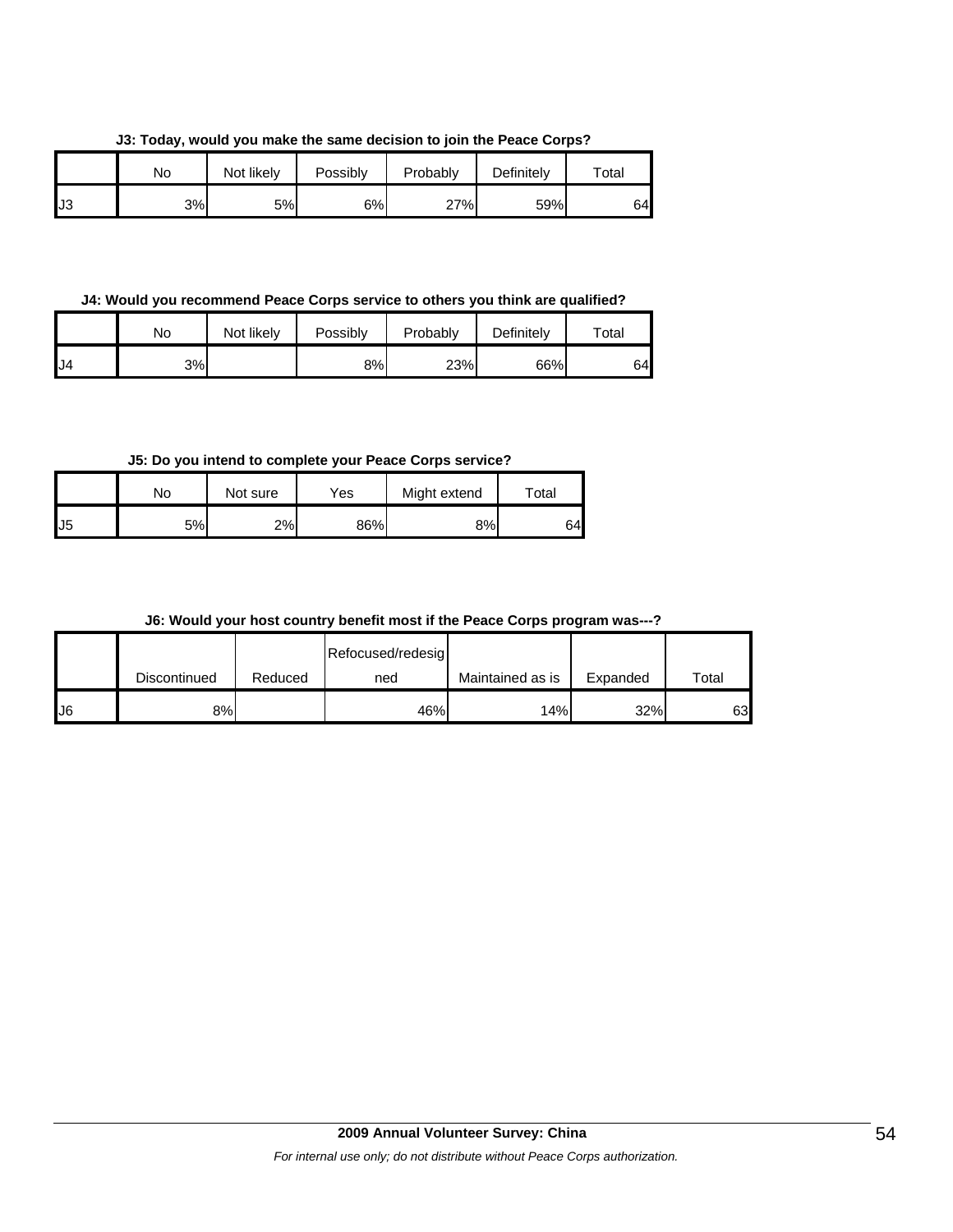## **K. Activities After Peace Corps Service**

*This section reports on Volunteers' plans for after they have completed their Peace Corps Service.* 

#### **K1a: What are your plans after your Peace Corps service? Work in**

| government.   |         |                    |  |  |  |  |
|---------------|---------|--------------------|--|--|--|--|
| Government    |         |                    |  |  |  |  |
| In your host  |         |                    |  |  |  |  |
| In the $U.S.$ | country | In another country |  |  |  |  |
| 90%           | $0\%$   | 10%                |  |  |  |  |

\* Percent of cases was used. Percentages will be greater than 100 since

Volunteers were asked to select all that applied.

#### **K1b: What are your plans after your Peace Corps service? Work in the**

| private sector.       |         |                    |    |  |  |
|-----------------------|---------|--------------------|----|--|--|
| <b>Private Sector</b> |         |                    |    |  |  |
| In your host          |         |                    |    |  |  |
| In the $U.S.$         | country | In another country |    |  |  |
| 73%                   | 45%     | 18%                | 11 |  |  |

\* Percent of cases was used. Percentages will be greater than 100 since

Volunteers were asked to select all that applied.

#### **K1c: What are your plans after your Peace Corps service? Work for an**

**NGO.**

| <b>NGO</b>    |         |                    |   |  |  |
|---------------|---------|--------------------|---|--|--|
|               |         |                    |   |  |  |
| In the $U.S.$ | country | In another country |   |  |  |
| 100%          | 33%     | 22%                | 9 |  |  |

\* Percent of cases was used. Percentages will be greater than 100 since

Volunteers were asked to select all that applied.

**K1d: What are your plans after your Peace Corps service? Work for PC Response.**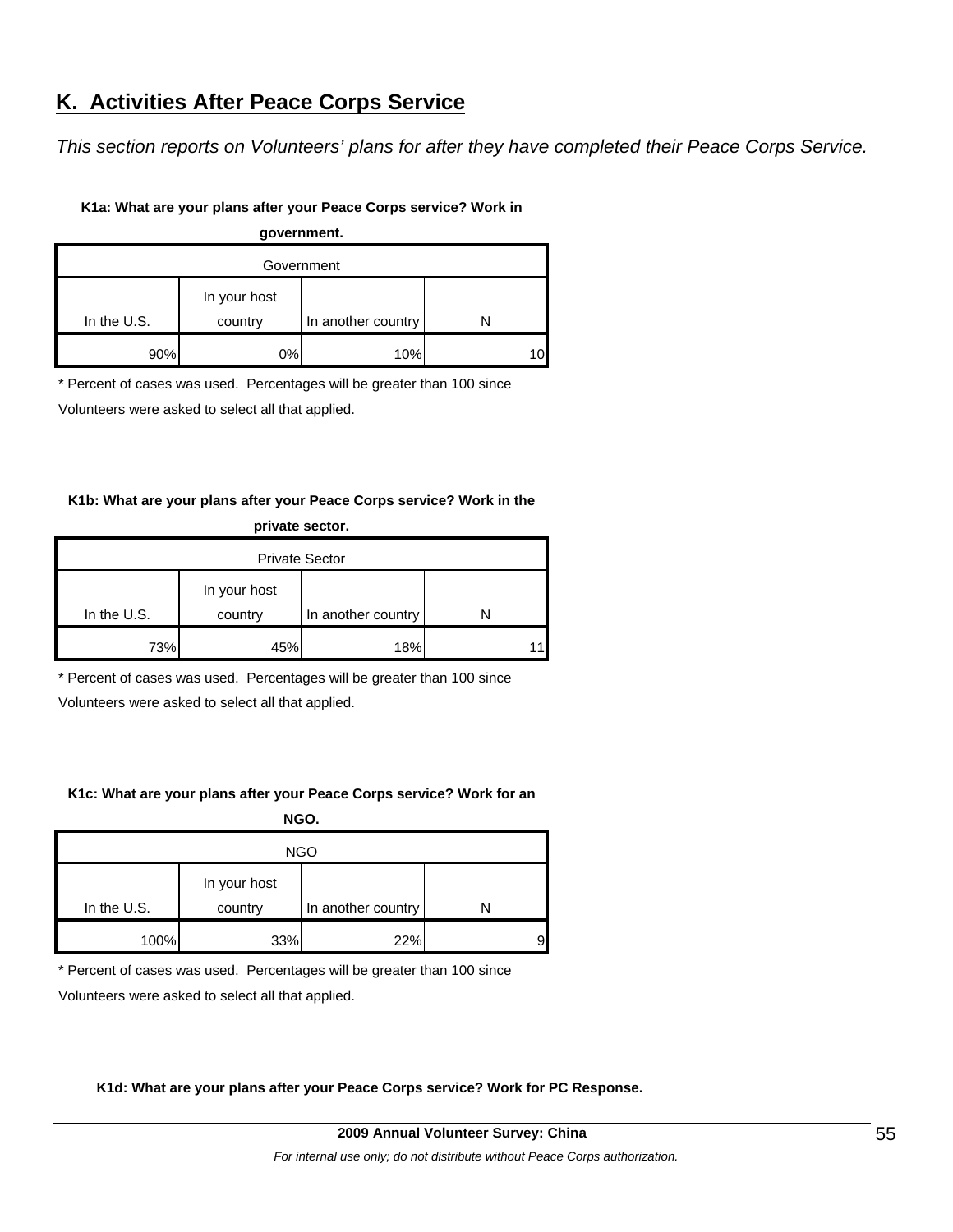| Peace Corps Response                                        |     |     |    |  |  |  |
|-------------------------------------------------------------|-----|-----|----|--|--|--|
| In the $U.S.$<br>In another country<br>In your host country |     |     |    |  |  |  |
| 83%                                                         | 17% | 67% | 61 |  |  |  |

\* Percent of cases was used. Percentages will be greater than 100 since Volunteers were asked to select all that applied.

#### **K1e: What are your plans after your Peace Corps service? Continue to participate in volunteer activities.**

| <b>Volunteer Activities</b>                                 |    |     |    |  |  |  |
|-------------------------------------------------------------|----|-----|----|--|--|--|
| In the $U.S.$<br>In another country<br>In your host country |    |     |    |  |  |  |
| 100%                                                        | 6% | 11% | 18 |  |  |  |

\* Percent of cases was used. Percentages will be greater than 100 since Volunteers were asked to select all that applied.

### **K1f: What are your plans after your Peace Corps service? Graduate school/academic**

**credentialing.**

| Graduate School                                             |     |    |     |  |  |  |
|-------------------------------------------------------------|-----|----|-----|--|--|--|
| In the $U.S.$<br>In your host country<br>In another country |     |    |     |  |  |  |
| 94%                                                         | 12% | 0% | 16. |  |  |  |

\* Percent of cases was used. Percentages will be greater than 100 since Volunteers were asked to select all that applied.

#### **K1g: What are your plans after your Peace Corps service? Travel.**

| Travel                                                      |     |     |    |  |  |  |
|-------------------------------------------------------------|-----|-----|----|--|--|--|
| In the $U.S.$<br>In your host country<br>In another country |     |     |    |  |  |  |
| 63%                                                         | 47% | 42% | 19 |  |  |  |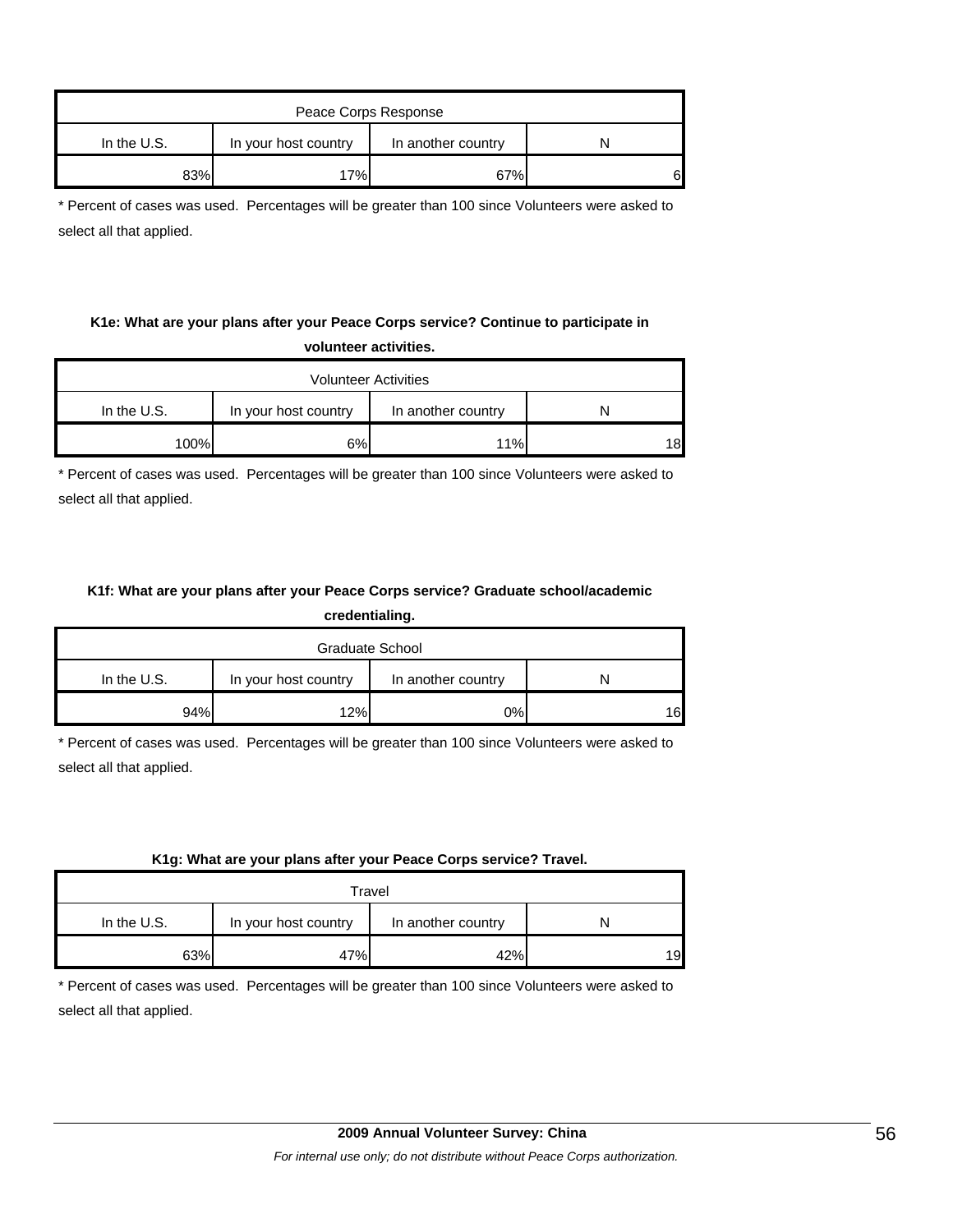#### **K1h: What are your plans after your Peace Corps service? Other.**

| Other       |                         |                    |  |  |  |
|-------------|-------------------------|--------------------|--|--|--|
| In the U.S. | In your host<br>country | In another country |  |  |  |
|             |                         |                    |  |  |  |
| 80%         | 60%                     | 20%                |  |  |  |

\* Percent of cases was used. Percentages will be greater than 100 since

Volunteers were asked to select all that applied.

## **K2:How prepared do you feel to share your Peace Corps experience and knowledge of your host**

|  |  | country with others in the United States when you return? |  |  |
|--|--|-----------------------------------------------------------|--|--|
|--|--|-----------------------------------------------------------|--|--|

|                                  | Not at all | Minimally | Moderately | Considerably | Total |
|----------------------------------|------------|-----------|------------|--------------|-------|
| How prepared do you feel to      | 0%         | 3%        | 27%        | 70%          |       |
| share your Peace Corps           |            |           |            |              |       |
| experience and knowledge of      |            |           |            |              |       |
| your host country with others in |            |           |            |              | 37    |
| the United States when you       |            |           |            |              |       |
| return?                          |            |           |            |              |       |

#### **K3: How well do you feel Peace Corps has prepared you for life in the U. S. after you return?**

|                                 | Not at all | Minimally | Moderately | Considerably | Exceptionally | Total |
|---------------------------------|------------|-----------|------------|--------------|---------------|-------|
| How well do you feel Peace      | 0%         | 3%        | 31%        | 58%          | 8%            |       |
| Corps has prepared you for life |            |           |            |              |               |       |
| in the U. S. after your return? |            |           |            |              |               | 36    |

#### **K6: Have your life/career goals changed because of your Peace**

**Corps service?**

|                             | No  | Yes | Total |
|-----------------------------|-----|-----|-------|
| Have your life/career goals | 46% | 54% |       |
| changed because of your     |     |     |       |
| Peace Corps service?        |     |     | 35    |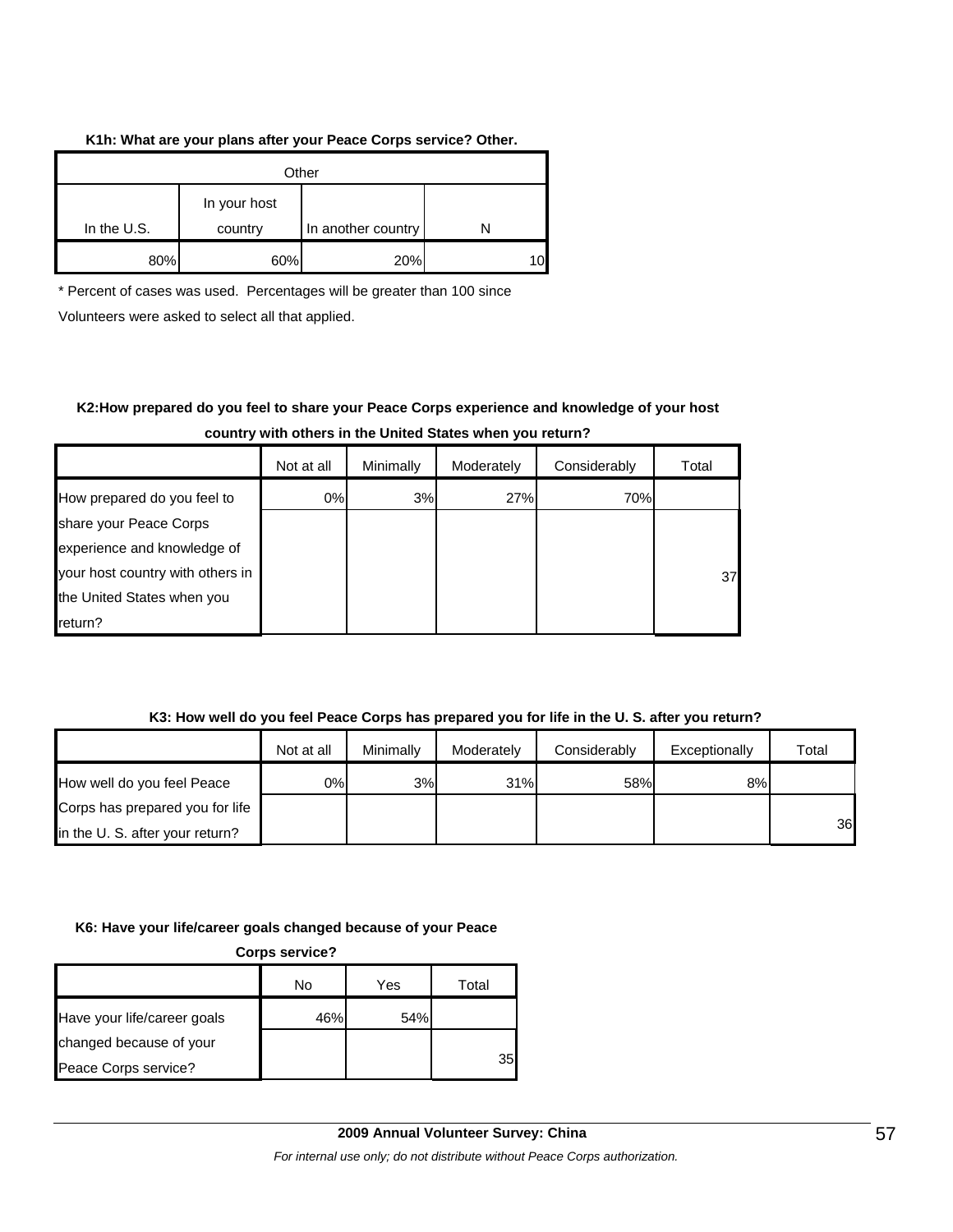|                                                  | Not informed | Somewhat<br>informed | Well informed | N  |
|--------------------------------------------------|--------------|----------------------|---------------|----|
| Peace Corps Response                             | 5%           | 65%                  | 30%           | 37 |
| Peace Corps' Fellows/USA<br>program              | 11%          | 59%                  | 30%           | 37 |
| Noncompetitive eligibility                       | 0%           | 49%                  | 51%           | 37 |
| <b>RPCV Career Center in</b><br>Washington, D.C. | 24%          | 65%                  | 11%           | 37 |
| <b>Returned Volunteer Services</b>               | 27%          | 62%                  | 11%           | 37 |

#### **K7: How well informed are you about the following opportunities for returned Volunteers:**

#### **K8: How did you first learn about the Fellows/USA program?**

| Learn about Fellows/USA | PC Website                                    | 53%   |    |
|-------------------------|-----------------------------------------------|-------|----|
| program                 | Word of mouth                                 | 41%   |    |
|                         | From staff in the host country's<br>PC office | 24%   |    |
|                         | At COS Conference                             | 21%   |    |
|                         | From a recruiter                              | 9%    |    |
|                         | At PST                                        | 6%    |    |
|                         | University website                            | $6\%$ |    |
|                         | Other                                         | 3%    |    |
|                         | Hotline                                       | $0\%$ |    |
|                         | At IST                                        | $0\%$ |    |
|                         | Mid-service mailing from PC                   | $0\%$ |    |
|                         | At post's information resource<br>center      | $0\%$ |    |
|                         | N                                             |       | 34 |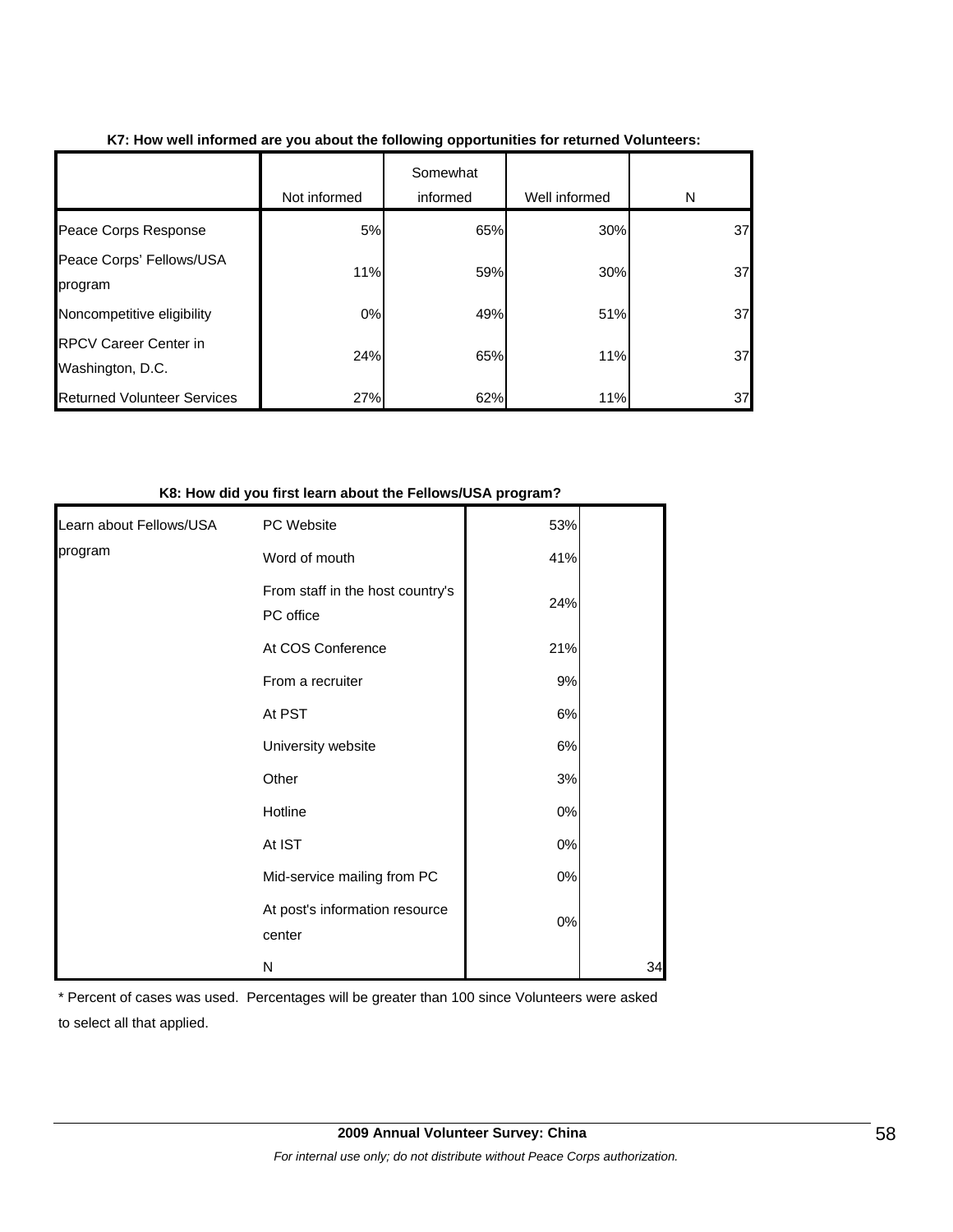#### **K9: Which of the following resources do you think will be helpful as you exit**

| <b>Peace Corps service?</b> |                                                                           |     |    |
|-----------------------------|---------------------------------------------------------------------------|-----|----|
| K9 Resources                | Electronic newsletter with job<br>postings and career advice              | 51% |    |
|                             | List of RPCVs willing to talk to<br>me about their careers                | 49% |    |
|                             | Applying to federal government<br>with RPCV noncompetitive<br>eligibility | 46% |    |
|                             | Guide to speaking about my PC<br>service to others (third goal)           | 46% |    |
|                             | Access to free job bulletins                                              | 46% |    |
|                             | Career Resource Manual                                                    | 41% |    |
|                             | <b>RPCV Handbook</b>                                                      | 38% |    |
|                             | <b>RPCV</b> career conferences                                            | 30% |    |
|                             | RPCV job search webinars                                                  | 30% |    |
|                             | Connection with RPCVs<br>through a mentoring program                      | 19% |    |
|                             | Self-assessment software (SIGI<br>3)                                      | 14% |    |
|                             | <b>NOT SURE</b>                                                           | 11% |    |
|                             | Other                                                                     | 5%  |    |
|                             | N                                                                         |     | 37 |